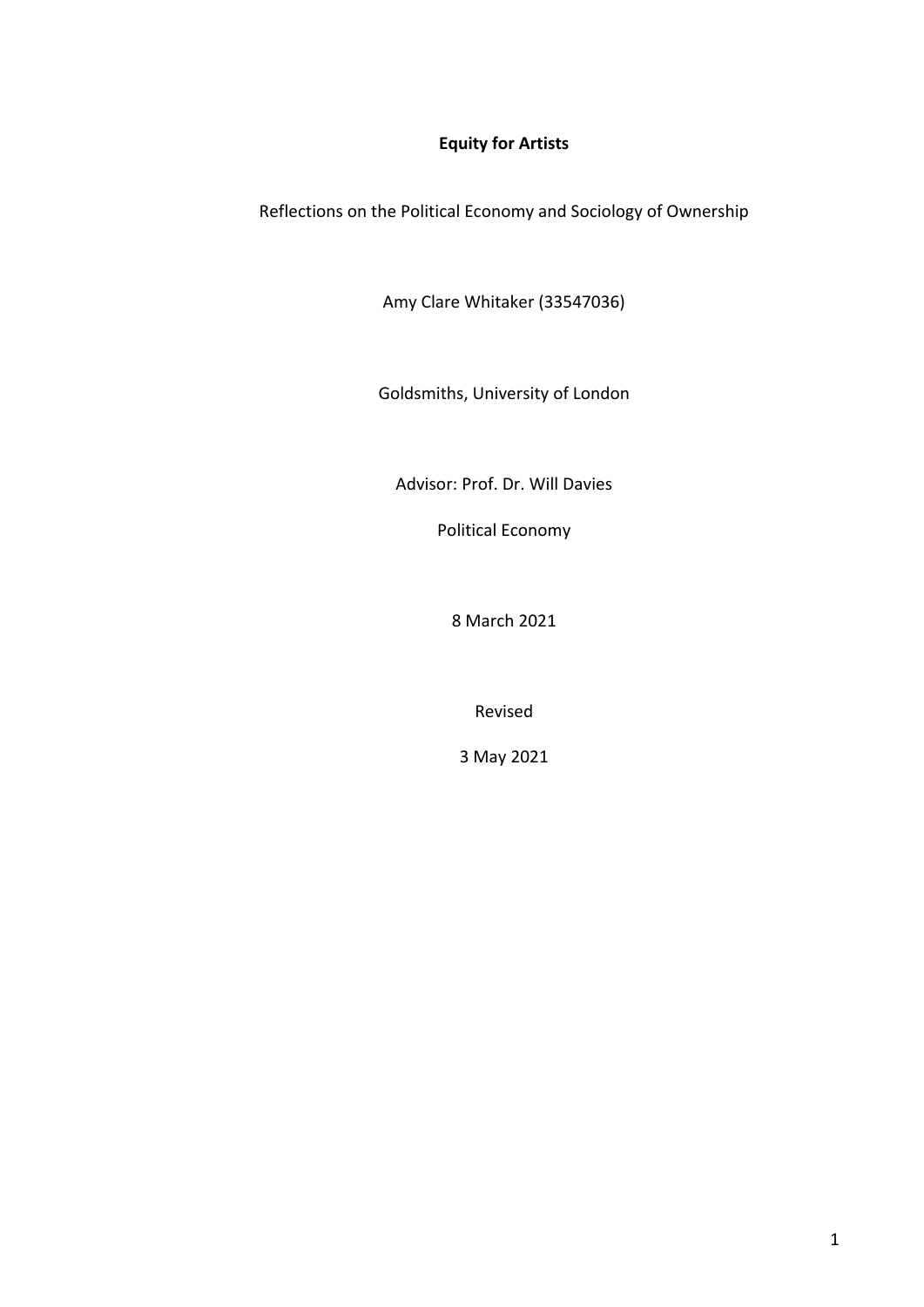### **Acknowledgments**

I gratefully acknowledge my advisor, Will Davies, with whom I have been fortunate to study. I am also grateful to the community of the Political Economy Research Centre including Drs. Sahil Dutta and Nick Taylor, Goldsmiths staff in the Graduate School and other administrative departments including Drs. John Drever, Chris Robson and Marie-Alix Thouaille. I also thank other colleagues and collaborators especially Roman Kräussl, William Goetzmann, Victor Ginsburgh, Phil Good, Erika Walsh, Fiona Greenland, Lauren van Haaften-Schick, Hannah Grannemann, Kellie Riggs, Elaine Whitaker, Louise Mai Newberry, and Lisa Kicielinski. I also sincerely thank the examiners for their helpful feedback and suggestions of revision.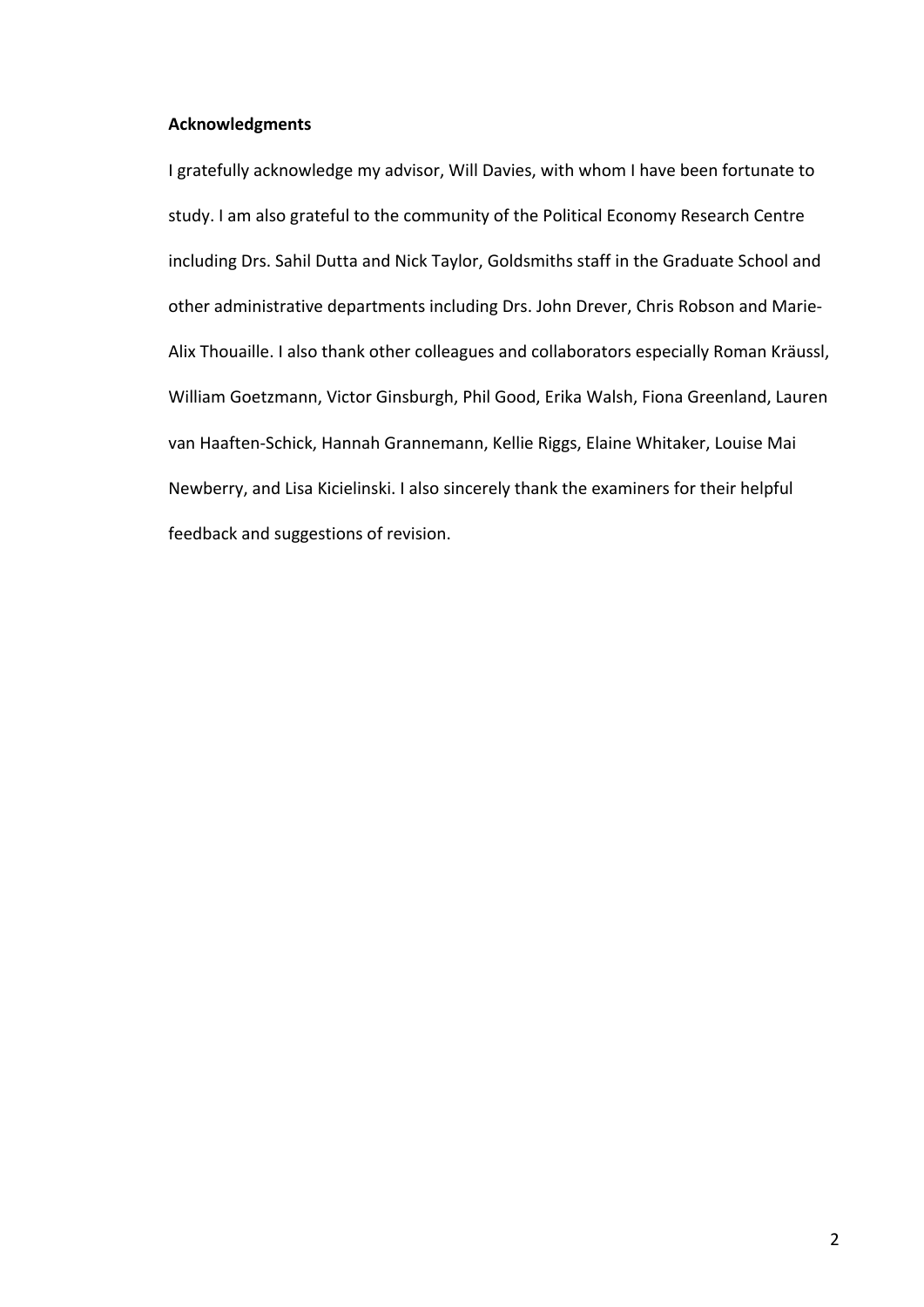### **Abstract**

This PhD by publication synthesises eight years of work investigating economic sustainability for artists, a body of work begun experientially fifteen years ago through social-practice teaching. The unifying theme across the works is an exploration of property and value by considering shared ownership and equity as a mode of distributing resources more fairly and inclusively. The direct submission for the PhD comprises the three fractional equity papers as well as two additional papers that show the fractional equity work in application to intellectual property law and to cultural heritage restitution, respectively. This thesis refers to other writings undertaken in the past decade—in particular the books *Art Thinking* (2016) and *Economics of Visual Art*  (forthcoming, 2021) as well as further papers on blockchain, financial records in artists' archives, and artists' community investment trusts.

The first chapter places the work within a thematic context of how market value is defined across art and economics, especially when the value of art often comes to be known only over time. The second chapter offers a treatment of the submitted papers, lacing them together as an inquiry into property. The third chapter distills the themes investigated in the course of the PhD—notably valuation, commensuration, and performativity—and offers related contextualization and reappraisal of my own work. Because these papers traverse a broad set of methods across disciplines, the conclusions also offer some reflection on interdisciplinary research.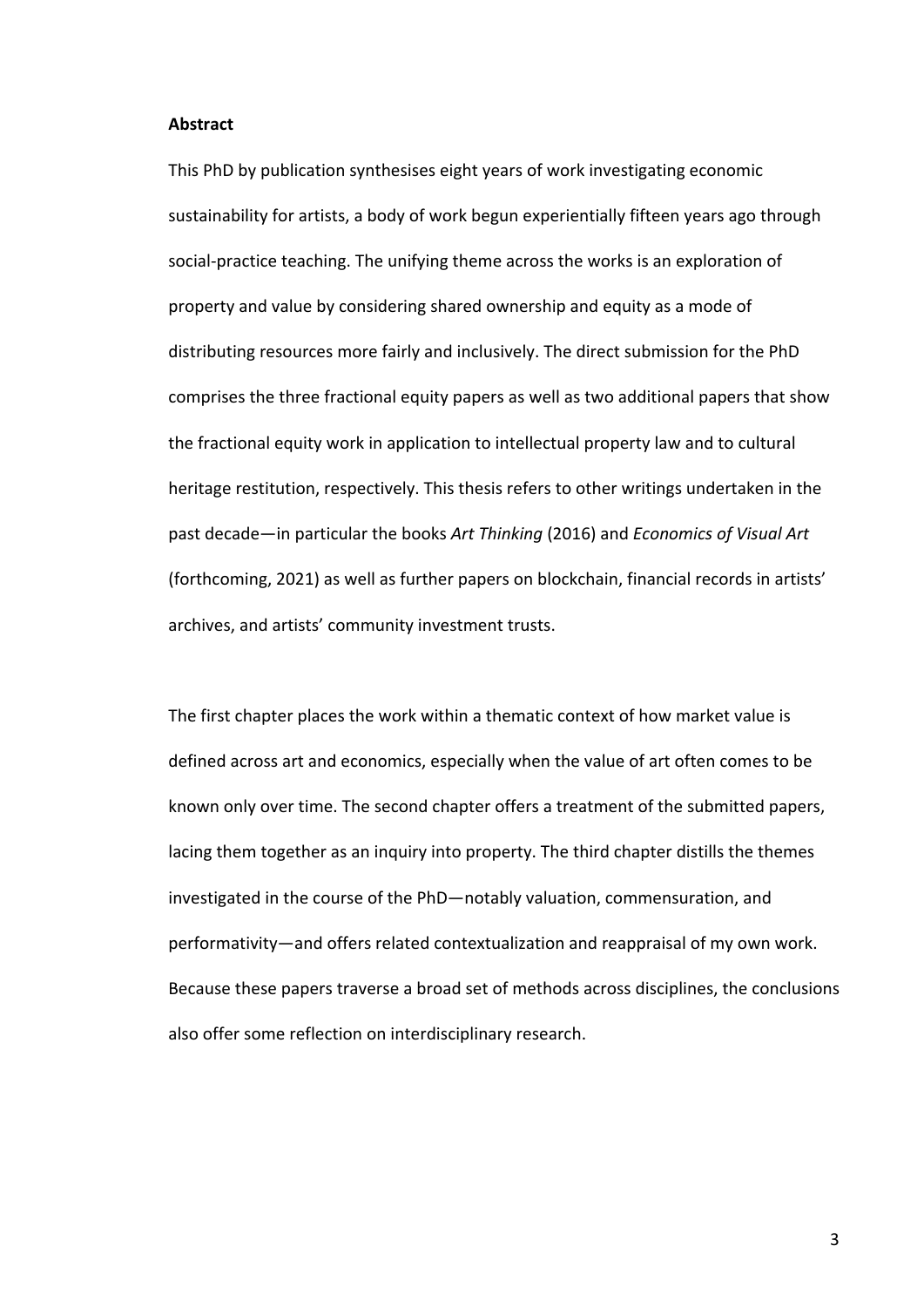**Table of Contents**

| <b>Acknowledgments</b>                                                | $\overline{2}$ |
|-----------------------------------------------------------------------|----------------|
| <b>Abstract</b>                                                       | 3              |
| <b>List of Submitted Papers</b>                                       | 5              |
| <b>List of Figures</b>                                                | 6              |
| <b>Introduction</b>                                                   | 7              |
| <b>Chapter 1: Intersections of Art and Economics</b>                  | 12             |
| <b>Inventing Point B</b>                                              | 14             |
| The Intersection of Art and Economics                                 | 20             |
| <b>Economics as an Emergent Discipline</b>                            | 25             |
| <b>Chapter 2: Analysis of the Submitted Papers</b>                    | 34             |
| <b>Ownership for Artists (2014)</b>                                   | 35             |
| <b>Artist as Owner Not Guarantor (2018)</b>                           | 39             |
| Fractional Equity, Blockchain, and the Future of Creative Work (2020) | 43             |
| <b>Shared Value over Fair Use</b>                                     | 47             |
| <b>Antiquities and Restitution</b>                                    | 51             |
| <b>Chapter Conclusions</b>                                            | 52             |
| <b>Chapter 3: Art Through a Lens of Valuation Studies</b>             | 53             |
| <b>References</b>                                                     | 66             |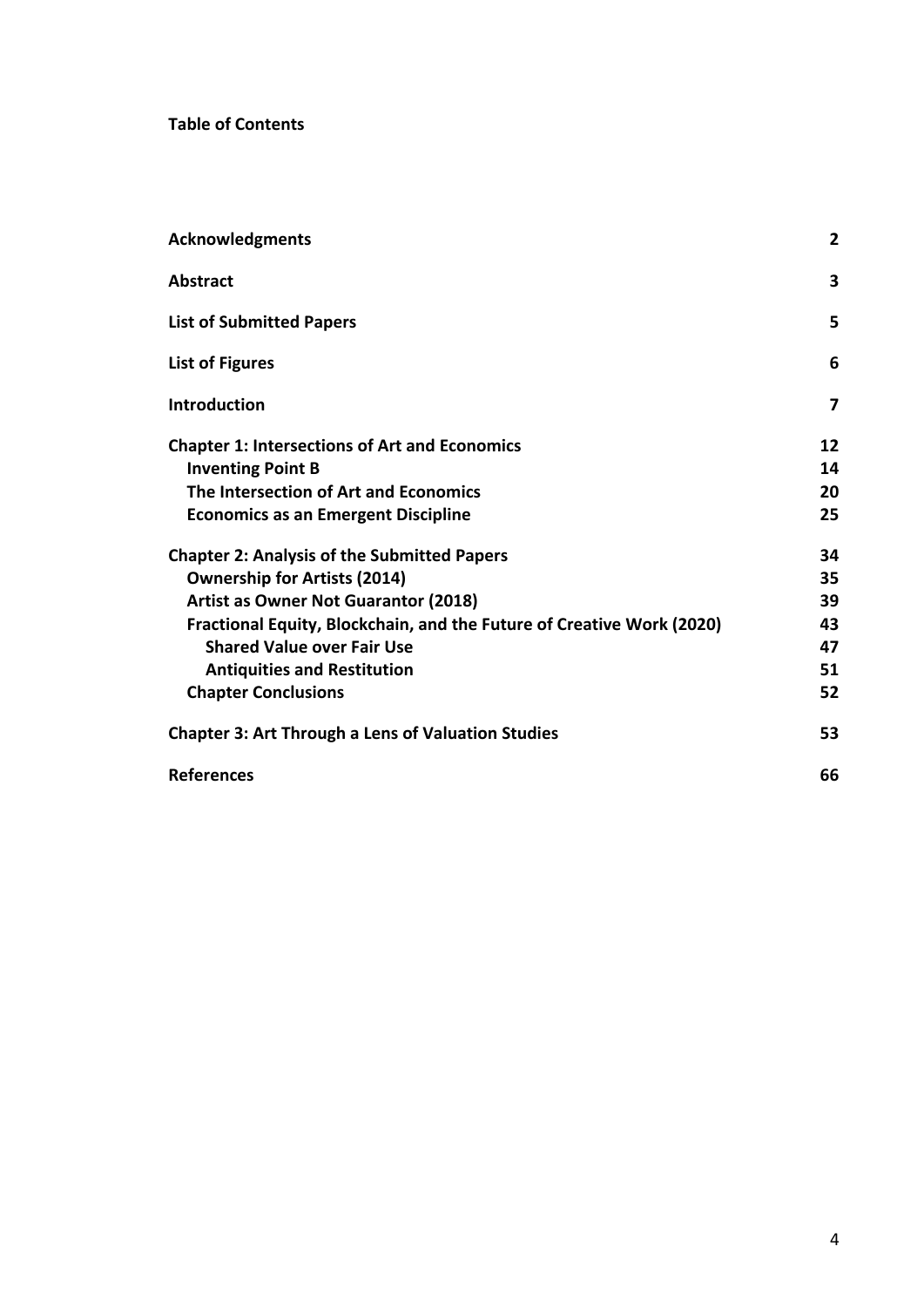# **List of Submitted Papers**

- 1. Whitaker, A. (2014). Ownership for artists. In Pablo Helguera, Michael Mandiberg, William Powhida, Amy Whitaker, and Caroline Woolard (Eds.) *The Social Life of Artistic Property* (Hudson, NY: Publication Studio), pp. 100-121.
- 2. Whitaker, A. (2018). Artist as owner not guarantor: The art market from the artist's point of view. *Visual Resources,* 34(1-2): 48-64.
- 3. Whitaker, A.\* and Kräussl, R. (2020). Fractional equity, blockchain, and the future of creative work. *Management Science,* (66)10: 4594-4611.
- 4. Whitaker, A.,\* Bracegirdle, A., De Menil, S., Gitlitz, M.A. and Saltos, L. (2020). Art, antiquities, and blockchain: New approaches to the restitution of cultural heritage. *International Journal of Cultural Policy.* Published online in advance: https://doi.org/10.1080/10286632.2020.1765163
- 5. Whitaker, A. (2019). Shared value over fair use: Technology, added value, and the reinvention of copyright, *Cardozo Art and Entertainment Law Journal, 37*(3): 635- 657*.*

# **Optional Supporting Documentation / Books and Publications (for reference only)**

# **Books:**

- 1. Whitaker, A. (2021). *Economics of Visual Art: Market Practice and Market Resistance.* Cambridge, UK: Cambridge University Press.
- 2. Whitaker, A. (2021). *Art Thinking.* New York: Harper Business.

# **Papers:**

- 1. Whitaker, A.\* and Grannemann, H. (2019). Artists' royalties and performers' equity: A ground-up approach to social impact investment in creative fields. *Cultural Management: Science and Education,* 3(2): 33-51.
- 2. Whitaker, A. (2019) Art and blockchain: A primer, history, and taxonomy of use cases in the arts. *Artivate: A Journal of Entrepreneurship in the Arts,* 8(2): 21-46.
- 3. Whitaker, A. (2019). Economic provenance: The financial analysis of art historical records. *Journal of Contemporary Archival Studies,* 6(27)*.*  https://elischolar.library.yale.edu/jcas/vol6/iss1/27
- 4. Whitaker, A.\* and Glick A. (2020). Object impermanence: Ethics, endowments, and museum deaccessioning. In Mark S. Gold and Sefanie S. Jandl, eds., *Deaccessioning in a Post-Pandemic World* (Boston, MA: MuseumsEtc).

*\* first author*

# **Dropbox Link:**

https://www.dropbox.com/sh/46gif7eo57z1qhj/AACkllt\_jKMUKHf7\_VqnfgWja?dl=0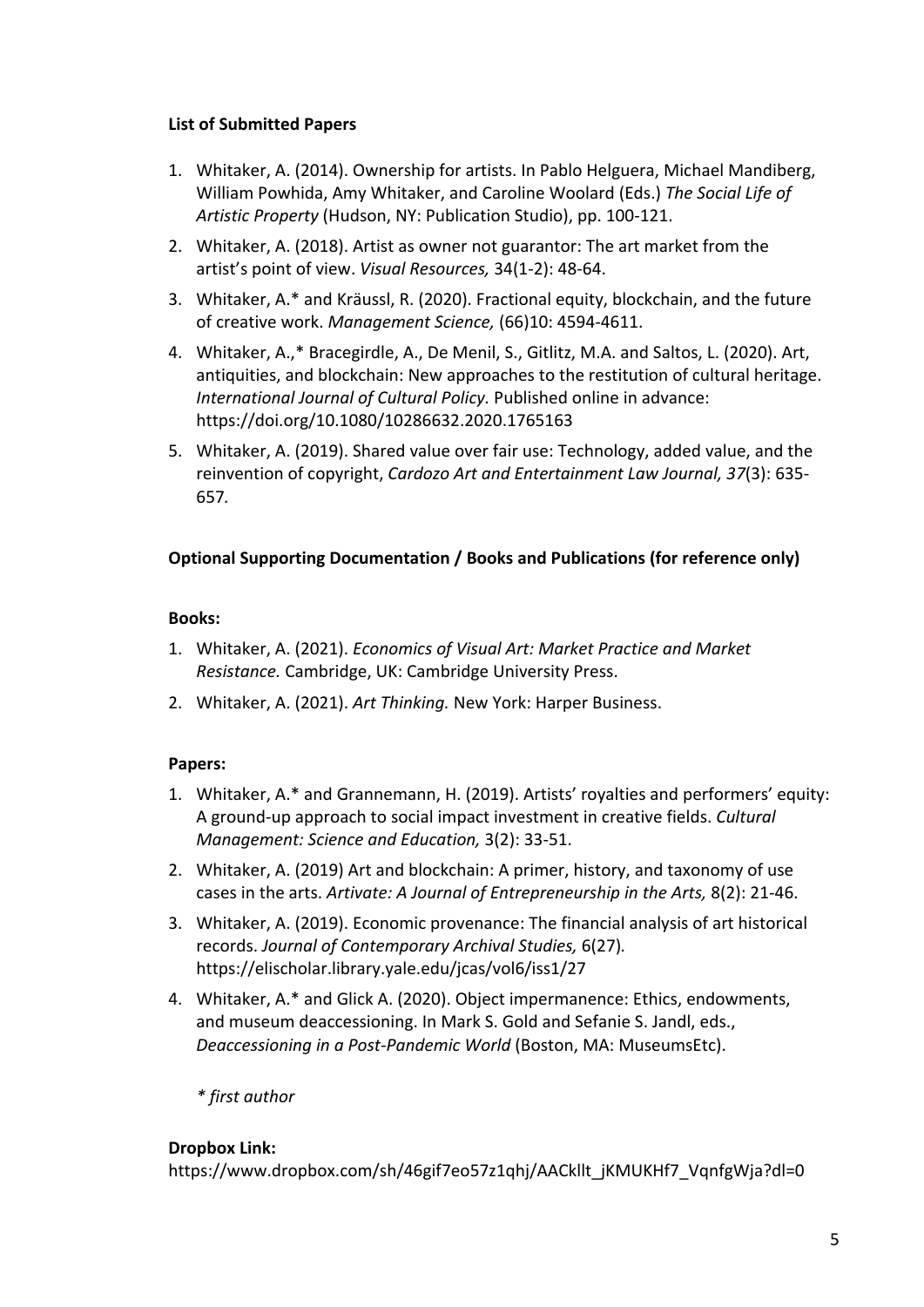### **List of Figures**

Figure 1. Stanley Jevons, detail of untitled watercolor showing world commodity prices. Marshall Library, Cambridge University. Reproduced with the kind permission of the Marshall Librarian.

Figure 2. Alfred Marshall drawing of supply and demand. Marshall Library, Cambridge University. Reproduced with the kind permission of the Marshall Librarian.

Figure 3. Alfred Marshall teaching aids. Marshall Library, Cambridge University. Reproduced with the kind permission of the Marshall Librarian.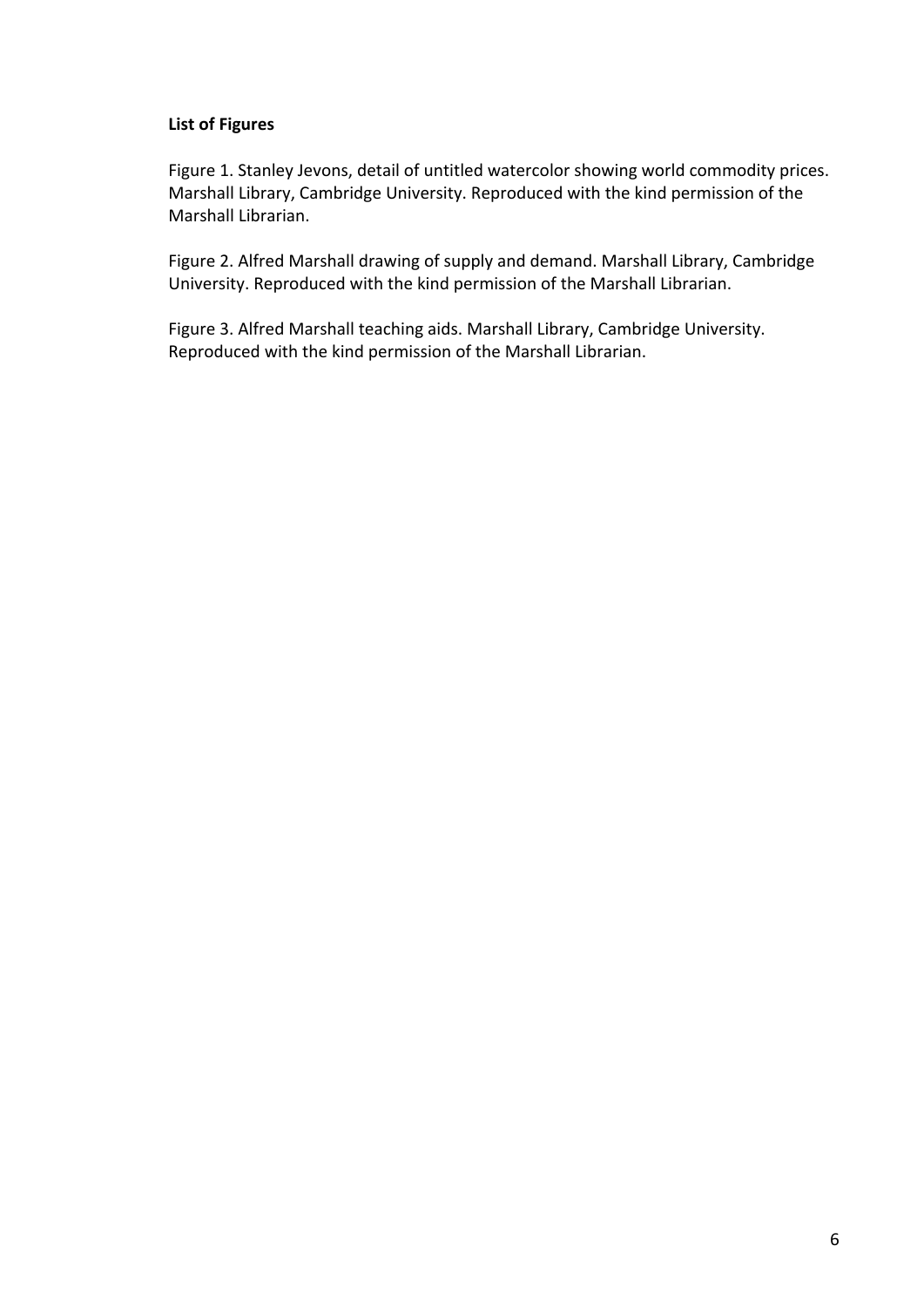### **Introduction**

This PhD by Publication—under the supervision of Dr. Will Davies in the Political Economy Research Centre (PERC)—takes as its subject "Equity for Artists." The word "equity" is intended in its multiple meanings of both ownership and fairness, as part of a broader inquiry into the difficulty of valuing early stage creative work in any field.

Art is emblematic of this difficulty because not only does it have many forms of value including social, cultural, and financial value—but also those understandings of value can changes substantially over time. Works of art wax and wane in popularity, break forms and require time to understand, or alter the "world" in which those attempts to understand value are being made. Following from Martin Heidegger's (1947) essay "On the Origin of the Work of Art," a work of art is something new in the world that changes the world to allow itself to exist. Thus, if one is making a work of art, one is not going from a known point A to a known point B but inventing point B.

As argued in the book *Art Thinking* and the paper "Artist as Owner Not Guarantor" (*Visual Resources,* 2018)*,* it follows that one must invest resources in the point A world, without knowing what value, if any, will be created until the point B world. To focus specifically on economic or financial value, this structure of investing in a point A world to create value in a point B world is at odds with a theoretical alignment of price and value, a bedrock principle of economic theory and area of study in economic sociology (e.g., Beckert and Aspers 2011). While it is extremely difficult to place a price on a work of art at a given point in time, it is easier to assign a fraction or ownership share in the point A world. That fraction can still represent the same share of the work of art,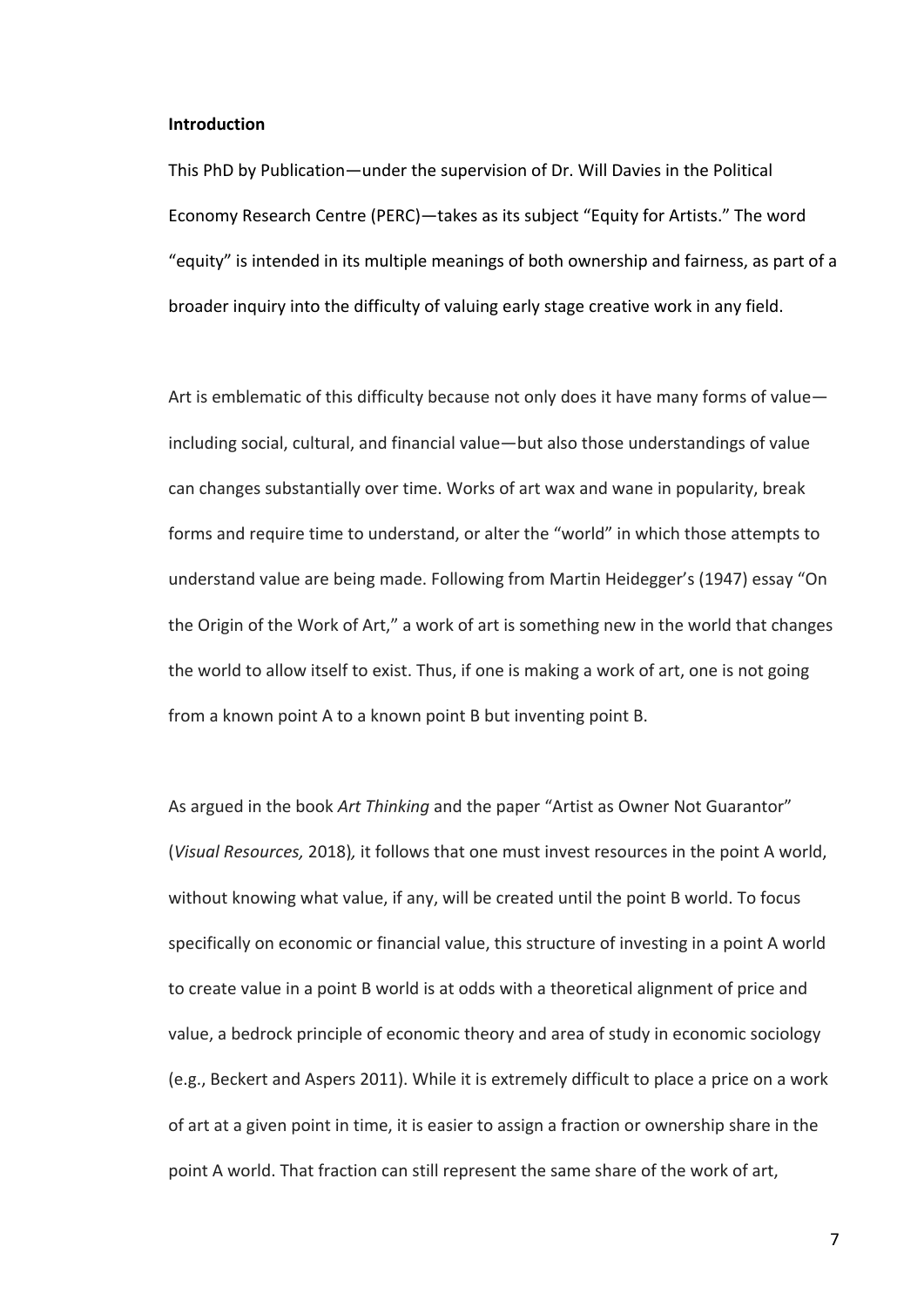however one decides to price it financially. Various jurisdictions, including the European Union and the United Kingdom, have developed legislated systems of "resale royalties" to represent an artist's continued claim on their work when it circulates financially in art markets. A key exploration in my research has been to ask what would happen if, instead of receiving this governmentally assigned royalty, artists retained a fractional share of ownership in their work contractually when it is first sold. That ownership stake could co-exist with other continued rights claims, such as exhibition rights. The financialization of the equity share could be conceptualized as individual—owned solely by the artist—or collective—owned in trust by a group of artists, promised to charity, or otherwise employed as a theoretical vehicle of redistribution.

The larger philosophical framework of this project engages strongly with the Coase Theorem of property rights in economics, while also expanding to consider that economic lens alongside other considerations chiefly informed by concepts of valuation and commensurability, as considered within literatures of political economy and economic sociology. Various entrepreneurial interventions and policy frameworks follow from this research, spanning the adoption of blockchain technology to the taxation of artists' estates. At its most speculative, this line of argument posits nation states as equity investors in future revenue streams of creative work (paper in collaboration with Will Goetzmann), and artists as economic and political citizens of a decentralized blockchain world. Systems of fractional equity in art could also possibly be generalized to equity-based (rather than bond-based or cash-payment based) systems of redistribution and reparations.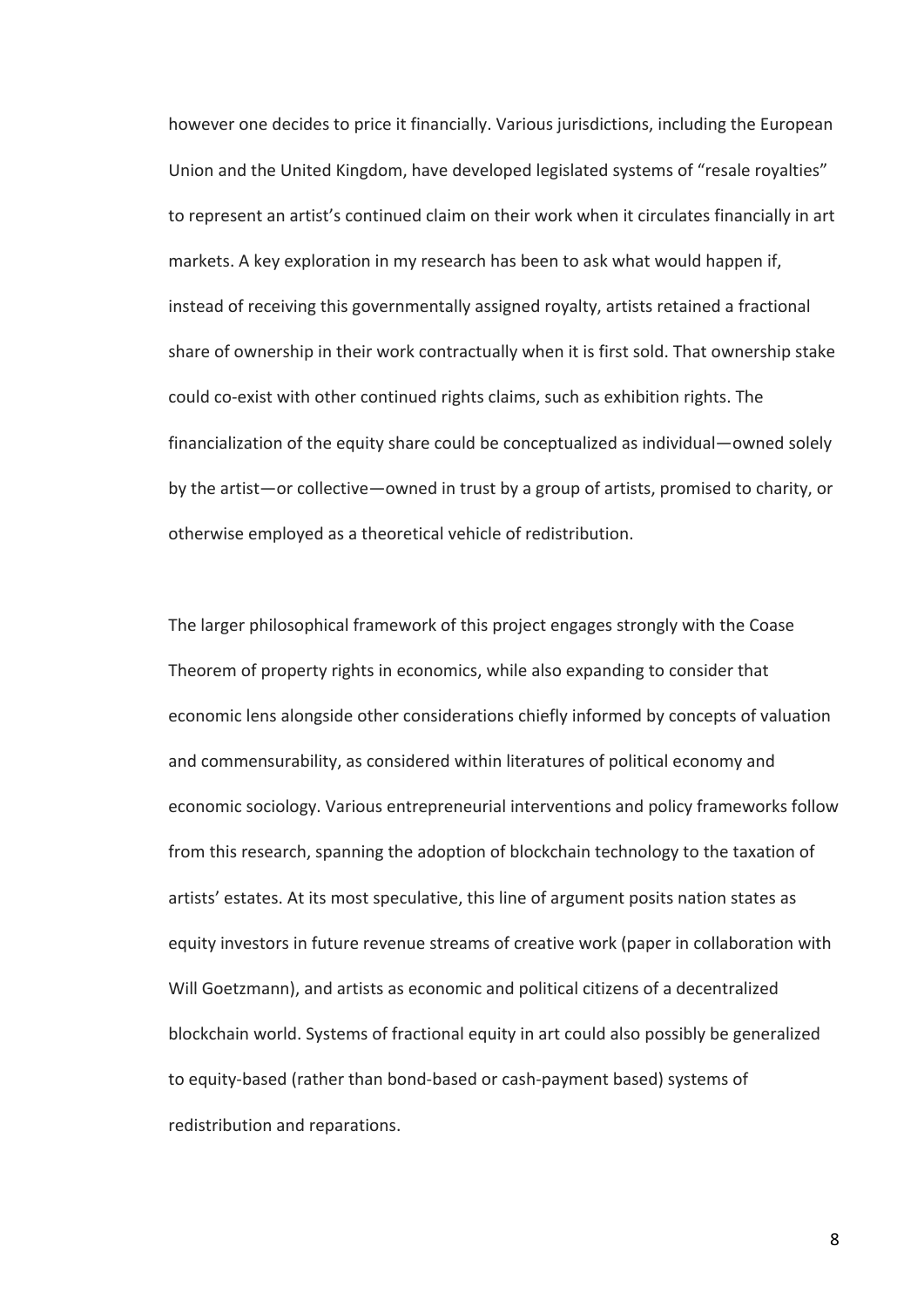The disciplinary framework of this inquiry combines my home discipline of "arts administration" with the above-mentioned literatures of economic sociology with focus on valuation and commensurability. According to the cultural economist David Throsby, arts administration is a "proto-discipline" made up of a number of sub-disciplines including: sociology, art history, law, finance, economics, entrepreneurship, and policy. In addition, artists and art workers have written using essayistic forms or 'social practice' and 'research-based' forms of fine art, and political economists have proposed 'economic science fictions' as a means to empower 'the critic and the radical to see the present as amenable to conscious transformation' (Davies 2018: 16). In this work, I rely on an interdisciplinary set of these methods, occasionally delving into essayistic and speculative forms, in order to consider different ways of ascertaining value.

Part of the significance of this interdisciplinary approach to method within the work is that traversing disciplinary boundaries also engages sometimes competing sets of political orientation around art, art markets, and questions of value. As Stark has written, '*value* is almost always bound up with *values'* (2011: 322). Those political environments of thought span Marxist and solidarity-economies to the most efficientmarket-hypothesis-accepting parts of finance. (I have written papers with finance professors who not only believe in an efficient market hypothesis but perhaps do not see that belief as anything but objective. I have also worked in groups adjacent to the Occupy Wall Street movement.) It is particularly in this range of engagement that this work has benefitted from the course of study in political economy and economic sociology, fields that give language and structure to that very terrain across disciplines. Writings on valuation and commensuration—whether by markets and in money or by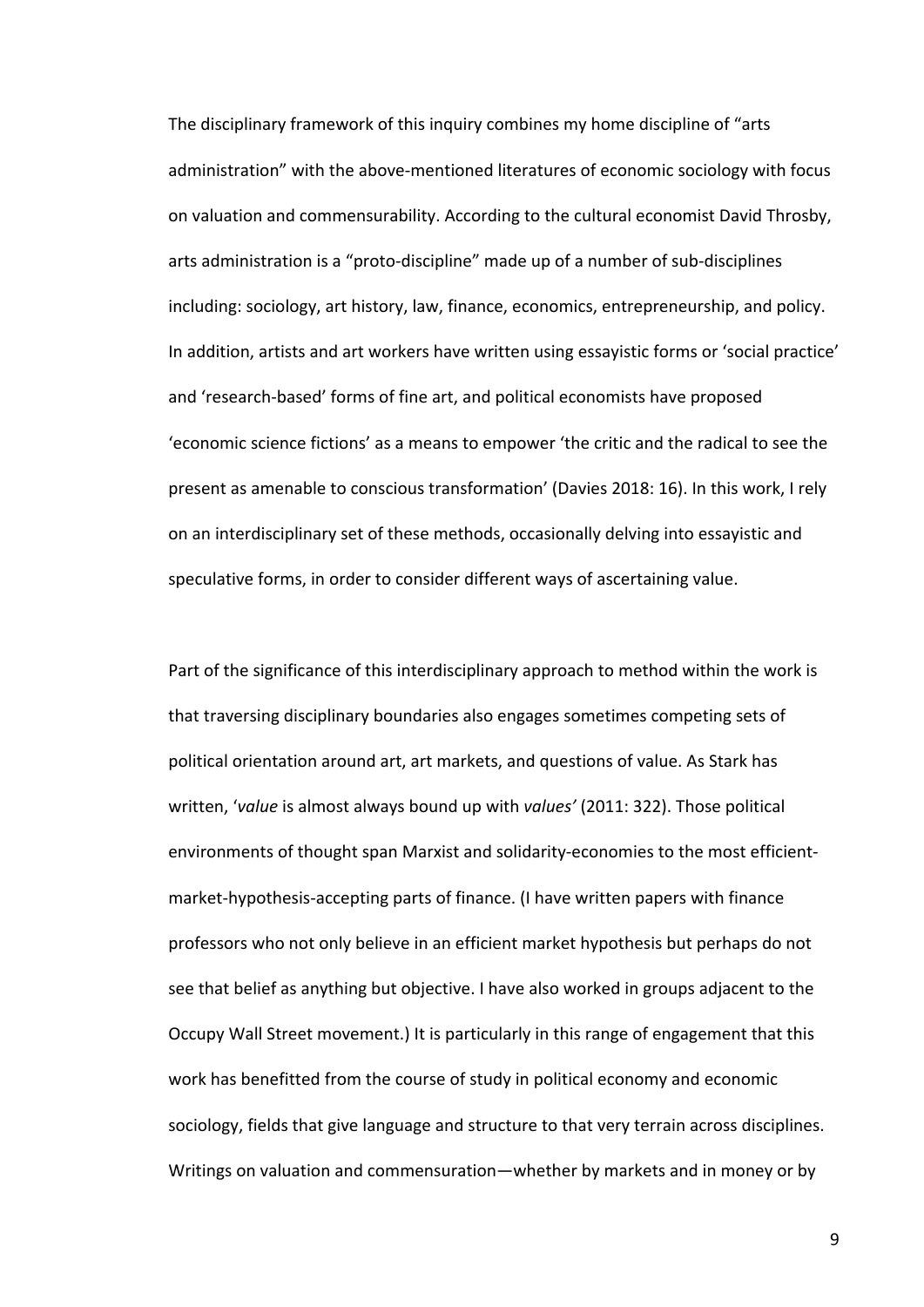people or in judgment—situate this body of research in complex questions of value in the arts. Art might be valued as, in turn, beautiful, difficult, politically important, conceptually incisive, obscene, elitist, popular, status-conferring, positional, exceptional, investible, divisibly securitizable, collective, decorative, personal, or critically acclaimed. While the focus in this body of work tends more toward economic and financial definitions of value, the purpose of the work is to explore novel uses of financial structures in order to create sustainable supports for artists to engage in autonomous practice on their own terms.

If one were to define the art market by a neoliberal logic, the art market would then immediately violate the assumptions of both economics and finance. On economics's own terms, the art market violates the assumptions of economics by the "inventing point B" exception to price representing value. Within finance theory, the art market violates assumptions of efficient markets because of the, by definition, singularity of art (Karpik 2010). The inquiry in this work into equity is not so much to extend a neoliberal reach over other forms of value so much as to ask if a market tool—property—can be used to solve a social and artistic problem of supporting cultural and creative labour into being. I ask whether equity or property can create a membrane that protects something from needing to be understood as priced but being able to remain intact regardless.

The main papers presented here and especially expanded upon in Chapter 2, have been published in an array of related disciplines including finance, art history or visual culture, archival studies, arts entrepreneurship, law, and cultural heritage. The books whose framing concepts are discussed in Chapter 1 have been published by both popular and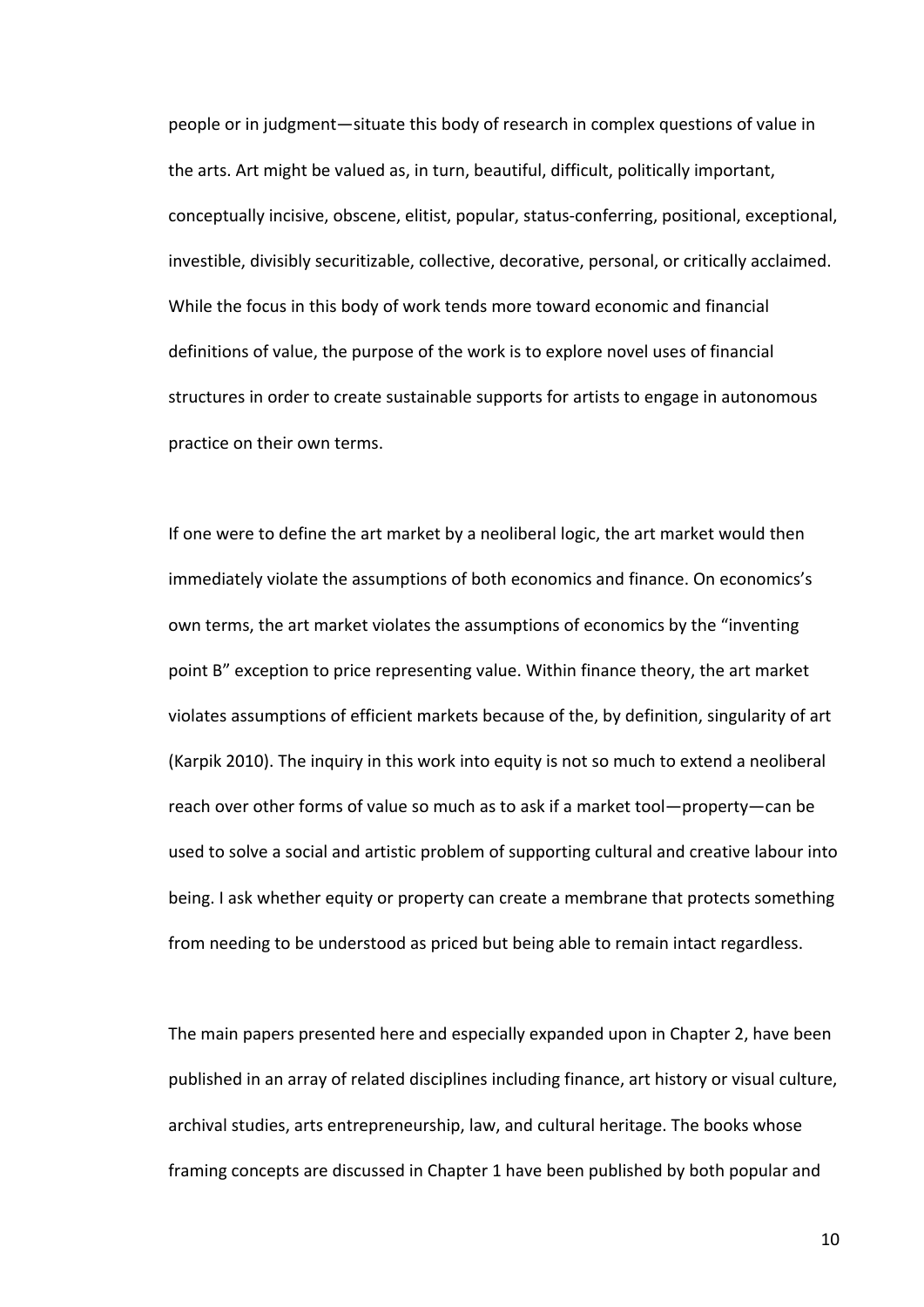academic presses, thus occasionally complementing academic forms of writing and argument with more writerly tools even including story and essay form.

The following chapter lays out some of the core ideas if this work, including the idea of "inventing point B" in more detail and the idea of economics itself as an emergent, which is to say, artistic discipline. The aim for this work is to present a coherent exploration of equity for artists and, in the process, a woven thread of the various methods. To engage with recasting definitions of value, one necessarily confronts the questions of how to combine analysis and imagination as ways of knowing—whether ascertaining value or comprehending even broader ideas such as truth or reality.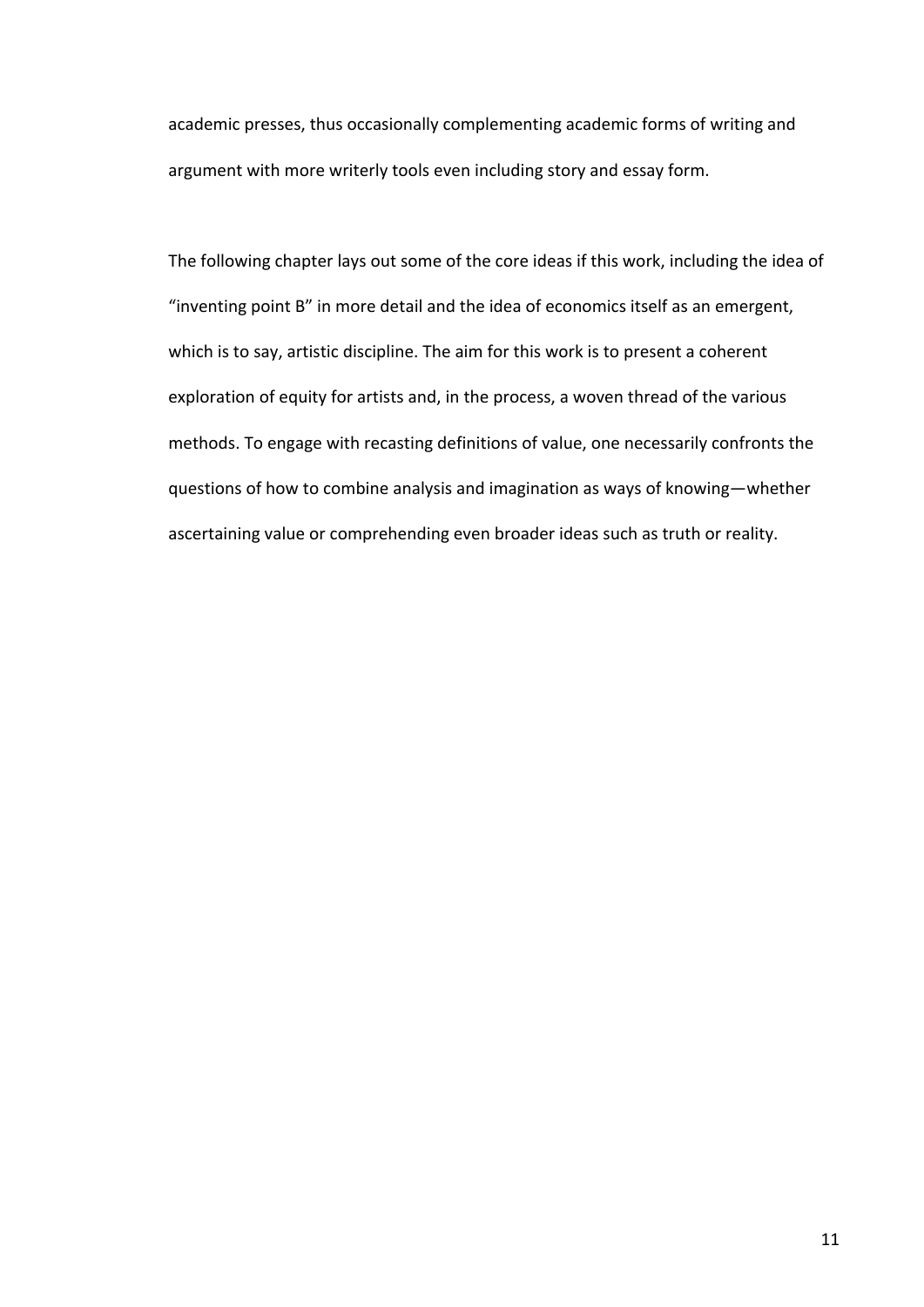### **Chapter 1: Intersections of Art and Economics**

Over the past eight years, I have been engaged in research regarding what property means to artists. In particular, I have tried to describe, evaluate, and imagine structures that support the peculiar nature of property—or value—in the arts, especially in ways that dignify the difficulties of artistic labour. Valuing art is complex *at a point in time* owing to many forms of unquantifiable social, cultural and aesthetic value. Valuing art is difficult *over time,* because it can take time for the value of art to become legible, in general and within markets particularly. Artists are asked to invest in making work before value is known (Gerber 2017), and that artistic value is emergent or changeable over time.

Both of these problems take root in the idea that art is discovered rather than produced. By looking at fractional equity in art, one can try to bridge these problems of valuation and create more sustainable and flexible supports for artists. In the set of papers that comprise this PhD submission, I propose and explore fractional equity in art as a way to respond structurally to these challenges. This investigation of equity for artists encompasses equity in the financial sense and in the broader conceptual senses of both ownership and inclusion. It is my hope and intention that this work generalises outside the arts to equity-based labour compensation and equity-based systems of redistribution and reparations.

This body of research begins with an argument that resale royalties—the payments to artists when their work is resold at a gain—in art are property rights under the Coase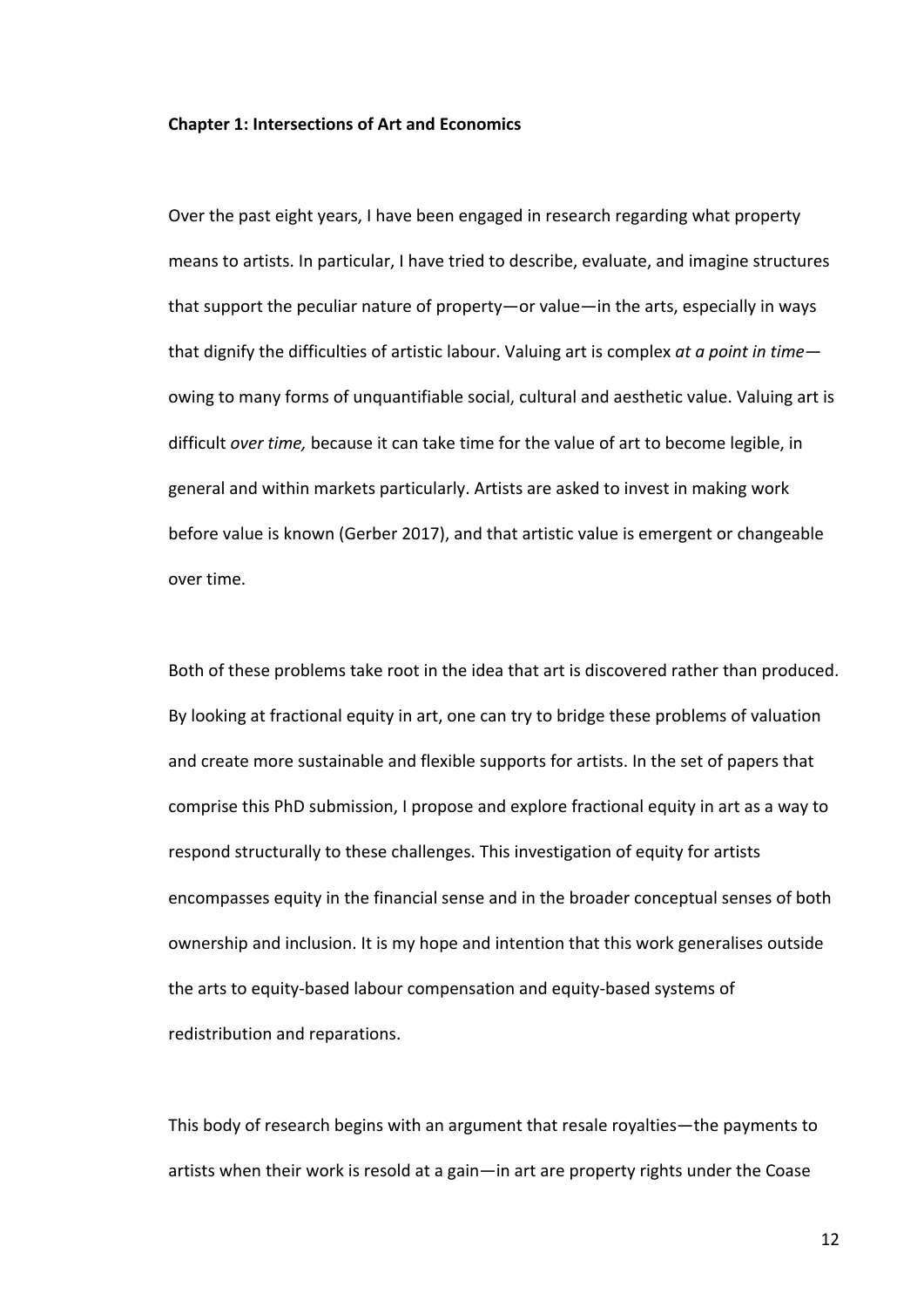Theorem in economics; therefore, they can be trade anytime changing artists' access to 'market-driven patronage' and collectors' possible diversification of art investing. This first paper, 'Ownership for Artists,' (2014) was published in an artists' book *The Social Life of Artistic Property.* Recognizing the ethical and political complexity of these marketengaged proposals—even incubated in a working group of Marxist and solidarityeconomy artists—I continued developing the ideas within a second paper, 'Artist as Owner Not Guarantor' (2016-2018) which was first presented in an art history context. Then a third paper, 'Fractional Equity, Blockchain, and the Future of Creative Work,' considered what would have happened if artists retained equity in their work by using newly sourced archival records of primary-market art gallery sales from the 1950s and 1960s and comparing them to later auction returns. That paper was published (with coauthor Roman Kräussl) in 2020 in *Management Science,* an interdisciplinary business journal, under a finance editor.

In addition to these three core papers, I submit two additional papers that show these ideas in application—first to intellectual property law and second to the restitution of cultural heritage. I also submit as appendix materials various other journal articles and books completed within the time frame of this PhD.

This first chapter aims to introduce the overarching themes of the work, notably the metaphor of 'inventing point B' to describe art's emergent value, as well as tensions between art and economics and the approach to economics itself as an emergent discipline. In chapter 2, I offer a closer reading of the papers submitted for the PhD in order to synthesise a coherent argument across the development of the work. In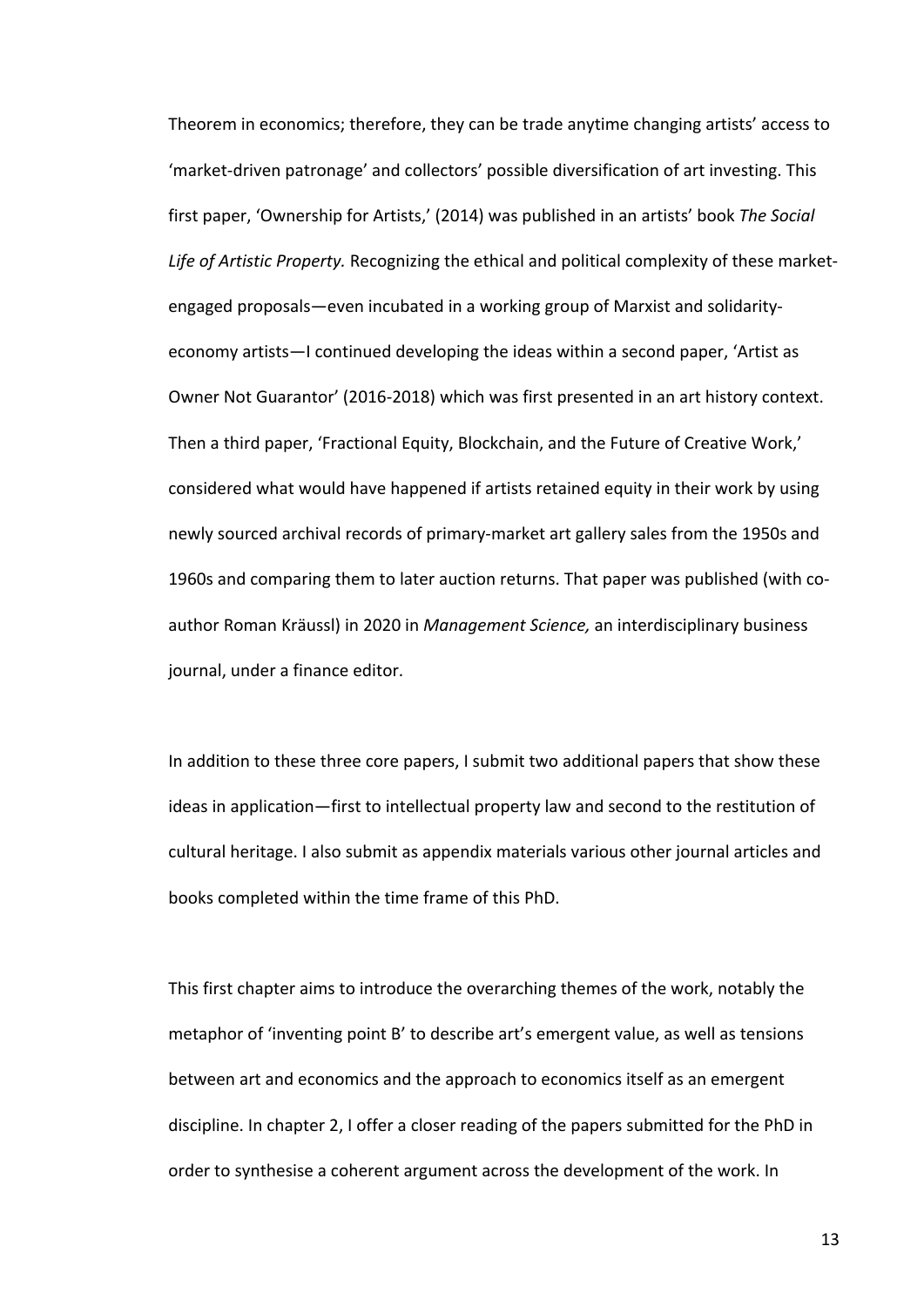addition to situating the work in its key literatures, I offer the what might be called an 'autobiography of research' in order to situate the work within its academic engagement born of interdisciplinary applied work across art, economics, technology, and law. In chapter 3, I reflect, hopefully with some critical scrutiny, on what I have learned in the PhD process by studying with my advisor and by placing my work in the context of economic sociology and political economy. I offer some appraisal of my work from that experience and consider research directions that follow.

The remainder of this chapter is organised into three sections: (1) Inventing Point B, (2) The Intersection of Art and Economics, and (3) Economics as an Emergent Discipline. The notion of 'inventing point B' comes from my 2016 book *Art Thinking.* The treatment of art and economics draws substantially on my 2021 (in press, Cambridge) book *Economics of Visual Art: Market Practice and Market Resistance.*

### **Inventing Point B**

As mentioned in the introduction, one of the main framing devices across my research is the idea of 'inventing point B', a metaphor central to my 2016 book *Art Thinking.* The idea of 'inventing point B' is an adaptation of the philosopher Martin Heidegger's definition of art. In a 1947 essay 'The Origin of the Work of Art', Heidegger writes, 'Whenever art happens—that is, whenever there is a beginning—a thrust enters history; history either begins or starts over again' (Heidegger 1947: 201; Whitaker 2016, *Art Thinking*: 7 and 318). To paraphrase Heidegger, a work of art is something new in the world that changes the world to allow itself to exist (*Art Thinking,* 2016: 7). Thus, if one is making a work of art, literally or figuratively, one is not going from a known point A to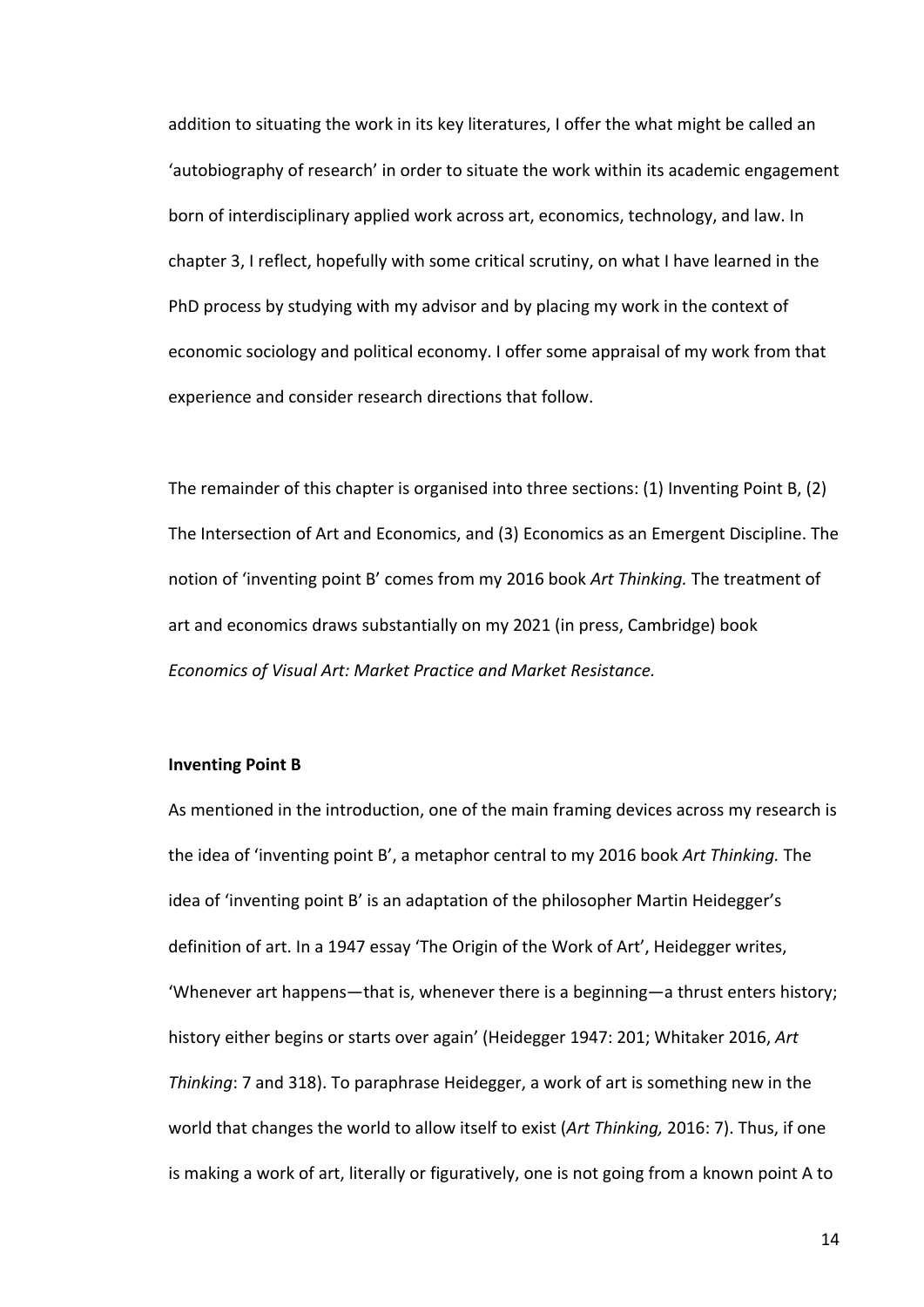a known point B but *inventing point B.* In the process of making space for itself, the work of art changes the world and creates a new one. An example of inventing point B from *Art Thinking* is Sir Roger Bannister's running of the first sub-four-minute mile in 1954. He broke a barrier and then only held the record for forty-five days before someone saw that it was possible and bested his effort incrementally (*Art Thinking:* 102-112). Bannister leaned into a frontier of possibility and created a new normal—a point B world—within which someone saw what was possible and improved upon it slightly.

This idea of 'inventing point B' is consequential for the application of economic theory. The economic ideal of a market is based on a belief that price can represent value. But in the case of a work of art—whether literally as an artwork or metaphorically as a process of invention and discovery—the artist is investing resources in the point A world without any certainty of producing anything of value in the point B world. Thus price and value are out of alignment. Value only comes to be known once the point B world is invented.

This idea of inventing point B connects strongly to Richard Caves' (2000) concept of "nobody knows" in his landmark study of creative industries. Caves conceptualizes creative work, not only in fine art but in a broader set of applied industries encompassing film, music, television, and publishing, among others. In analyzing the market for books and albums, he articulates the problem of 'nobody knows' (Caves 2000: 147) in which even for authors or musicians of some repute—and especially for those without established record—it is very difficult for the creators themselves or for their editors and music producers to know ahead of time what will succeed commercially. This difficulty is endemic, Caves argues, to the nature of creative work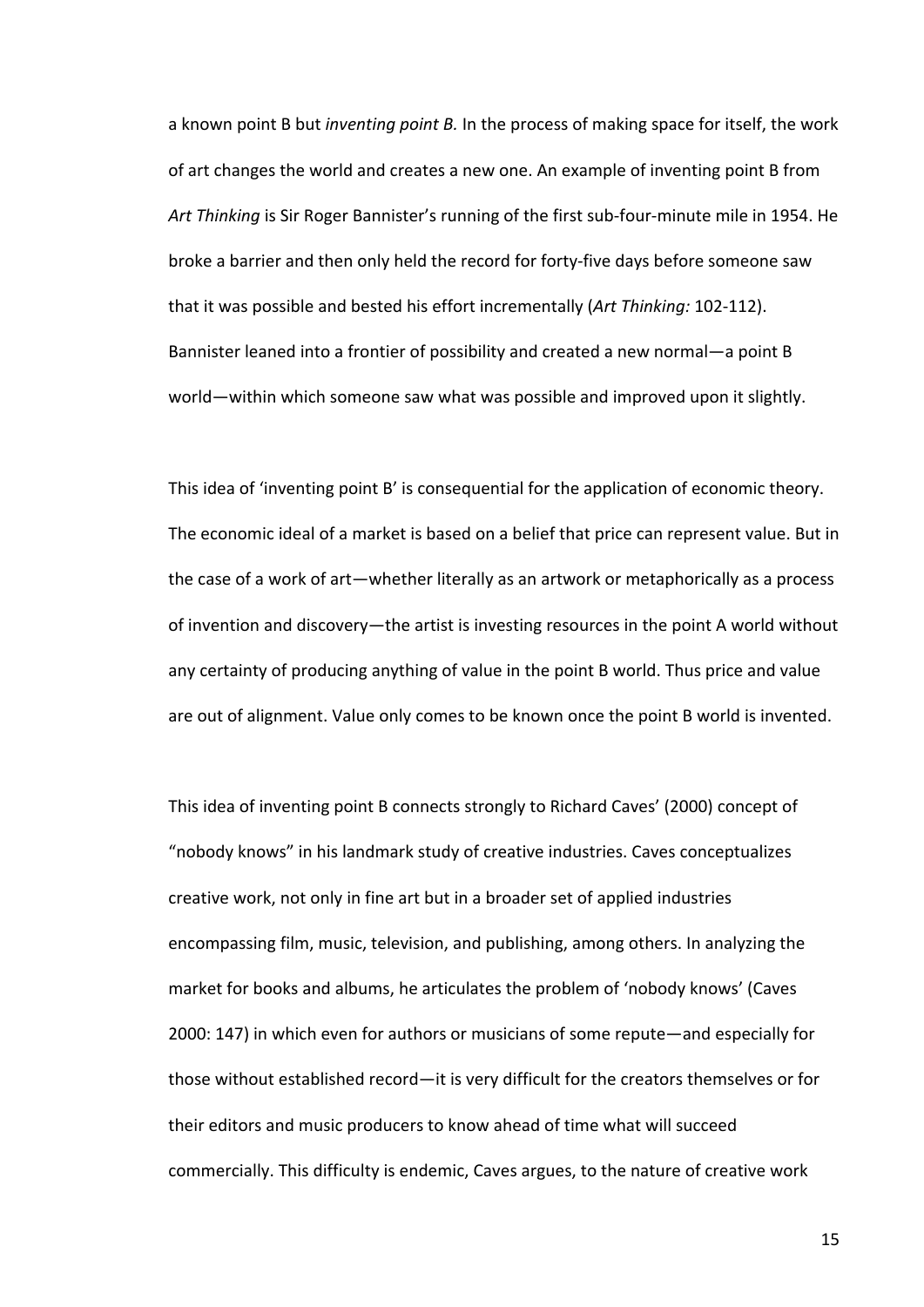itself. The idea of 'inventing point B' echoes this aspect of Caves' categorization of creative industries.

Fine art practice especially has this structure of 'nobody knows' or of value only becoming known over time, in a point B world: An artist can work for many years, supporting their practice with a day job or other source of income. To take as an iconic example, the American artist Robert Rauschenberg worked for several years in the 1950s before he was granted an exhibition at the Leo Castelli Gallery in 1959. At that exhibition, his work was still not recognised. One work sold and only because Castelli, the dealer, bought it himself (Cohen Solal, 2009). Around that time, Rauschenberg did sell one other work, called *Thaw,* which was bought by the collectors Robert and Ethel Scull for \$900. By customary arrangement, the dealer and artist split the proceeds 50- 50. Rauschenberg was paid \$450. In 1973, the Sculls sold a substantial portion of their art collection at auction. In that 1973 auction, *Thaw* sold for \$85,000. Rauschenberg did not receive any of the proceeds. Rauschenberg had invested time, resources, and ingenuity to make the work of art in the point A world. The work's value only came to be known later over time, connected to the continued development of his career. Had Rauschenberg still owned a share in the artwork, he would have been able to benefit from the upside his labours helped to create (Petty 2014; Whitaker and Kräussl 2020, Fractional Equity).

This idea of inventing point B is the basis of considering fractional equity in fine art. In the point A world, it is easier to assign a fraction than a specific amount. It is easier to say that Rauschenberg might retain 10% of his artwork than to know what that 10%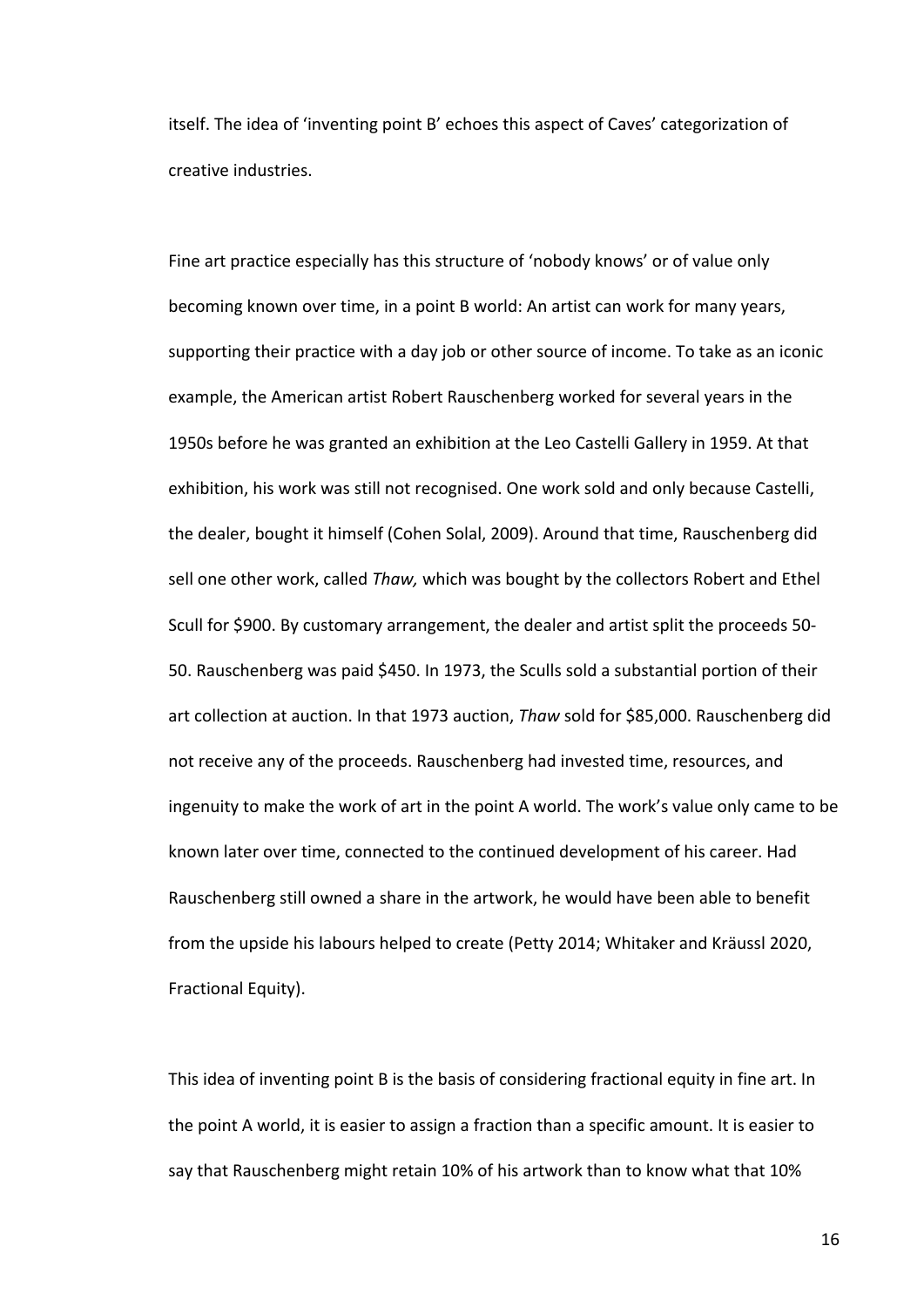would be worth monetarily at any given point in time. Speculatively, this idea of inventing point B could be extended to any form of labour. For instance, a worker who is paid a salary could also be given equity shares—stock options, employee ownership. For art, resale royalties attempt to address this problem, but have challenges in execution (Whitaker 2018, Artist as Owner*).1*

In this research into fractional equity in art, I have specifically considered the conservative case of the fine artist—such as the painter or sculptor. In some of the work, I have considered how this tool of fractional equity in art could generalise far outside the arts and creative industries to support a method of compensation by hybrid salary and equity. I have even considered the generalization of fractional equity in fine art to speculative equity-based systems of redistribution on par with universal basic income (UBI) via equity rather than disbursements methods. It is important to clarify, however, that this study within the fine arts only represents a subset of creative labour. As Throsby has written (2004: 192), it is possible to analyse the creative industries as a whole or as a set of standalone sub-industries, for instance, 'movie production, publishing, visual arts, music, and so on'.

Governmental agencies as well as individual researchers have offered classification schemes for understanding the creative industries. The UK's Department of Culture, Media and Sport (DCMS) put forward a classification system for creative labour (DCMS 1998). In a report sponsored by NESTA, an innovation foundation originally endowed by

 $1$  Resale rovalties have also created meaningful funding for artists. For instance, in 2018, DACS distributed £18 million in resale royalty-related payments to artists, while at the same time Arts Council England's direct grants to artists to totaled £12 million (Whitaker and Grannemann 2019; DACS 2019).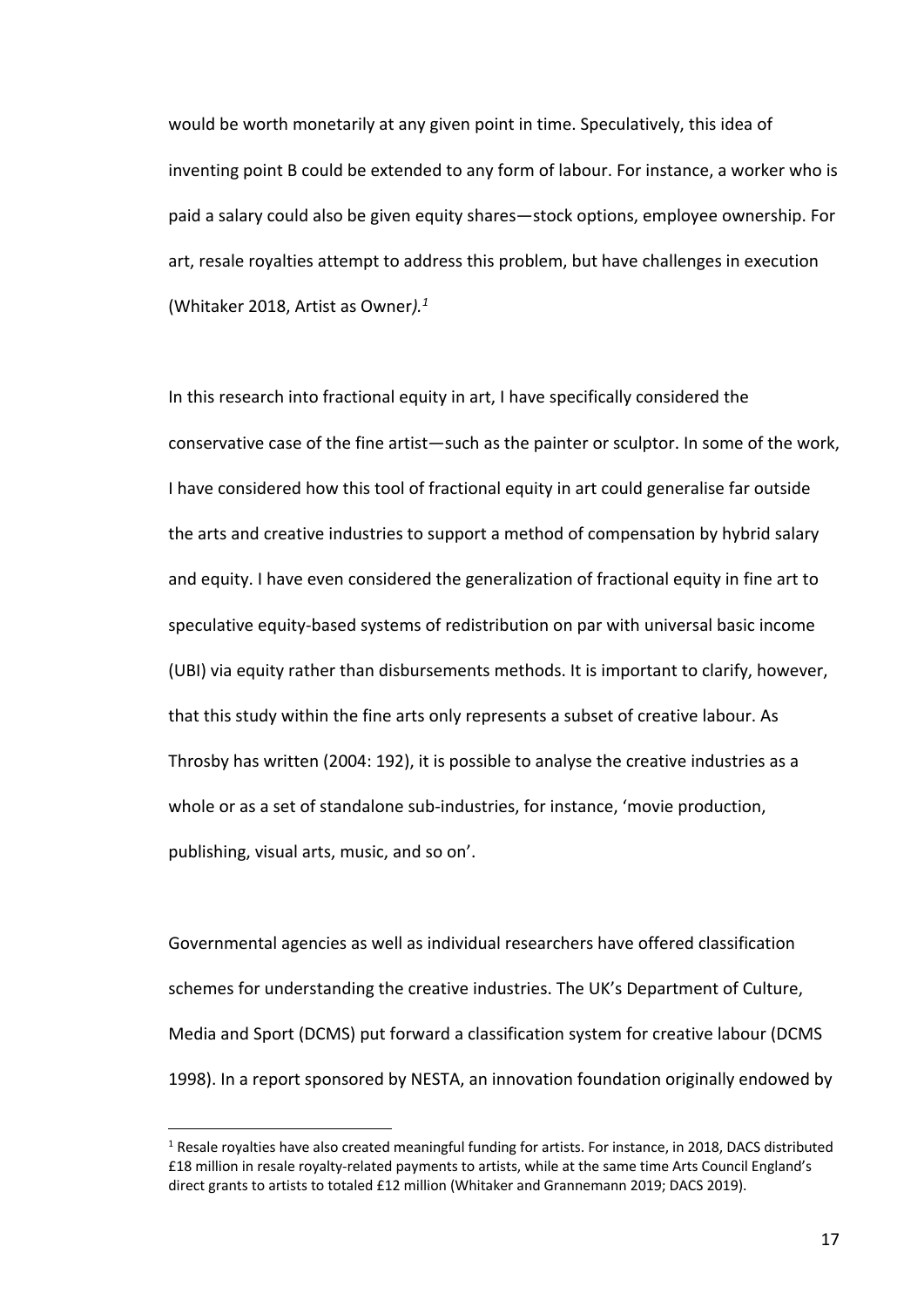the UK National Lottery, Bakhshi, Freeman and Higgs (2013) argue that the DCMS system is internally inconsistent and instead use a lens of 'creative intensity' to define the creative industries more broadly. By studying creativity within all industries, they include many facets of the software industry in addition to the more standard industry classifications of music, film, television, visual and performing arts, books, and design. $<sup>2</sup>$ </sup>

Creative labour is commodified or specifically made for a market context to different degrees in different areas of the creative industries. For instance, advertising may still be beholden to Caves' 'nobody knows' framing of uncertainty, but it is generally created with a commercial, or at least functional, purpose in mind, especially relative to a more romantic notion of the fine artist. This romantic notion of the artist is also complicated by Becker's foundational work on 'art worlds' as groups of collaborative actors rather than myth of the lone artistic genius (Becker 2008). At the same time that fine art is a collaborative enterprise, creativity itself is enormously widely distributed across societies; as John Howkins (2013) writes, the process of turning ideas into assets has been more expansive in the past twenty years than before. Howkins advises owning one's ideas, a concept from the broader creative economy which I apply here to fine art.

In this work, I have focused on fine artists and on traditional kinds of artworks for two reasons.<sup>3</sup> First, fine art can generally be framed as having some kernel of the work that

 $<sup>2</sup>$  The creative industries categories in the DCMS (1998) classification scheme are: advertising, antiques,</sup> architecture, crafts, design, fashion, film, leisure software, music, performing arts, publishing, software, and television and radio.

 $3$  In my teaching, I have focused on much broader and experimental art forms and on entrepreneurship across design and other creative industries. I share Howkins' ethos of broadly distributed creativity, in contrast to, for instance, Mihaly Csikszentmihalyi's (1996: 8) notion of distinguishing big 'C' from little 'c' creativity.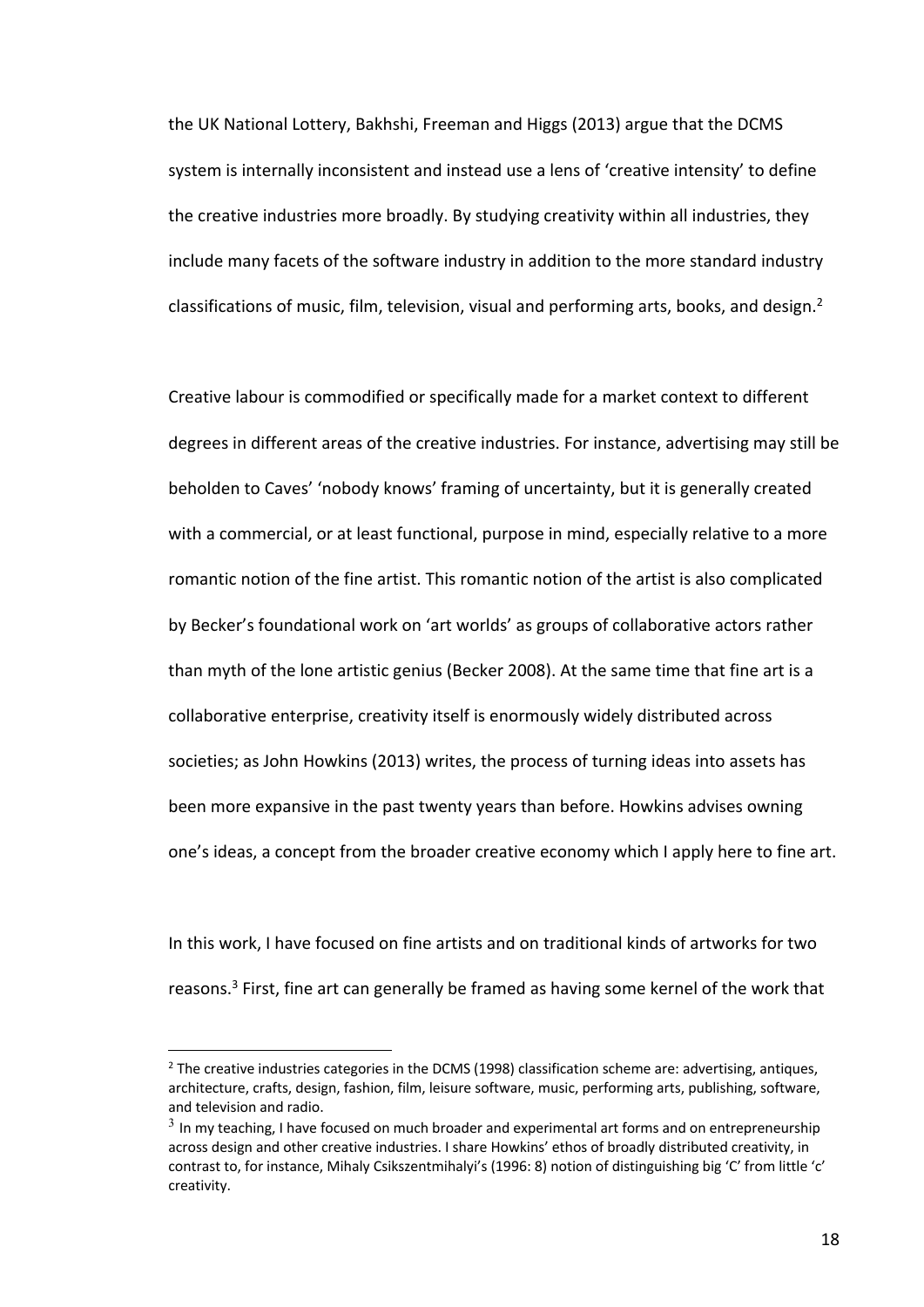is non-commodified even if the work circulates in markets. Hyde (1982) frames this noncommodified core as the 'gift' of art. For Hyde, the work always has some nature that cannot fully be overtaken by markets. Second, focusing on fine art, and even more particularly, on traditional types of works such as paintings, allows this work on fractional equity to engage directly with research methods in finance and cultural economics. The fractional equity paper presents a novel method of art market analysis using primary sales records from auctions together with the public auction data on which most financial and economic studies of art market rely. This relationship of fractional equity research and the larger financial study of art as an asset class is covered in more depth in Chapter 2.

These questions of equity and redistribution in fine art offer an entry point into broad questions concerning the intersection of economics and politics. Economics is based on two paradoxical values: efficiency and innovation. Theoretically, a worker or a firm is meant to produce with Taylorist efficiency (Taylor 1911) but in order to do so one must first go through the messy and generally inefficient process of discovering what will later be efficiently produced (Whitaker 2016, *Art Thinking:* 10). Art is emblematic of discovery rather than production—of emergence or effectuation not analytic decision-making within known artifacts of markets (Simon, 1996 [1969]; Sarasvathy, 2001). To distribute equity is to have the option to distribute based on an economic logic—for instance, a portion of an artwork made by an artist—or on a political logic—a share to each person within a defined group, for example for a process of reparations. Equity can be distributed by both economic and census mechanisms. Thus, at a time politics has been disenchanted by economics (Davies 2014), these equity structures can have significant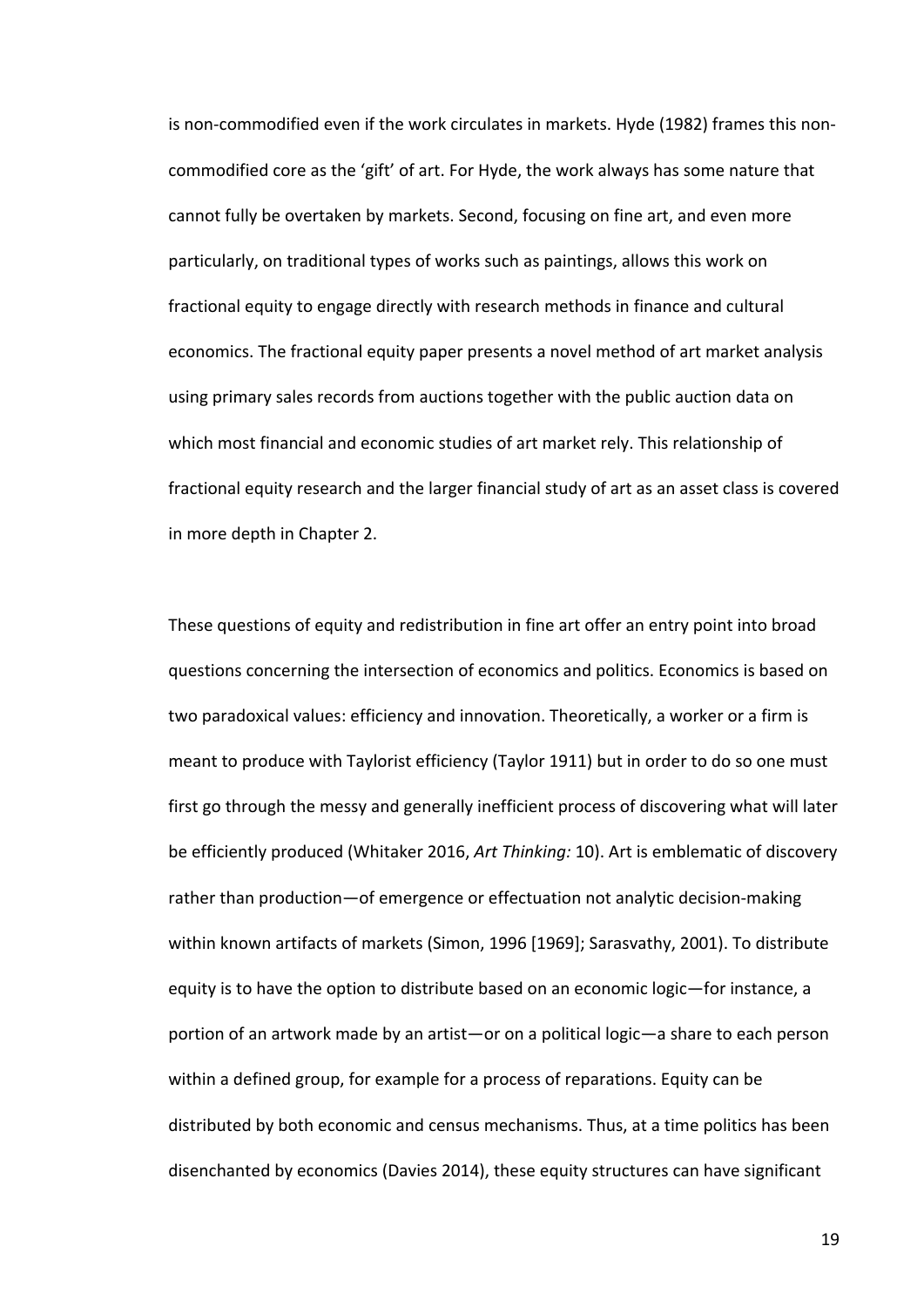impact on the revitalisations of the social contract and the redistribution of income and wealth. I came to understand that distinction more through reading in economic sociology and return to those themes in chapter 3.

### **The Intersection of Art and Economics**

To consider equity in art, it is necessary to consider the ways in which the intersections of art and economics are inherently political and to give some context for these political debates. The economics of art is political both in a personal sense—an artist's belief about how much the market should come into, or be firewalled from, their practice and in a larger structural sense of social, economic, and racial exclusion. Art institutions also are steeped in histories of colonialism (Ansari, 2019, 2020) and in complex class critique given the economic treatment of artists (Abbing, 2002; Townley, Roscoe and Searle 2019) and the broader economic perception of the arts and culture relative to 'creative industries' (Banks and Oakley 2016; Oakley 2009). 4

The research on resale royalties and fractional equity sits across this uncomfortable relationship between art and markets. This divide has been modeled by sociologists including Viviana Zelizer and Olav Velthuis. Zelizer's (2000; 2001) work on the relationship of intimate and commercial spheres—such as related to the economics of children—was generalised by Olav Velthuis (2005: 24-28) to the relationship of art and markets. Velthuis describes two approaches: 'Hostile Worlds' and 'Nothing But.' In the

<sup>4</sup> Economic precarity for artists has been studied for decides. See for example Alper (1996) on artists' salary in the 1970s, or more recent studies including Arts Council England et al. (2018) and The Creative Independent (2018).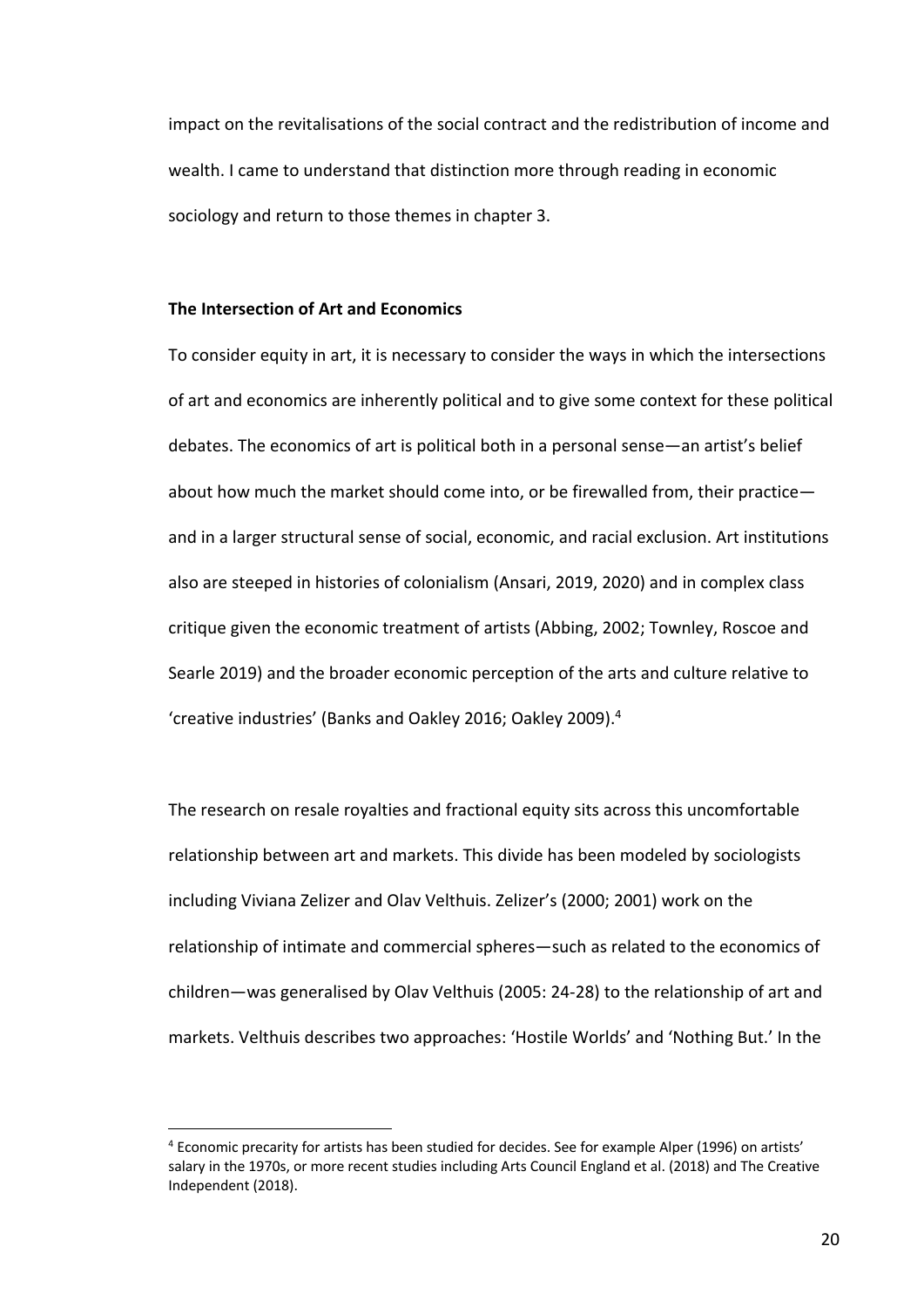Hostile Worlds view, art and commerce are irreconcilable and must be kept separate. In the Nothing But view, there is nothing but economic value, and eventually all forms of value—aesthetic, cultural, social (Klamer 2009)—are legible in economic terms.

The Nothing But view maps onto neoliberal assumptions that all forms of value can be reduced to price.<sup>5</sup> That is to say, the Nothing But school activates Fourcade et al.'s observations that economics is a 'superior' discipline, more likely to be cited than to have economists cite scholars in other fields (Fourcade, Ollion and Algan 2015). The Nothing But school is also to ignore or flatten the broader consideration of value and evaluation of which pricing is only a part (Aspers and Beckert 2011: 4). If the Nothing But view places neoliberal calculation onto art and artists, then the Hostile Worlds view reads as a self-assertion by artists to define value on their own terms and to hold legible many other forms of knowing value. In this way, the Hostile Worlds view reads as market resistance. Yet at the same time, that resistance can sometimes entail disempowerment, in the form of resisting market so much that artists can be taken advantage of or, in the case of equity, not included in upside that their work helps to create. That is not to place a market structure of equity *on* artists but to create an option that gives artists a dignity and autonomy position and choice over whether to participate.

<sup>5</sup> The archetypal treatment of the 'Nothing But' world view is William Grampp's 1989 book *Pricing the Priceless,* which suggests not only that artistic value is reduceable to price or that artists need a source of income to function in modern market economies but also, more problematically, artists are *motivated* by price.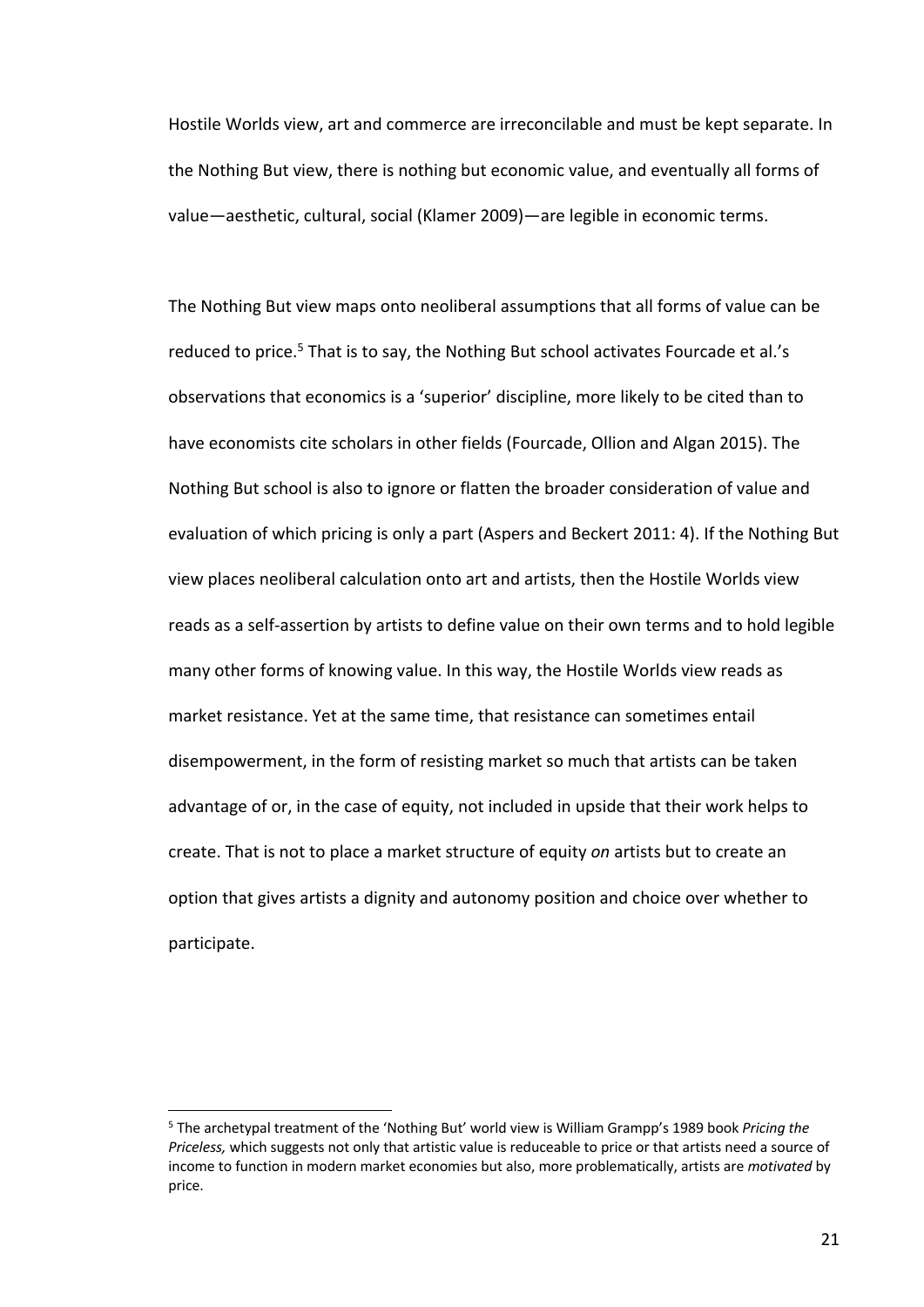This power dynamic between the superiority of the Nothing But view and the resistance of economics from the Hostile Worlds side calls to mind Bourdieu's writing (1984, 1993) as particularly applied to contemporary art in a 2018 essay by Andrea Fraser. In trying to understand why she was resistant to some petitions circulated after the 2016 US Presidential election, Fraser explained her reaction via Bourdieu's description of the dynamic between an economic and a cultural elite. Together, the financial elite or 1% and the cultural elite form a dominant class in an overall society. Yet within that dominant class, the financial elite is *dominant* and the cultural elite is *dominated*, causing what Bourdieu terms a 'logic of resentment' (Bourdieu 1993: 50; Whitaker 2021, *Economics of Visual Art,* in press).

This relationship of art and economics is not so much a 'both sides' debate between markets and those who resent them but rather a set of often structurally unjust systems that can be considered through lenses of class and hierarchies of power in the arts. In Nancy Hartsock's feminist critique of Foucault, she rebuts Foucault's claim that power is everywhere by arguing that domination, when viewed from above, looks like cooperation (Deveaux 1994). That is to say, economics as a discipline may try to frame art as fully legible within economic value, but to do so is an act of domination of art, not of simply describing it.

Although this thesis engages primarily with bodies of literature in sociology and political economy, it is important to note the substantial and increasingly independent discipline of cultural economics, and also to place the work in this thesis within the context of that field. The first international conference in cultural economics took place in 1979 in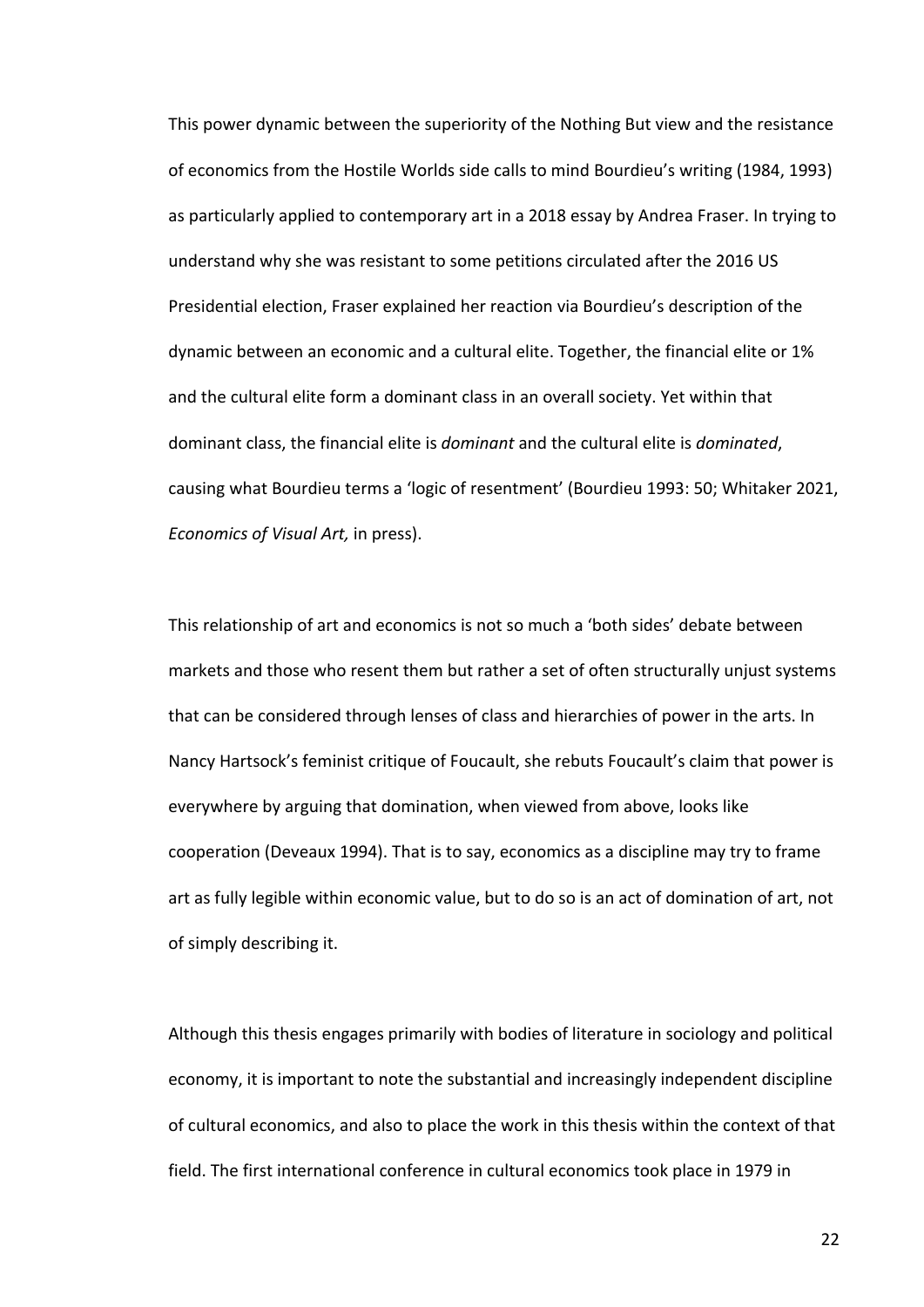Edinburgh (ACEI, n.d.). The hosting organization, Association for Cultural Economics International (ACEI), continues to convene an international conference every other year and to oversee the *Journal of Cultural Economics*. Leading scholars of cultural economics include Ginsburgh and Throsby, whose two-volume *Handbook of the Economics of Art and Culture* was published in 2006 and 2013. Other leading scholars of cultural economics include Ruth Towse who has edited a *Handbook of Cultural Economics (*2nd ed. 2011), as well as written *A Textbook of Cultural Economics* (2010). Towse's work particularly frames cultural economics in relation to intellectual property. Heilbrun and Gray also published an edited survey of *The Economics of Art and Culture* (2nd ed*.* 2001). Because my work has centered artists within the larger arts ecosystem, I have also drawn on works such as Nathalie Moureau's (2000) *Analyse Économique de la Valeur des Biens d'Art: La Peinture Contemporaine,* and Xavier Greffe's (2002) *Art and Artists from an Economic Perspective.*

Many of the key books in cultural economics tend to employ the research methods of economics in order to study culture. Common in these methods is econometric analysis of data sets around art, whether related to the microeconomics of ticket pricing or price elasticity of demand (e.g., with regard to droit de suite), or to field-wide questions related to cultural policy design. During the time of this PhD, I wrote a cultural economics text for Cambridge University Press. That book, *Economics of Visual Art: Market Practice and Market Resistance,* represents the relationship of my own work to the broader field of cultural economics. While I practice as a cultural economist (with work published in the *Journal of Cultural Economics* and accepted for presentation at ACEI's next convening), I tend to take the tact of general microeconomics textbooks,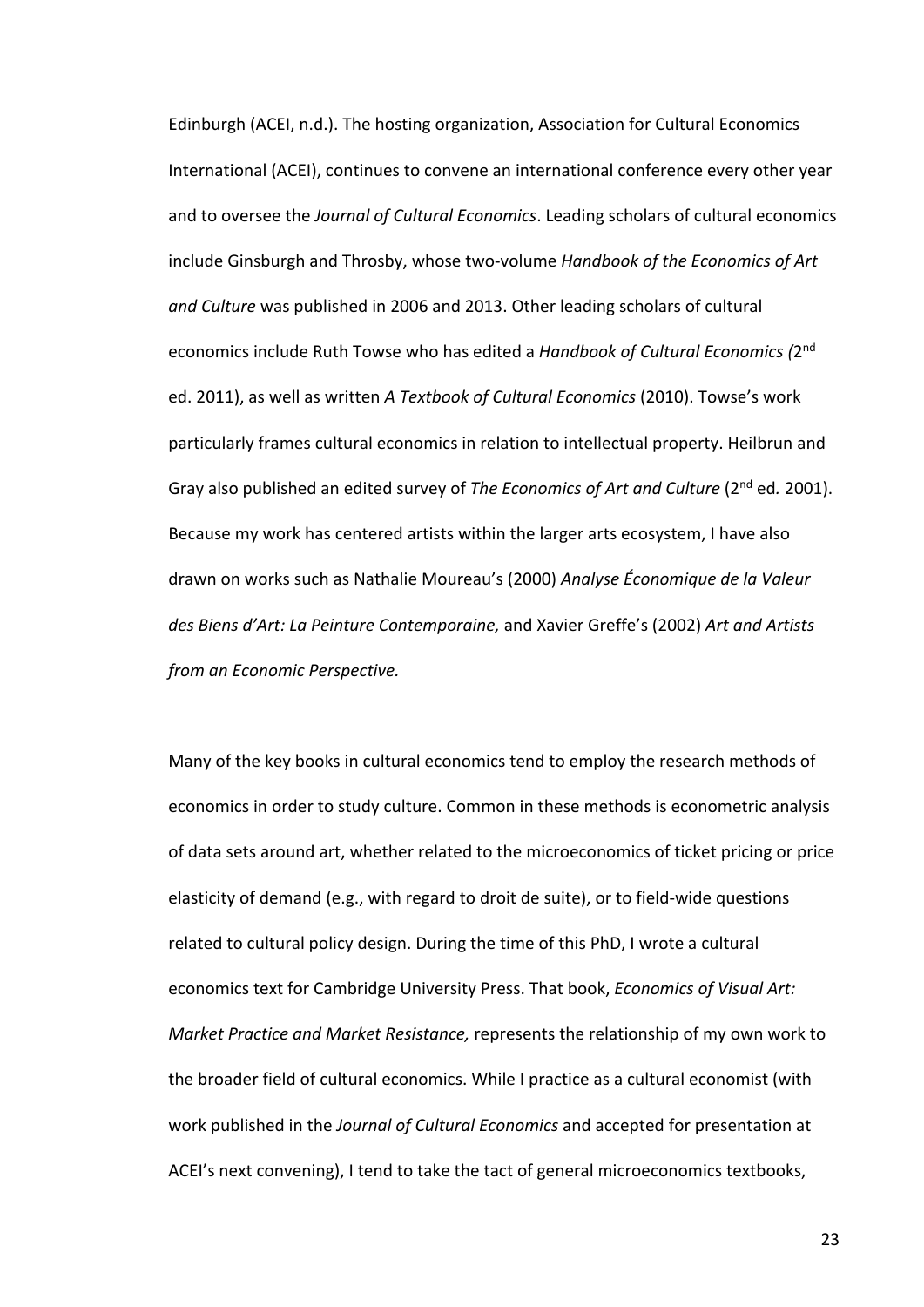which is to treat economics as a process of decision-making in which the "firm" is a gallery, museum, auction house, or art studio. This approach presents economics as a set of politically engaged tools rather than a set of empirically informed issues.

Importantly, these foundational texts in cultural economics exist in the fraught political space between art and economics. Bakhshi, Freeman, and Hitchen (2009) helpfully explicate this tension within cultural economics between utility and intrinsic value. Stoneman (2010) has also proposed 'soft innovation' to create more nuanced treatment of aesthetics, intellectual labour, and the development of ideas, theorising the complexity of measurable outcomes to innovation. These texts often modulate economic assumptions of profit and utility maximization in consideration of the multiple values being managed in the arts. At the same time, they often prioritise economic methods, especially the statistical treatment of economic data. For instance, in the treatment of market failure, economists such as Doug Noonan (2003) present contingent valuation methods—the attempt to quantify a public good such as the British Library.

Reading cultural economics texts through Fourcade et al.' 'The Superiority of Economists' (2015), one sees a thread of the legitimation of the study of art and culture within economics. In this way, cultural economics is a home discipline of my work, and also, at the same time, the study of sociology and political economy has been important to some form of resistance of the norms of economic *method* of data analysis not only of economic *assumptions* of profit. Many researchers cross over these questions of method and assumption. Notably, Throsby's *The Economics of Cultural Policy* (2010)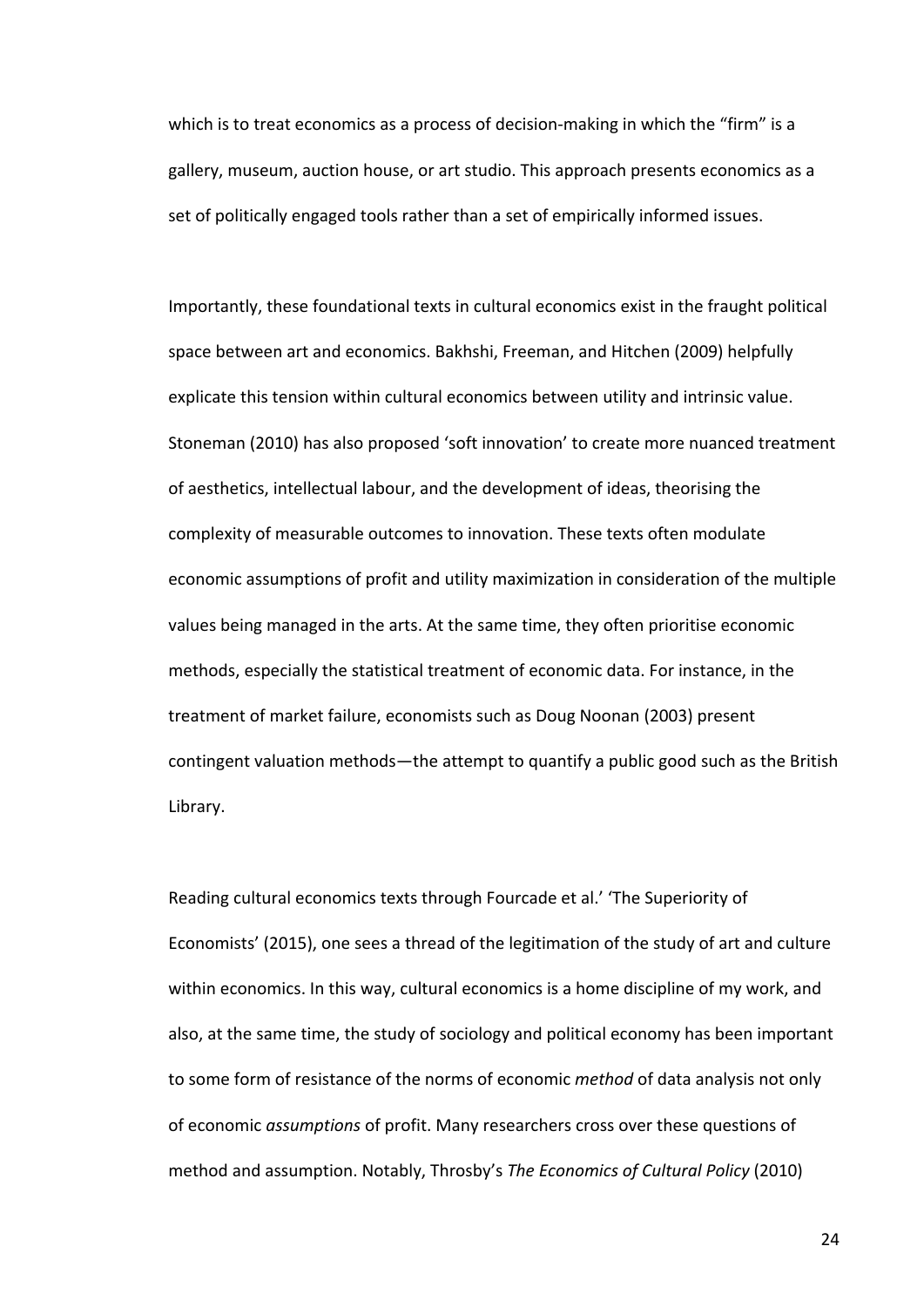articulates this belief in the usefulness of economic principles in informing, not directing, the design of arts policy. Others still have made counterintuitive arguments, using economic theory as an agent of cultural values. For instance, Michael Rushton (2003) has used the economic analysis of transaction costs to argue for market-driven rather than governmental support for program diversity in the arts.<sup>6</sup>

In addressing this relationship between art and economics, Leigh Claire La Berge has written that 'It will not do to read only from economics to art. We must be able to read from art to economics as well' (La Berge, 2019: 3). In my work, one of the main ways to read from economics to art is to consider economics itself artistically—not only as a design medium but as an emergent discipline—one, no matter how calcified in selfperceived orthodoxy, is actually constructed through ongoing acts of inventing point  $B$ <sup>7</sup>

#### **Economics as an Emergent Discipline**

The overarching idea of 'inventing point B' applies to economics itself. In *Art Thinking,* I wrote about Adam Smith's founding of the discipline of economics as an act of inventing point B. Smith was a Scottish moral philosopher who, prior to the publication of *The Wealth of Nations* (1776), had authored *The Theory of Moral Sentiments* (2002 [1759]) on the role of sympathy as a glue in the social fabric. In an essay by Walter Bagehot, the

 $6$  See also Yuja Jung's (2017) literature review of methods in art administration. Rushton uses economics to argue against government funding while Noonan (his colleague at Indiana University) uses a method of contingent valuation—itself controversial within economics for a time—to try to address the same market failures quantitatively.<br><sup>7</sup> Regarding markets as a medium, I wrote in the 2016 book *Art Thinking* about the design constraints of

capitalism—areas in which market economies do not work well and where regulation or other structural interventions are needed (Whitaker 2016, *Art Thinking*: 255-264). Many of these constraints or failures of market come about because of concentrations of power and might be open to more market-based solutions, such as, for example, requiring companies to pay for customers' time in service calls deemed the company's fault.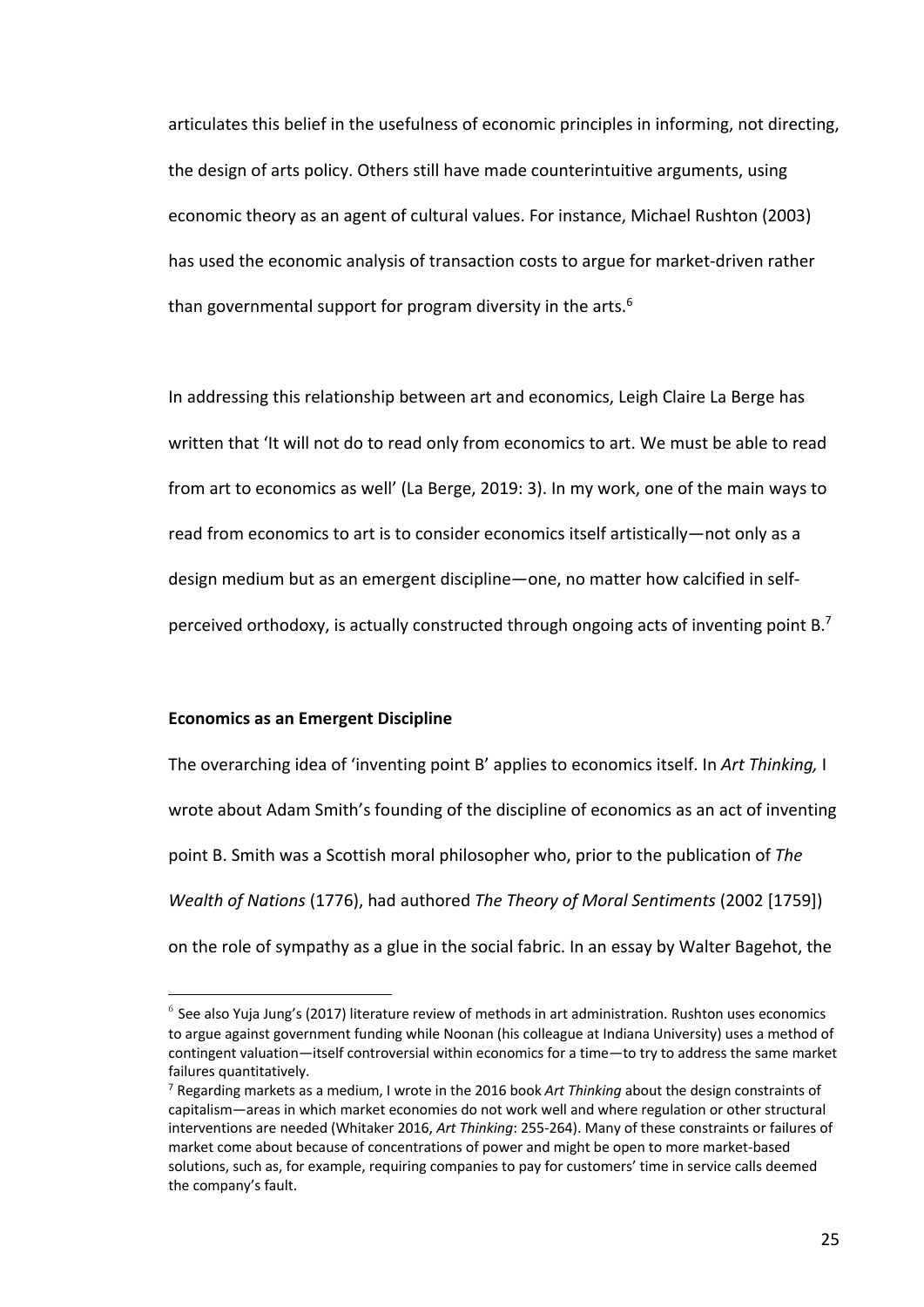founding editor of *The Economist,* entitled 'Adam Smith as a Person', Bagehot describes Smith as deeply awkward and impractical and as 'one of the most unbusinesslike of mankind' (Bagehot 1899: 247). Bagehot cites anecdotal moments such as Smith being asked to sign a document and making an elaborate imitation of the signature on the line above. Bagehot writes that Smith was 'an awkward Scottish professor, apparently choked with books and absorbed in abstractions. He never engaged in any sort of trade and would probably never have made sixpence by any if he had been. His absence of mind was amazing' (Whitaker 2016, *Art Thinking*: 295).

In *Art Thinking,* the process of inventing point B is question-driven. If one is inventing the world, one does not have full visibility on a possible definite solution and thus moves forward without a template or known destination by the act of asking questions. In Smith's case, according to Bagehot, *The Wealth of Nations* did not result from a desire to write about economics. Smith had a question about wishing to understand the progress of humankind. As Bagehot writes:

[The Wealth of Nations] *was in the mind of its author only one of many books, or rather a single part of a great book, which he intended to write…. He wanted to trace not only the progress of the race, but also of the individual; he wanted to show how each man being born (as he thought) with few faculties, came to attain to many and great faculties. He wanted to answer the question, how did man—race or individual—come to be what he is?* (Whitaker 2016, *Art Thinking*: 295-296; Bagehot 1899: 268-269).

As it happened, Smith was writing against a backdrop of mercantilism, that is, the belief that countries could best maintain their wealth through closed borders—the macroeconomic equivalent of hoarding. Smith argued instead for the importance of trade. That inquiry and the resulting book formed the point B world of economics itself.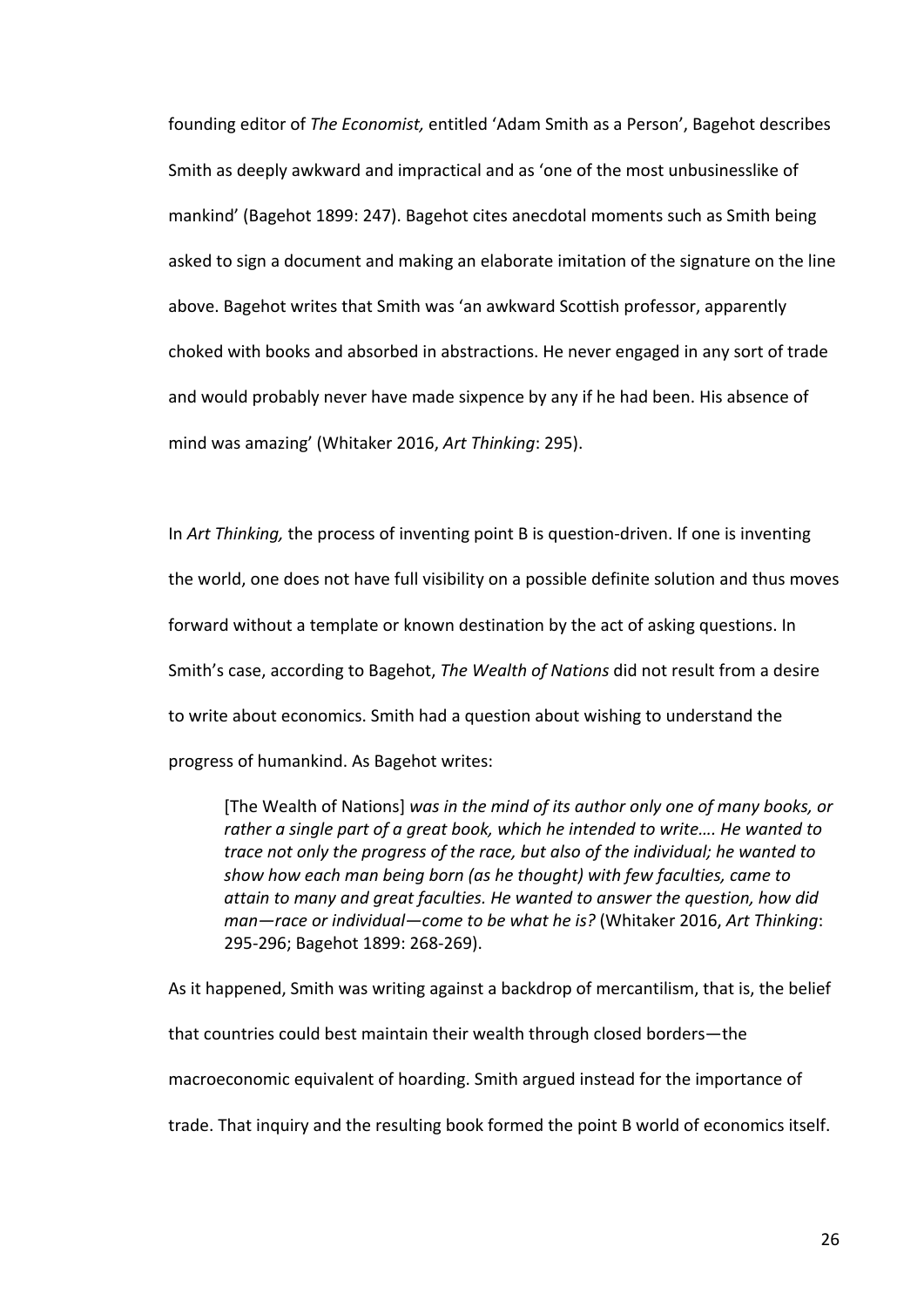Cultural economics has this emergent character of disciplinary formation as well. As mentioned in the section above, the professional body formed in 1979. Throsby's 2001 book, *Economics and Culture* is regarded as one of the core early texts to consider culture through an economic lens. Throsby's 1994 article in the *Journal of Economic Literature* laid the foundation for that book. For a longer history of economic thought around art and culture, see Crauford Goodwin's (2006) contribution to Ginsburgh and Throsby's first volume. Many of these scholars served in leadership positions of the Association for Cultural Economics International and as editors of the *Journal of Cultural Economics.* Towse joins Ginsburgh and Throsby as early editors and officers of ACEI who were recognized by the organization as Fellows (ACEI, n.d.).

I strongly noticed this emergent view of economics in the process of researching my third book *Economics of Visual Art* (Cambridge 2021, in press, written during the PhD). At a surface level, some of the scholars who founded the field of economics drew and painted or otherwise had strong connections to artists. Stanley Jevons, credited with the concept of marginal utility, painted delicate watercolours of world commodity price movements over time (see Figure 1). Alfred Marshall, credited with the first diagram of supply and demand, drew calligraphic shifts in demand with taxation and also constructed vast mural-like teaching aids drawn in marker (See Figures 2 and 3). John Maynard Keynes, the founder of macroeconomics, was a well-known member of the Bloomsbury group and was tasked with collecting art on behalf of the nation (Chambers,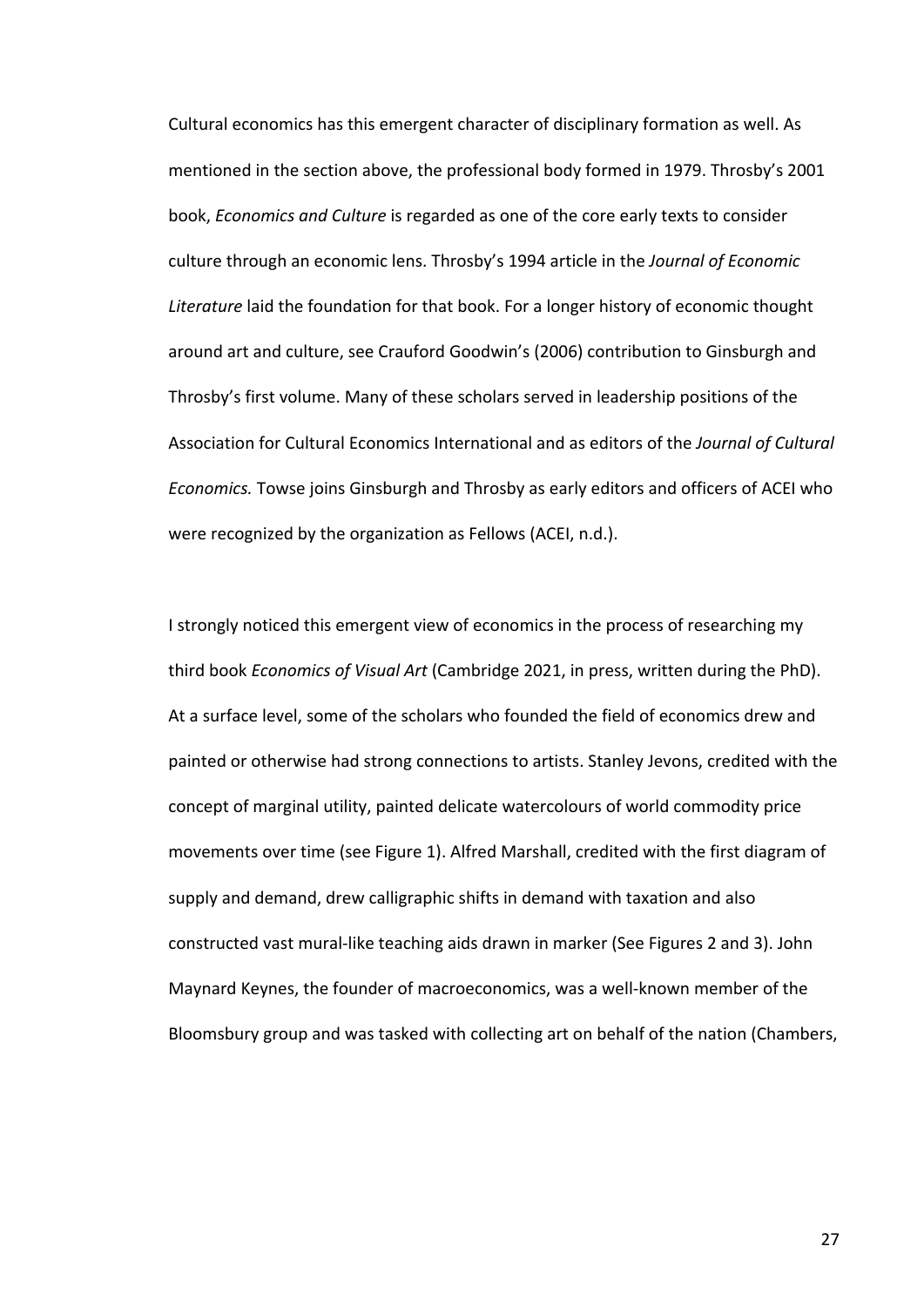Dimson, and Spaenjers 2020). Keynes also served as the inaugural Chairman of the Arts Council of England (Arts Council England, n.d.).8



Figure 1. Stanley Jevons, detail of untitled watercolor showing world commodity prices. Marshall Library, Cambridge University. Reproduced with the kind permission of the Marshall Librarian.

<sup>&</sup>lt;sup>8</sup> Keynes was appointed chairman of the Committee for Encouragement of Music and the Arts (CEMA), the precursor to the Arts Council England, in 1941. Keynes died in 1946; the formal charter of the Arts Council was drafted after his death (Arts Council England, n.d.).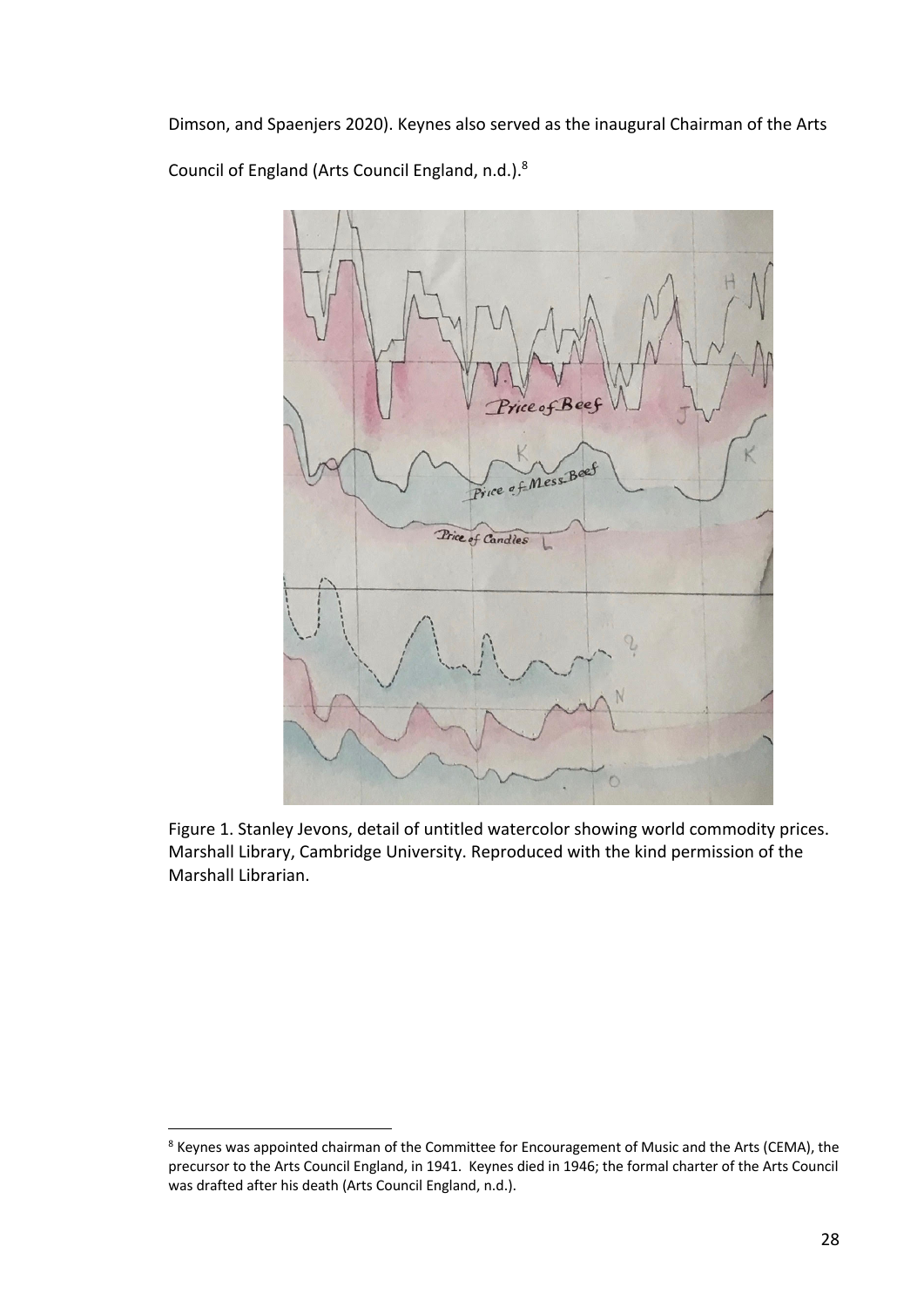

Figure 2. Alfred Marshall drawing of supply and demand. Marshall Library, Cambridge University. Reproduced with the kind permission of the Marshall Librarian.



Figure 3. Alfred Marshall teaching aids. Marshall Library, Cambridge University. Reproduced with the kind permission of the Marshall Librarian.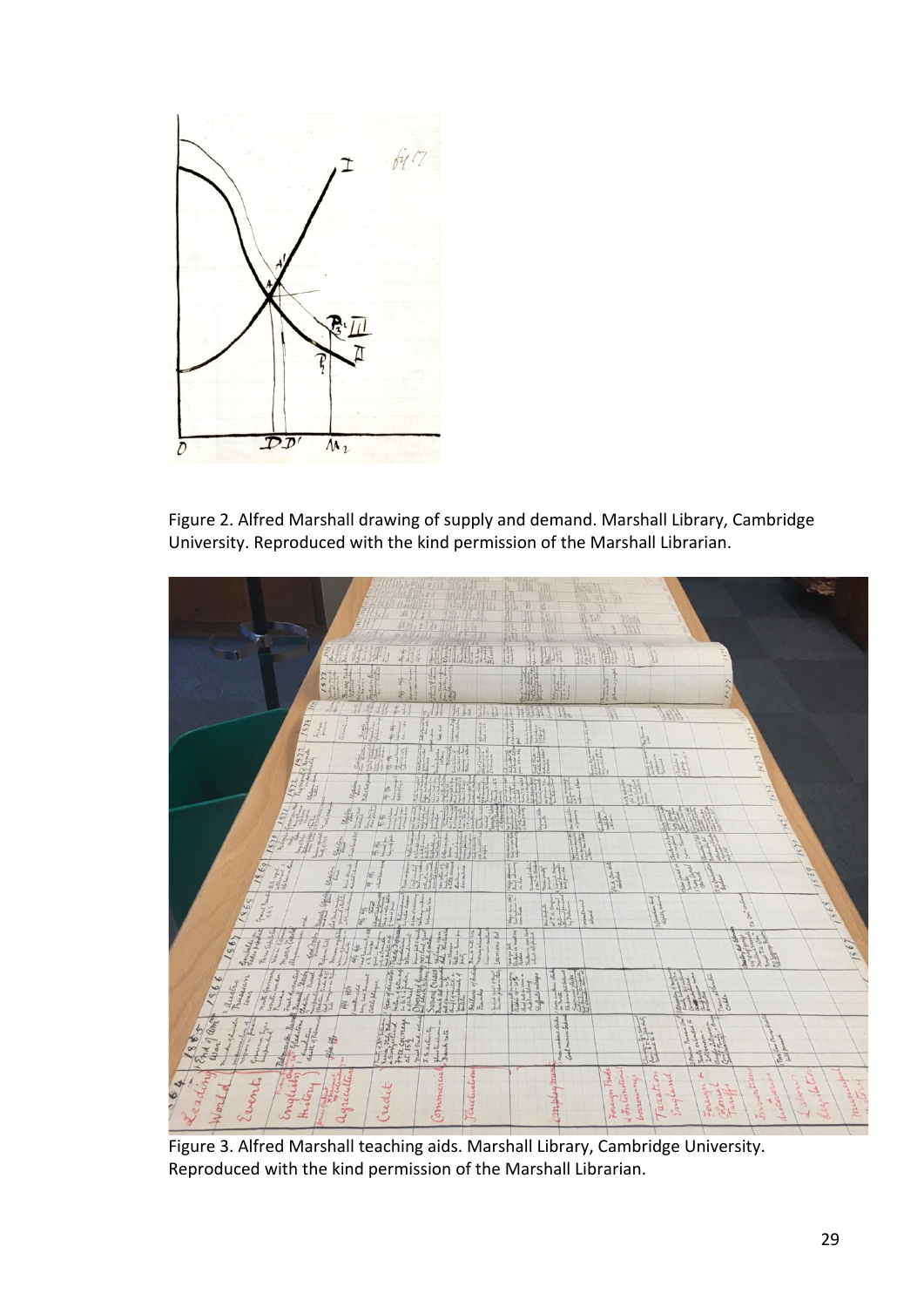Beyond these surface-level connections to art, the scholars' substantive economic work has this 'inventing point B' characteristic of art as an emergent process, despite more modern economic orthodoxy. For example, in Jevons' preface to the first edition (1965 [1871]) of *The Theory of Political Economy,* he implores fellow scholars to stop using the term 'political economy' and to shift to the more compact but newly coined 'economics' (Jevons 1965 [1871]: vi). In the preface to the second edition, Jevons employs the term

'economists' and then comically insults his colleagues:

*E]conomists have long been mathematicians without being aware of the fact. The unfortunate result is that they have generally been bad mathematicians, and their works must fall…. Ordinary language can usually express the first axioms of a science, and often also the matured results; but only in the most lame, obscure, and tedious way can it lead us through the mazes of inference.* (Jevons 1965 [1879]: xxiii-xxiv).

This passage shows a wrestling with questions of whether economics is a social science

or wishes to see itself as a natural science—questions that still permeate the discipline

today.

Keynes' work also has this characteristic of ideas in formation, which is to say that he failed his dissertation at Kings College Cambridge the first time he turned it in. For work that laid the foundation for modern international monetary systems, Keynes' PhD advisors called his 1908 dissertation 'muddled and of very mediocre value' (Whitehead and Johnson 1908: 204).<sup>9</sup>

<sup>9</sup> The longer version of the report reads: 'Some of the exposition of conflicting views and of the critical discussion in [Keynes' dissertation] appears to me to be excellent. But as a contribution of fresh knowledge to the philosophy of the subject, I think it muddled and of very mediocre value…. As a consequence of Keynes' uncritical assumption of [various thinkers'] statements, his own theory of probability seems to me to be involved in a hopeless fog' (Whitehead and Johnson 1908: 2-4). The author thanks David Chambers, fellow of Clare College and Reader in Finance at the Judge Business School for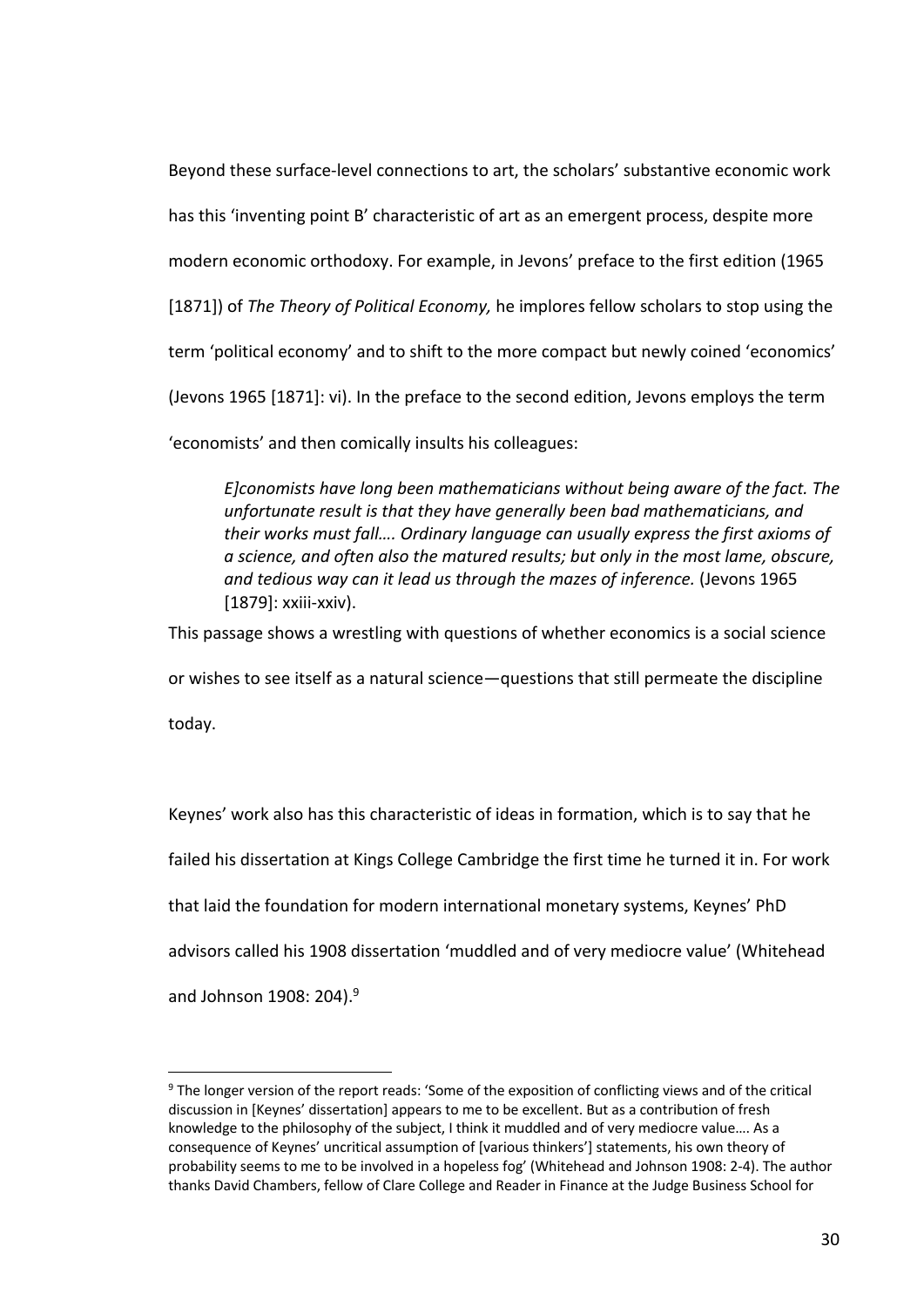Nowadays, the field of economics has less of this work-in-progress, van-Gogh-circa-1890 feeling, despite groundbreaking creative work that exists in the field, for instance Darrick Hamilton's work in baby bonds for reparations (Hamilton and Darity 2010). The economist and Nobel Laureate George Akerlof addressed this problem of creativity in the discipline in his 2020 essay 'Sins of Omission and the Practice of Economics' (Akerlof 2020). Akerlof writes that the field has been prioritising hard skills over soft skills, and that because of the narrow focus on publishing in the 'top five' journals, junior scholars likely feel pressure to follow peer-reviewers' advice to focus on hard-skilled or quantitative analysis. The cost of this approach is in failing to foresee and synthesise responses to large economic crises or questions such as climate change. In the context of art as a broader frame for emergent value, Akerlof's work underscores a calcification of economics that seems to forget that the field was developed from scratch and can be changed going forward.

This framing of economics as still in formation is probably antithetical to the Nothing But school of thought: If all kinds of value can be understood economically, the implication is that economics itself is a fixed calculative device.<sup>10</sup> Instead, one can view art as a process—and therefore economics also as a work in process—offering both skepticism and hopefulness for a creative engagement with markets as, following from Winston

sharing these specific Papers of John Maynard Keynes, King's College Archives, Cambridge University, as part of his research in progress.

 $10$  By this same argument, sociological theory is also in formation: I was struck learning that Bourdieu had not started his career studying cultural consumption and patterns of taste formation but instead as a selfprofessed 'blissful structuralist' studying Algerian peasants (Johnson, 1993: 3).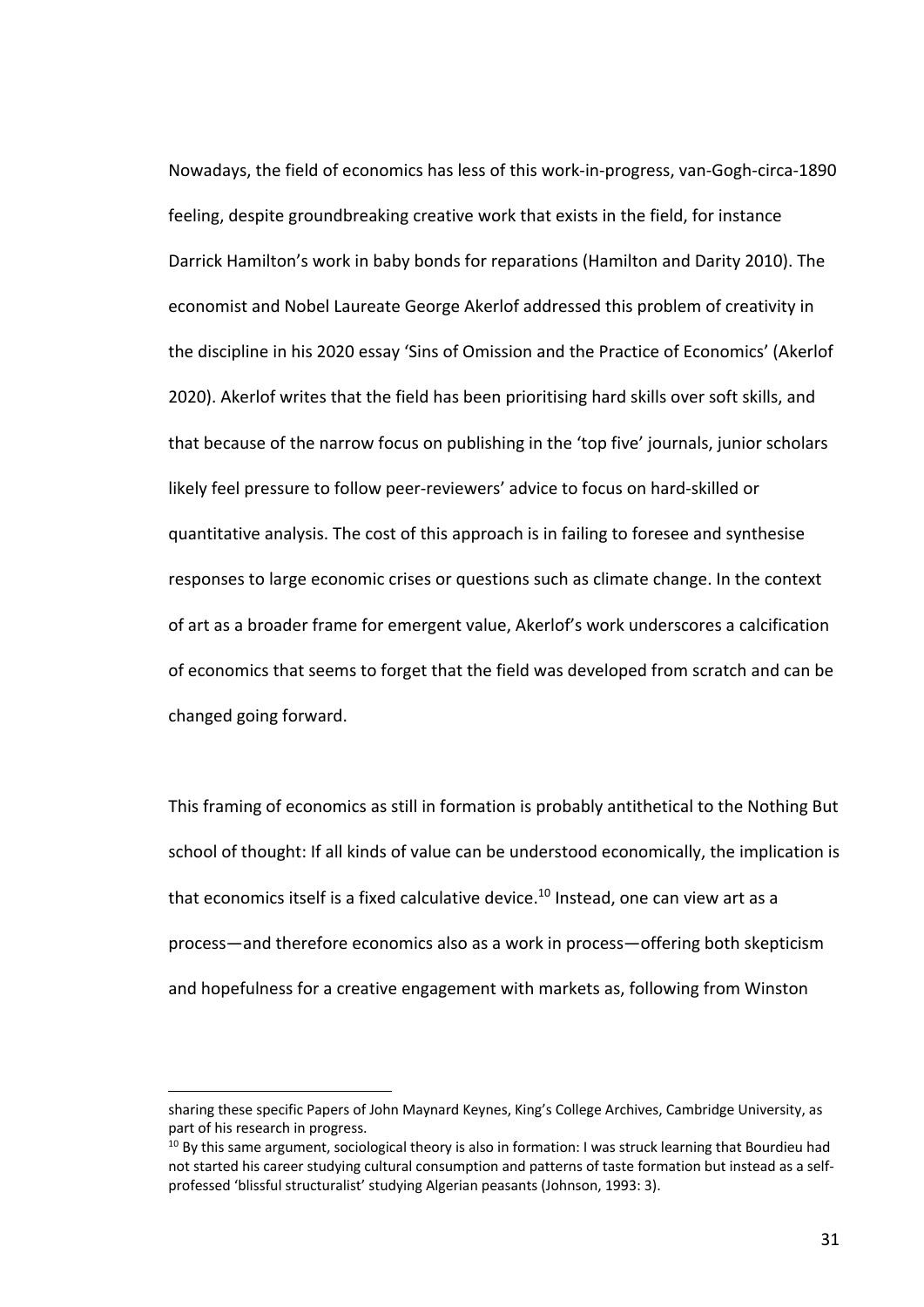Churchill's famous quotation about democracy, the worst form there is except all the others.11

These interactions of art and markets also take form in the methods and forms of argumentation within the subsequently discussed work. These methods include case study, conceptual framework, and quantitative analysis. The organizational form and bibliographic style also varies across the work depending on the dominant discipline within which each paper was published. In working across some divides—between art and money, quantification and story, disciplinary methods of econometrics and critical theory—I have occasionally used story as a bridge.

To make the point about story, I will allow myself one. When I first went to business school, my aunt, a retired professor of performance studies and a masterful storyteller, had asked why I wanted to study numbers instead of stories. At the time, we were visiting a retirement center where she was teaching an intergenerational class between university students and pensioners. As we spoke, Vera—a sprightly then eighty-year-old woman with warm brown saucer-like eyes—was performing 'New York, New York' with high leg kicks and in a leopard-print leotard. (At the time of writing, Vera just turned 101 and received the Covid vaccine.) My aunt, Beverly, had secured grant funding on the basis of a one-page story about Vera.

 $11$  From Churchill's November 11, 1947, speech in the House of Commons, possibly quoting an earlier speech of his own (Langworth 2008: 574).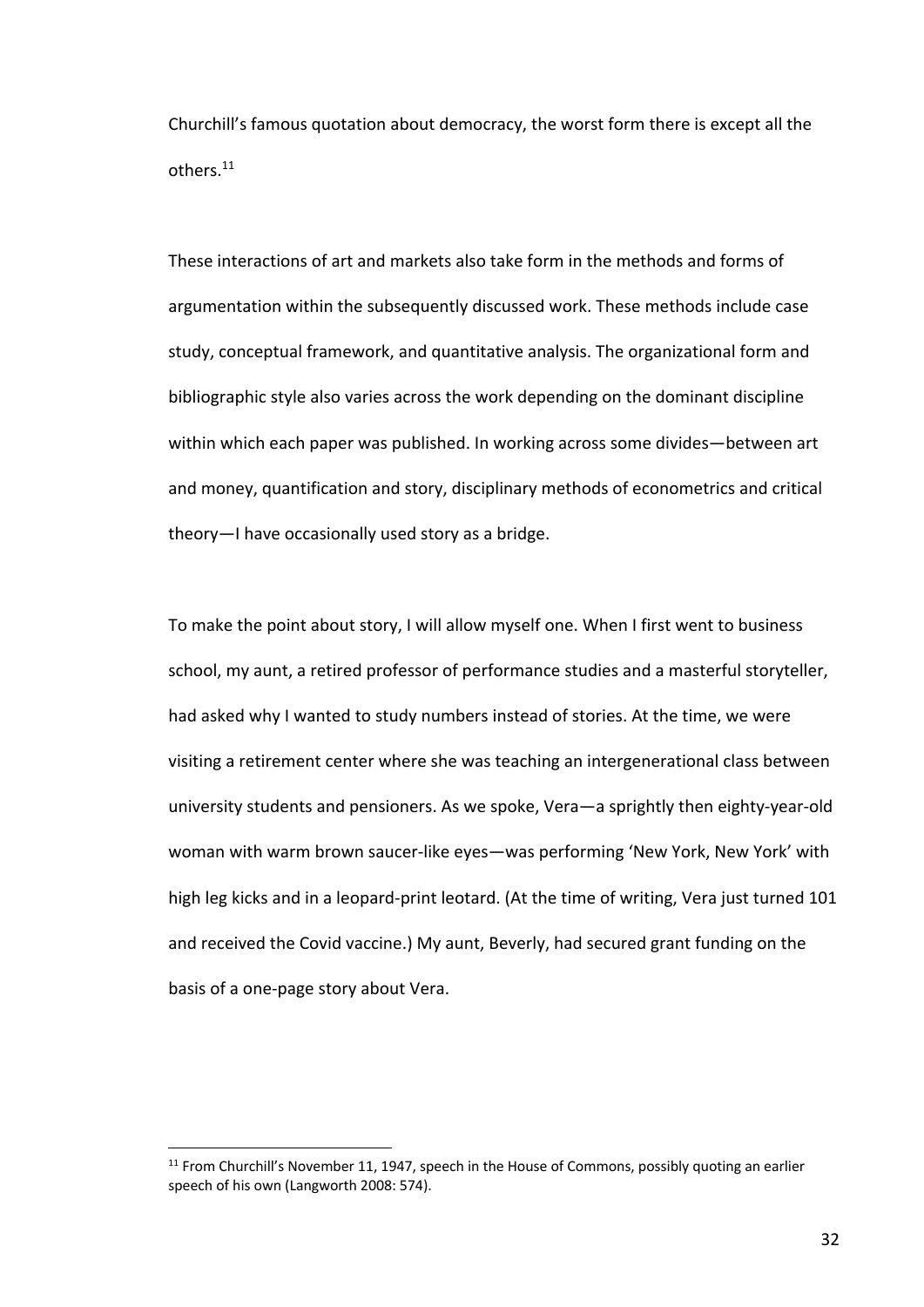I went to business school thinking of Vera. I noticed the stories in all of the numbers. There is almost always, in every financial spreadsheet, a number that is made up—or based on some exercise in human judgment. Quantification looks heuristically true but is often actually based in a story—stories about risk, about the future, or about the predictive power of the past. Thus, even in the most quantified parts of the research summarized in the following chapter, a histogram or regression sometimes sits next to a story, and the story is often an at least equal tool in knowledge formation. This inclusion of story—up to and including speculative science fictions—is perhaps an active attempt in this body of work to consider imagination and analysis simultaneously.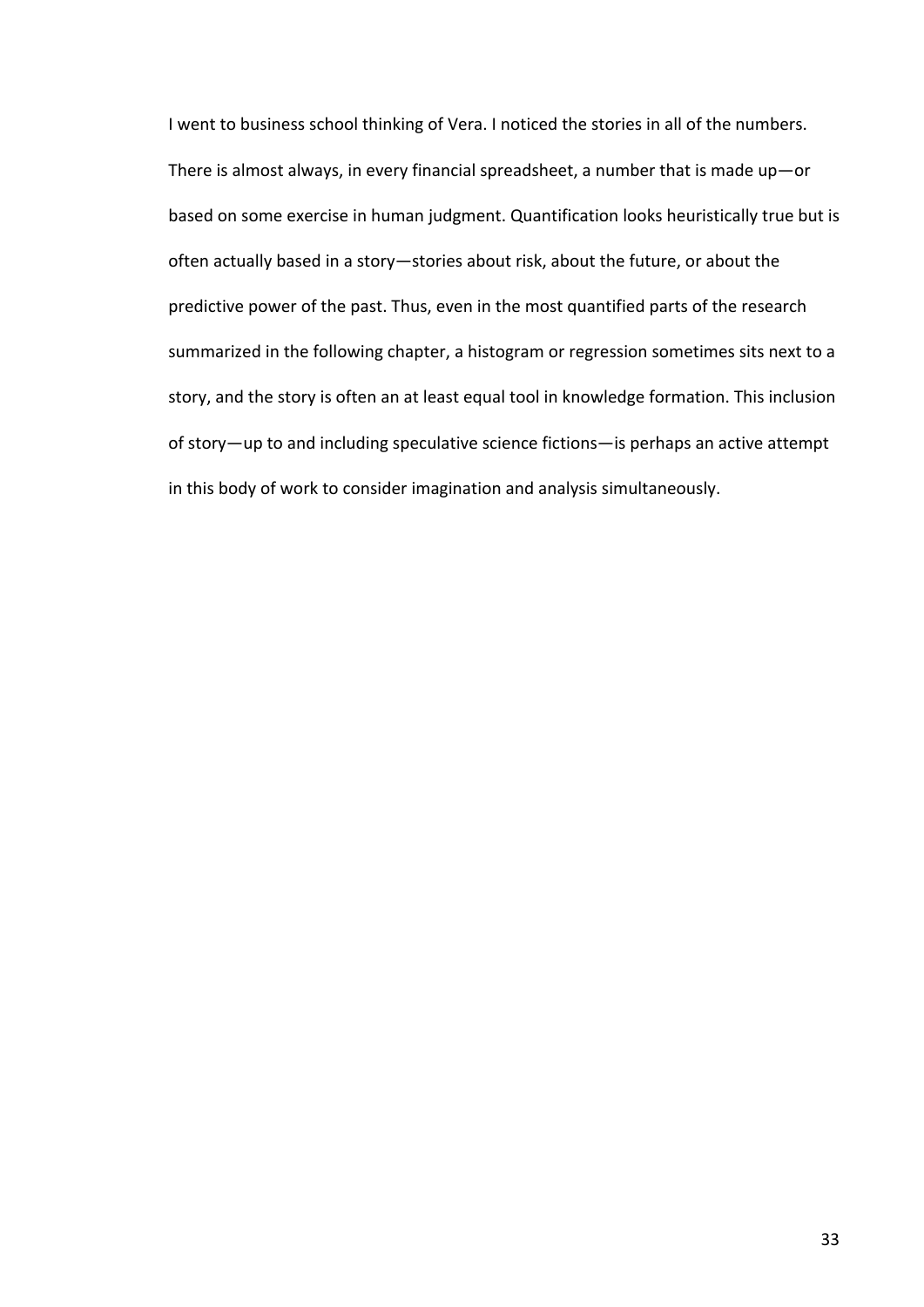### **Chapter 2: Analysis of the Submitted Papers**

The central concern of the submitted papers to explore how equity in art can include artists in value they have created. This chapter develops these concerns across three fractional equity papers: 'Ownership for Artists' (2014), 'Artist as Owner Not Guarantor' (2018), and 'Fractional Equity, Blockchain, and the Future of Creative Work' (2020). In addition, I address two papers applying these ideas, one in cultural heritage (2020) and one in law with regard to fair use and intellectual property (2019). These papers have been published across disciplines ranging from research-driven studio art to visual culture to management (finance).

What began as an investigation of resale royalties and droit de suite—the regulatory systems that prevail in the United Kingdom and the European Union and under which artists receive a share of proceeds when their work is resold at higher sums in secondary art markets—developed into a conceptual proposal for and empirical analysis of retained fractional equity in art. In evaluating the resale legislation in the UK and EU as well as the proposed legislation in the United States, I proposed that as an alternative fractional equity or shares could be retained by private contract. This work came about around the beginnings of a broader awareness of blockchain technology and cryptocurrency, leading to writing about blockchain as a means of registering title and fractional ownership of art.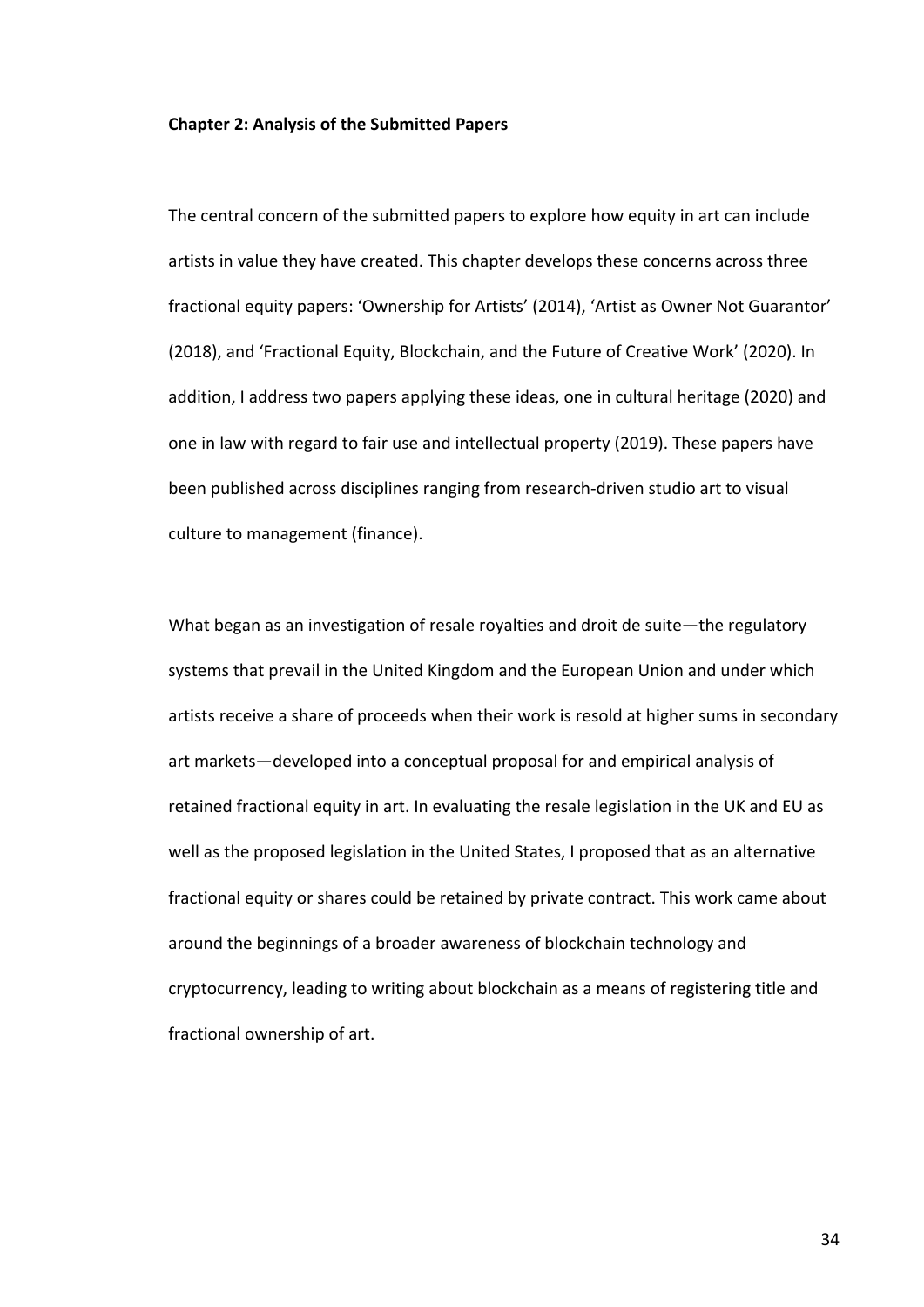### **Ownership for Artists (2014)**

The work on fractional equity began more specifically in 2012 as part of an artists' working group I affectionately referred to as 'Marxists and Cynics' on account of having had to introduce myself as a MBA working at an educational institution founded by an auction house in a room mainly full of Marxists, one of who made a very funny and cynical joke at my introduction. Convened by the social practice artist Caroline Woolard, the group's purpose was to look at what 'property' meant to artists. I had met Caroline a couple of years earlier, around 2010, when she co-founded an experimental bartereconomy school, Trade School. I had taught 'Business School for Artists' at Trade School, around the time I was also teaching 'Stock Market Basics' outdoors at the original Occupy Wall Street in Lower Manhattan's Zuccotti Park.12

The significance of Trade School as a beginning for the fractional equity work was the situation of an inquiry into property or ownership within a micro-culture of generosity. Trade School—which ran for a decade and open-sourced its software so that there were fifty chapters and over 22,000 students worldwide—was technically about exchange but exchange that had a starting point in the generosity of a gift economy. Caroline was always pouring cups of tea. People brought food. The environment was imaginatively yet austerely constructed—a large open suitcase repurposed as a dish-drying rack, and chairs made of upturned plastic paint buckets ringed with donated toolbelts. It all felt hosted, an environment held and convened. The environment enacted Lewis Hyde's (1983) idea that a work of art begins in a "gift."

 $12$  My work teaching business to artists had begun circa 2003 during the MFA course in painting at the Slade when an assignment to give a talk about "the ideas behind your work" led to a series of lunchtime talks on the foundational theories and structures of markets.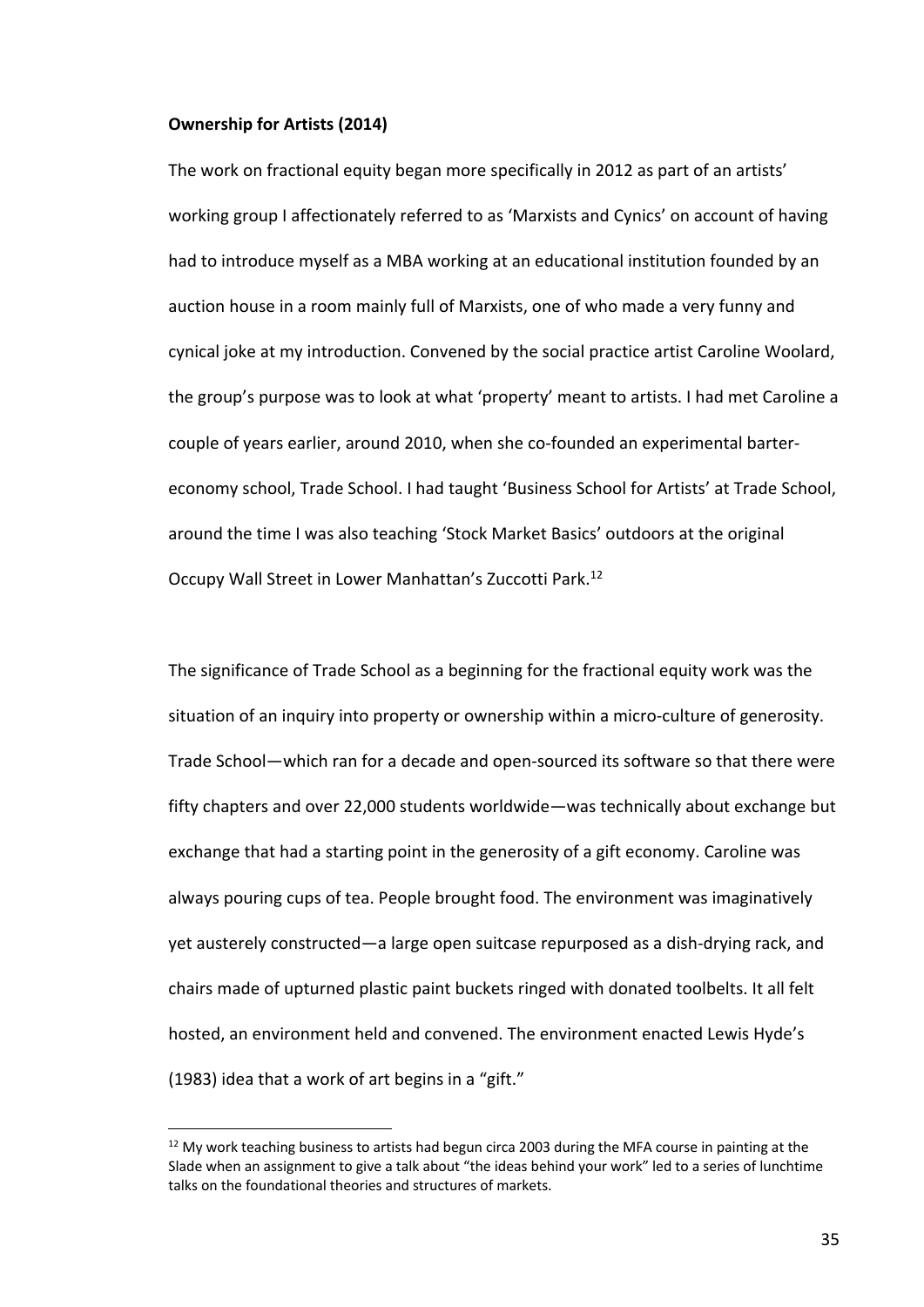The property group that Caroline convened met for two and half years, dwindling to a core of five people. When we published a book together, *The Social Life of Artistic Property* in 2014, we joked that we had to write a book so that we could stop meeting. That book represented a community of research-based artists, each with a different topic related to property. While some sections of the book included speculative proposals, such as William Powhida's essay proposing a building that owned itself, other sections chronicled case studies such as Michael Mandiberg's essay on the dwelling that the artists' collective Group Material bought together or Caroline's inquiry into an intentional co-living community called Ganas on Staten Island, New York. Alongside the group, Caroline had also started a project 'BFAMFAPHD' asking why artists went into such debt to attend art school when they could take \$100,000, pool it, and buy a building they could work in the rest of their lives. Around this time, my social-practice teaching shifted from business school for artists to student debt and 'the economics of education', which I taught at Trade School at the Museum of Arts and Design.

My essay for the book, 'Ownership for Artists,' begins with a provocation from a *New York Times* column, 'The Ethicist'. In the scenario presented to the columnist, an art collectors wanted to purchase a share in an artist's future work and asked if this purchase constituted indentured servitude. In considering this question, I began by observing that people invest in people all the time, just usually either at intimate closeness (family or parental investment) or at legally structured distance (via venture capital).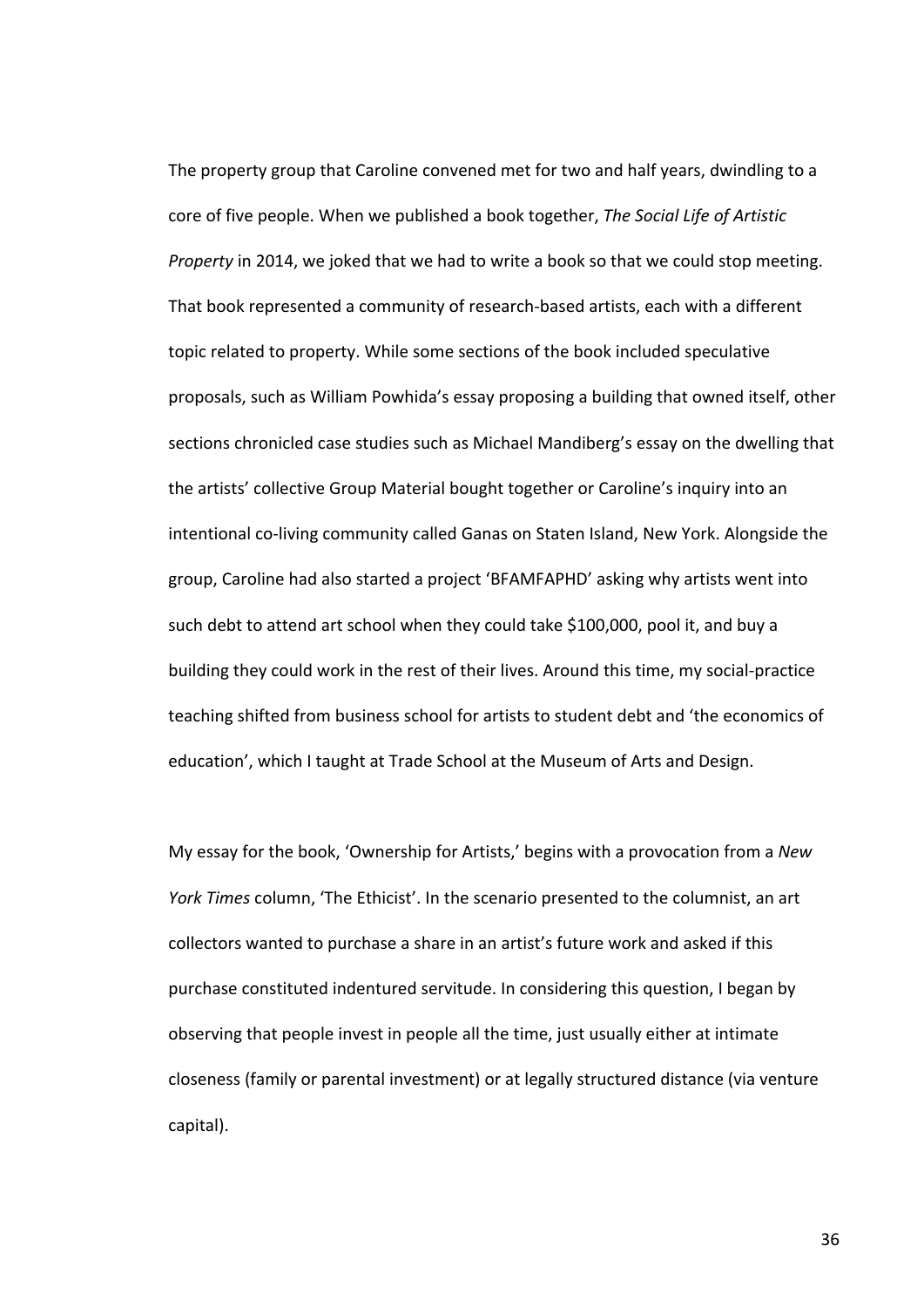I returned to the archetypal story of Robert Rauschenberg, covered in chapter 1, in which the artist sells a work for \$900 (keeps \$450) and watches the work be sold again about 15 years later for \$85,000 without owning any of the proceeds. I contrasted the more recent experience of the artist Jasper Johns watching an artwork sell from the estate of the writer Michael Crichton (e.g., *Jurassic Park)*. The artwork sold for \$28.6 million at auction. The source of Crichton's wealth was the sale of books, or television rights and related script writing. The ways Johns and Crichton were paid were structurally different. If Crichton's third book did well and established a reputation, readers could go back and purchase his first book, which would bring the author royalties. For Johns, if his third painting did well, it would benefit the owner of his first painting and not the artist. I found it interesting that Johns and Crichton had been friends—Crichton had written for one of Johns' exhibition catalogues. (Johns and Rauschenberg were also friends and, for a period of time, lovers.) Also noteworthy in Johns' case, as artists go, he had been successful at the outset—selling work directly to the Museum of Modern Art from his first solo show at the Leo Castelli Gallery. It was also likely that Crichton had not even bought the Johns that was being auctioned off so much as been gifted it or purchased it at a friends-and-family rate (Whitaker 2014, Ownership for Artists: 71-72). I distinguished artworks from books. The artworks were singular. And I distinguished artworks from investments in operating companies. The artworks were collectibles that did not have cash flows.

I then shifted to the point of view of investors and the specific difficulties of art investment. (The Marxists and Cynics were very generous first readers of this argument, especially given that the argument took some time to work out.) There were problems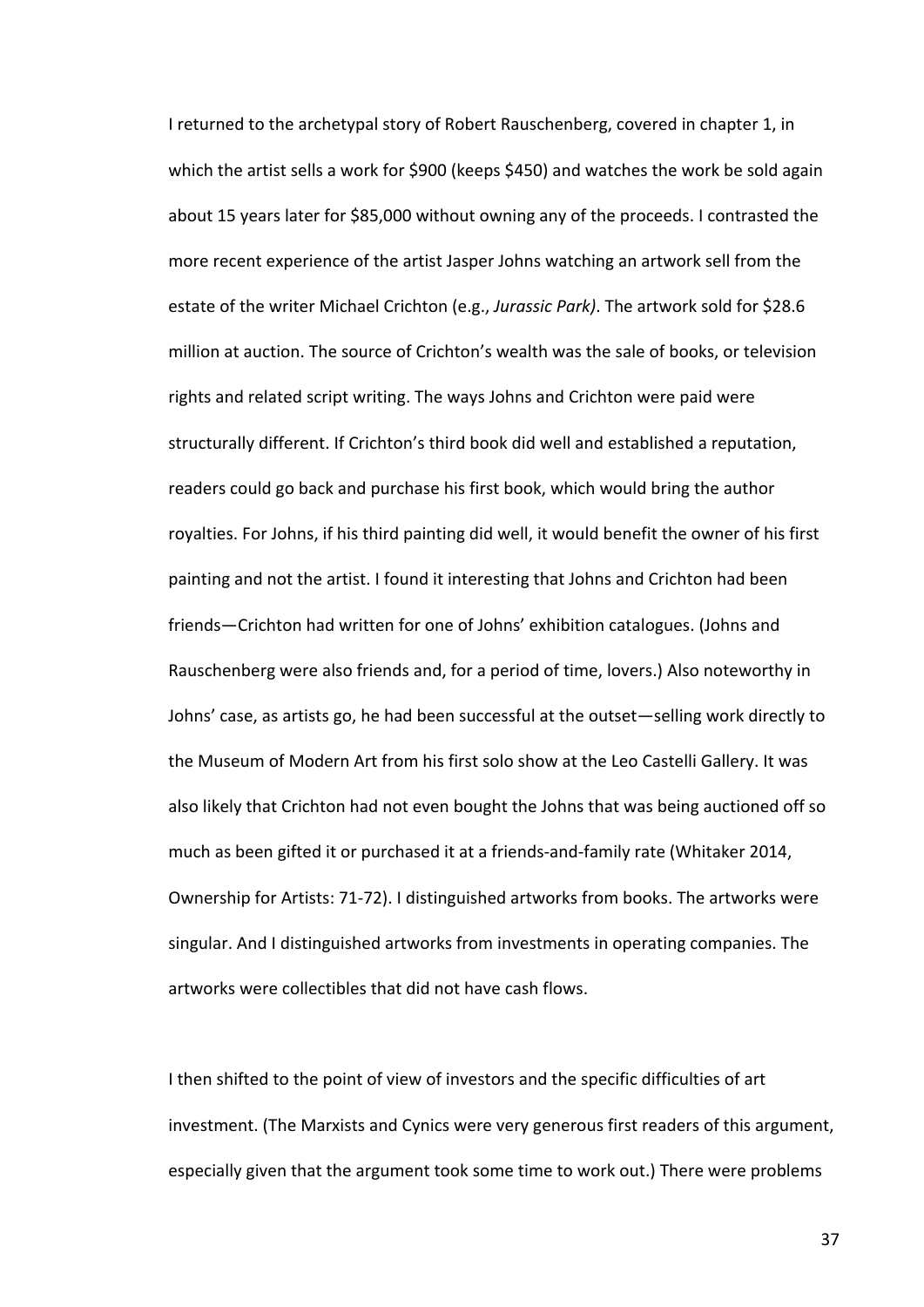of diversification and liquidity, owing to not being able to take scissors to a Cézanne painting. Here, resale royalties could make artworks divisible and portfolio diversification possible. I employed the Coase Theorem in economics (p. 74) to reframe resale royalties as property rights. In turn, these property rights served an important function around early stage investment, themes I later developed in the book *Art Thinking.* (One case in *Art Thinking* that is particularly illustrative of this role of property or equity is the story of Andy Bechtolscheim, the first investor in Google and whose ability to found Sun Microsystems was dependent on his having been paid a royalty working as a teenager in Germany. Royalties were *generative.* Their proceeds could be paid forward (Whitaker 2016, *Art Thinking*: 162).)

In 'Ownership for Artists', I then turned to the ways in which resale royalties were dependent on the design of legislation. The legislation was often badly designed from an economic standpoint. In the European Union, the resale royalty was capped at €12,500. There was no cost basis meaning if there were three intermediaries in a transaction, they all paid a royalty on the total purchase price, not on the mark-up since the last intermediary. This problem was documented as a 'cascade effect'. It also caused the royalty to function less like an equity share and more like a surcharge or tax.<sup>13</sup>

The proposed U.S. federal legislation was especially full of transaction costs. Royalties could only be collected by an agency bearing uncanny similarity to copyright clearance agencies which were relatively inefficient (e.g., clearing copyright by fax in some cases).

<sup>&</sup>lt;sup>13</sup> This topic is covered in more depth in the following paper 'Artist as Owner Not Guarantor' (p. 53). For a discussion of art world intermediaries, see Khaire (2017).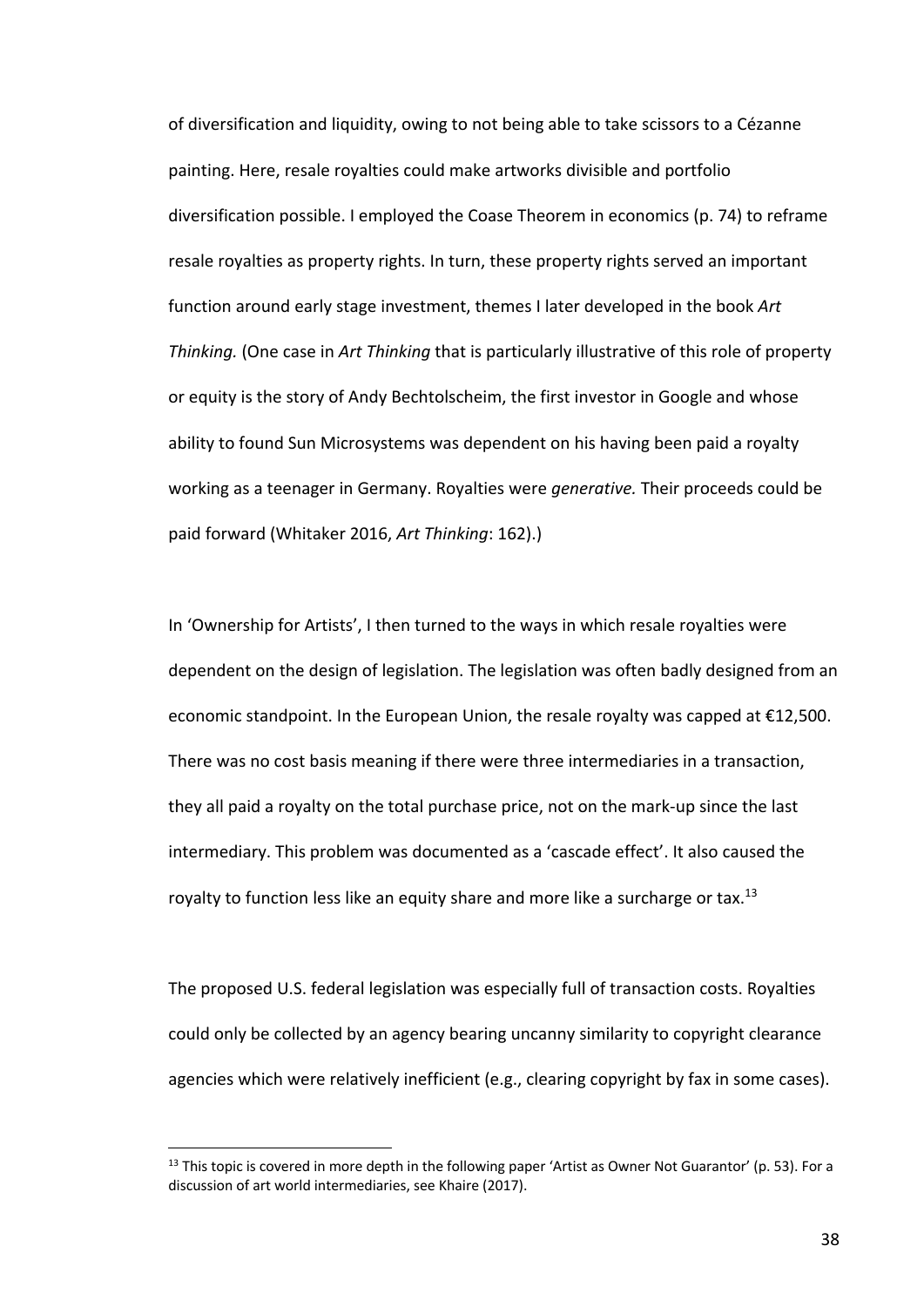Of a proposed U.S. resale royalty, up to 18% could go to administration—seeming to lead to exactly 18% in administration—and the remainder was split between the artist and a fund, also with high administration costs. The fund was intended to support US museums to purchase artworks but only artworks by U.S. artists.

I had not yet imagined fractional equity fully, and I so criticised the legislation sharply because I was afraid it was the only option. In the conclusion of the paper, I emphasised the necessity of imagination when anything is securitised. I argued that before any system was implemented in the arts it needed to be discussed within finance so that traders—those with sophisticated understanding of market transaction, whether Reddit day-traders or vaunted hedge-funders—could troubleshoot ways in which a bad actor might take advantage. I also acknowledged that resale royalties or equity laid groundwork for a 'cathedral business', (p. 55) one that would take many years to assemble and to know the value of, something not well supported by venture capital investment aims.

## **Artist as Owner Not Guarantor (2018)**

The second paper in this series was the first time I proposed fractional equity itself instead of resale royalties. I developed the paper for a panel on art markets that was held at College Art Association, the academic gathering of art historians and artists held in the US each February. Although I gave the paper during my first year on the New York University faculty, the basis of it had started the year prior. The connection of this work to blockchain technology occurred fortuitously when I was asked to advise someone on a new art-related venture that ended up being a blockchain company circa 2014.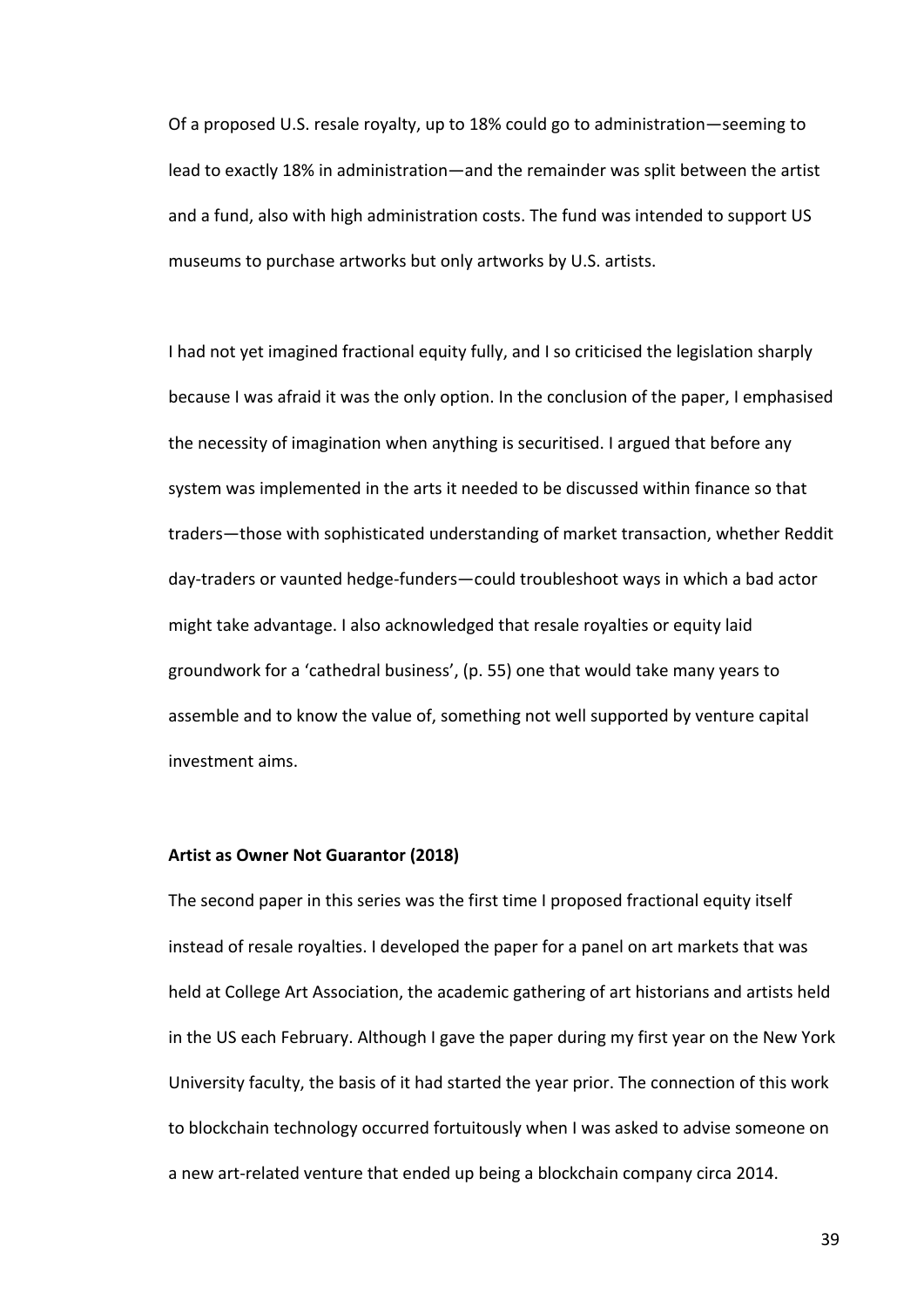The blockchain company in question, Bitmark (bitmark.com) was building a digital property registry using blockchain. This collaboration brought the decentralized ledger of blockchain into the work as a means of registering fractional equity and, hypothetically, developing a marketplace over which artists could trade shares. Other experience had informed this work including a research post for Professor Jonathan Zittrain in internet law (2001, 2004-2005) and a position in an economic mapping company that developed taxonomic aspects of my work, particularly in designing classification systems. Working with Zittrain on Internet law books and then with the Bitmark team, I was around people whose relationship to technology was so obvious, pure even, that they were not trying to prove anything to anyone. Their ethos brought me into the technology as a generalist rather than programmer or programmerattorney.

That new understanding of blockchain permeated the 2017 paper given at College Art Association. I still had not given myself over to, or really fully understood, the structures or formats of academic writing. The paper still started with the story rather than a literature review. The story was of an unusual case involving the Scottish artist Peter Doig. In 2016, Doig had been ensnared in a lawsuit in US federal court. An art dealer and a man owning a painting had suited Doig for failing to authenticate the painting. The work in question was described in the 2018 paper as 'an earthy desert landscape with twin buttes off to the right, a row of red ricks receding in near perfect single-point perspective, a smattering of cactus plants, and a lone incongruous or symbolic flowering tree' (Whitaker 2018, Artist as Owner Not Guarantor, p. 1-2). The painting was signed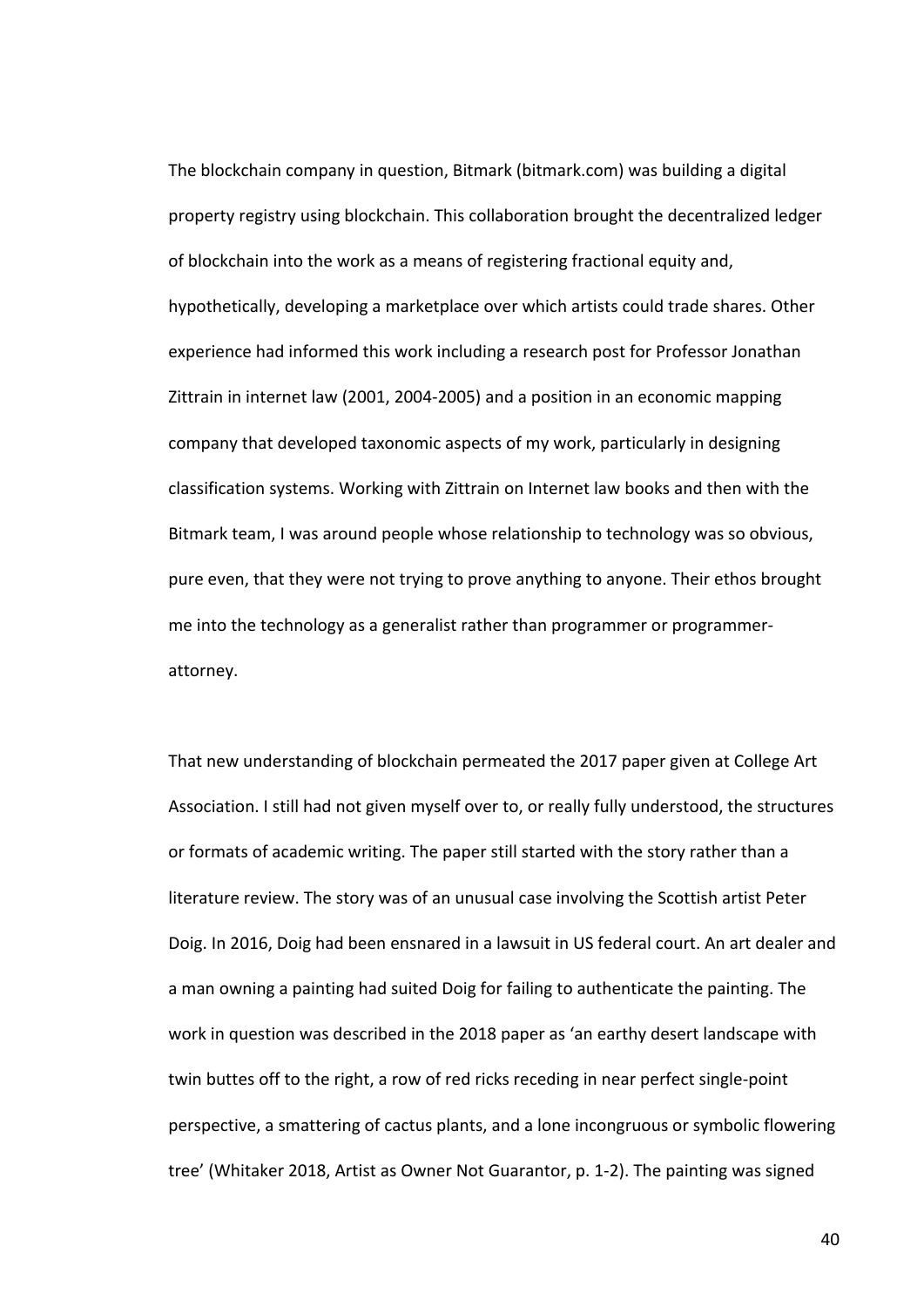'Pete Doige,' one letter off both the first and last name. The art dealer, Peter Bartlow, alleged that Doig made the work but didn't want to admit to it because admitting to it was tantamount to admitting the artist had been in prison. The collector and owner of the work for sale, Robert Fletcher, was a former prison guard. He had purchased the work from an inmate in what Fletcher said was an avuncular attempt to help the young man incarcerated on LSD charges to make his way.

Doig, whose works commonly sell in the tens of millions of pounds, eventually proved in court that he had not made the work in question, but what was asked of him was astonishing. He produced correspondence between his mother and grandmother and all manner of other evidence that he was in school plays and not in prison at the time. As Doig said, 'That a living artist had to defend the authorship of his own work should never have come to pass' (Whitaker 2018, Artist as Owner: 3). I was struck by Doig's being asked to spend so much time and resources to perform labour for others' financial gain.

The paper began with Doig's story and then expanded into proposing a conceptual framework for fractional equity. I imagined the percentage of a work of art that an artist could keep. Not only the artist but also the dealer or another third party could theoretically retain shares. A table (p. 4) shows possible splits of the proceeds. Rather than equity just being granted to artists, I proposed that the artist pay, in opportunity cost, to retain equity so that I could avoid criticisms of resale royalties as a form of welfare for artists (e.g., Rub 2014, Sprigman and Rub 2018). For example, if a work of art were priced at \$100, the collector now paid \$90, with the dealer keeping \$50 and the artist receiving \$40 and retaining 10% ownership.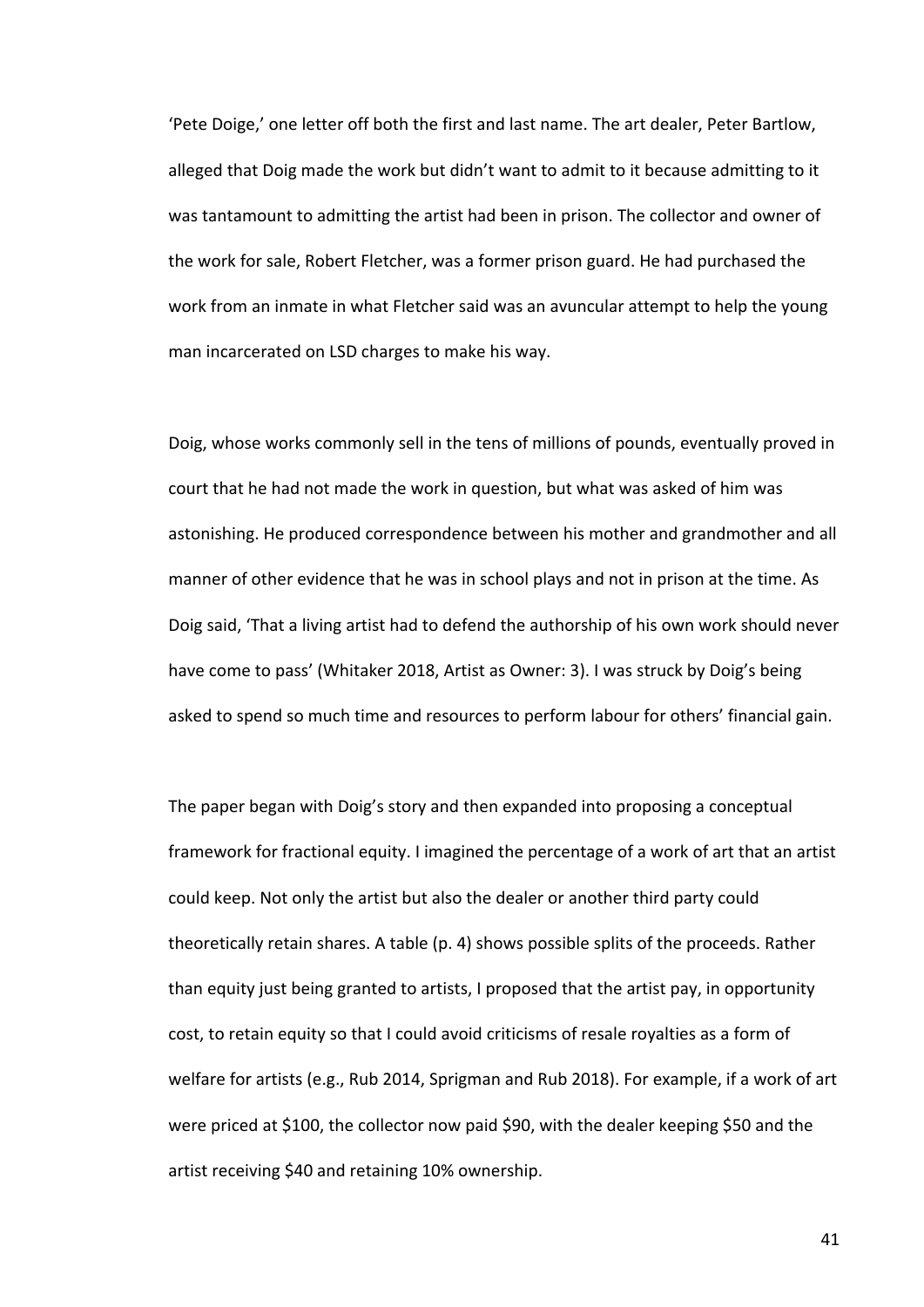In the paper, I both worked around the the criticism of resale royalties as welfare and argued against it. To say artists receive welfare while not necessarily experiencing any of the economic precarity associated with being an artist felt problematic to me positionally, as well as debatable on the merits. On the merits, as already argued in 'Ownership for Artists' (2014), artists were disadvantaged relative to writers or actors whose work existed in multiple copies. One could frame resale royalties not as welfare but as a correction for artists' disenfranchisement from markets. The paper developed the ideas much further than 'Ownership for Artists' by exploring blockchain specifically (in a section called 'Blockchain Technology Provides Cheap Accounting and Automatic Provenance' (p. 56)) and more explicitly addressing the vulnerability of bad actors somehow disadvantaging artists whose equity was for sale (in the conclusion titled 'Risky Financialization or Stabilizing Portfolio Diversification?' (p. 58)).

The paper had a normative thread about the importance of governance and autonomy. I did not want to make artists participate in resale royalties or equity, but I did want the royalties or equity to be on offer if artists themselves wanted to participate. I also wanted artists to be protected by understanding the financial structures they were participating in. The risk of predatory financial offers dependent on fine print seemed too high. I believed artistic labour needed a dignity orientation—that it was hard to be an artist and a choice to be an artist, and that designing for artists' economics required awareness of structural inclusion in markets not only symbolic presentation of market resistance. In the paper, I tried to approach economic supports for art as a design problem based on needing to rectify a misalignment of price and value.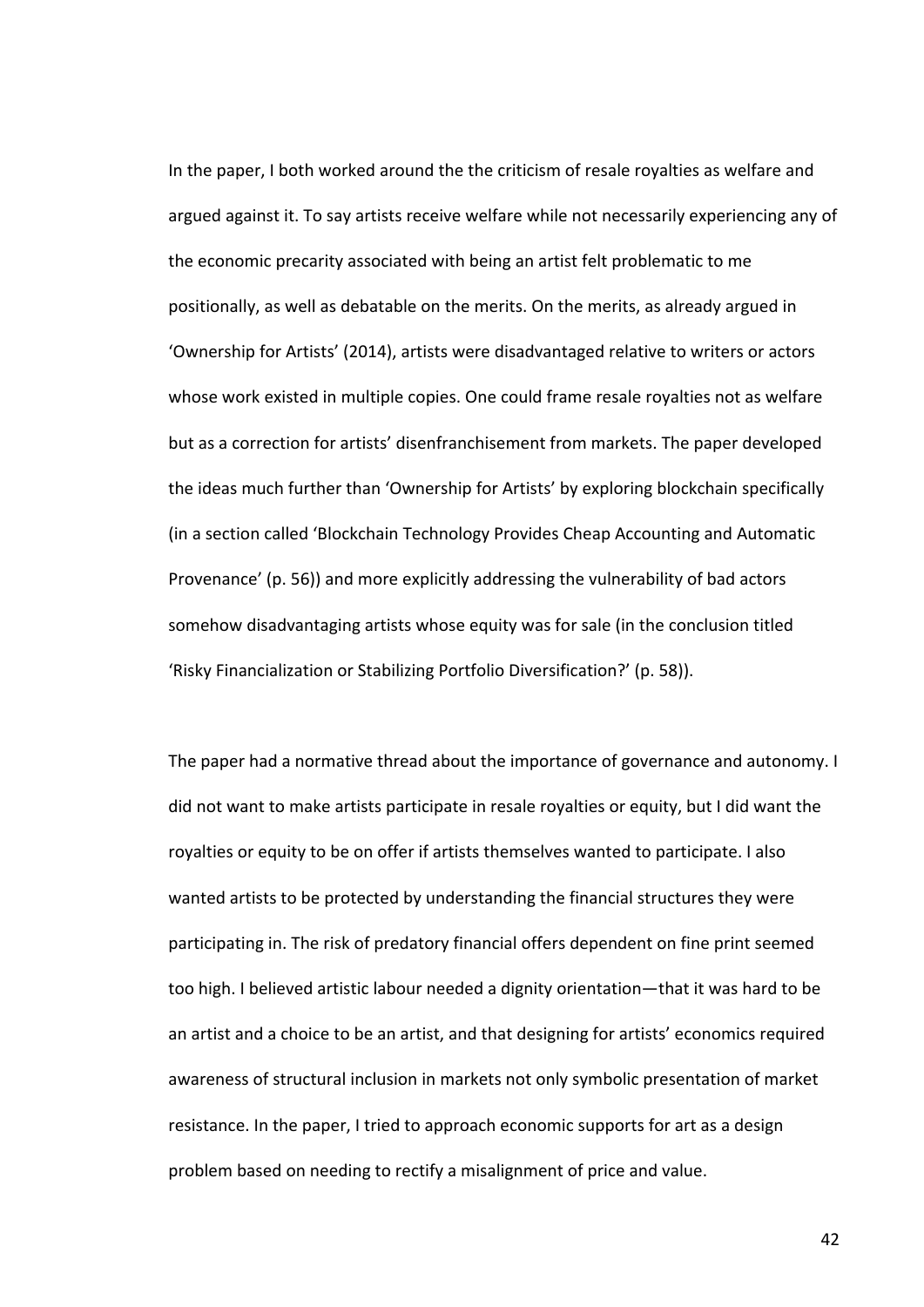Over time, it felt necessary to test these ideas quantitatively and to write about them within fields of economics and finance, so that the paper would be legible within a larger history of art market study. I thus set out, with Roman Kräussl, a professor finance from the University of Luxembourg, to model retained equity quantitatively.

## **Fractional Equity, Blockchain, and the Future of Creative Work (2020)**

Here, the methodology became very interesting. The two prior papers were future oriented, speculative even. In order to create a finance paper, we needed empirical evidence. There is a large body of research within finance and economics on returns to art as an asset class. Most of these studies employ large data set of publicly available auction returns. The first studies used a 'repeat sales' method, isolating artworks that went to auction twice and inferring a rate of return between the two sales (Baumol, 1986; Goetzmann, 1993; Mei and Moses, 2002, 2005). These studies dovetailed with the publication of historical sales data and the computing power to analyse them. Later studies introduced a method of hedonic regression (e.g., Renneboog and Spaenjers 2013; Korteweg et al. 2016). That method relies on different characteristics of a work of art (e.g., medium, size). The method connects which variables are most determinative of the price (hence 'pleasing' to the buyer). Some other studies have also taken specific historical data sets, for instance, Bayer and Page's (2014) study of the art market in England in the 19<sup>th</sup> century, Ekelund et al.'s (2009) study of the 20<sup>th</sup> century US art market, or Vermeylen's study (2003) of the development of the market in Antwerp in the 16<sup>th</sup> century. Greenwald (2021) has used data analysis to study 19<sup>th</sup> century markets for paintings in France. The quantitative studies have been revisited by later scholars,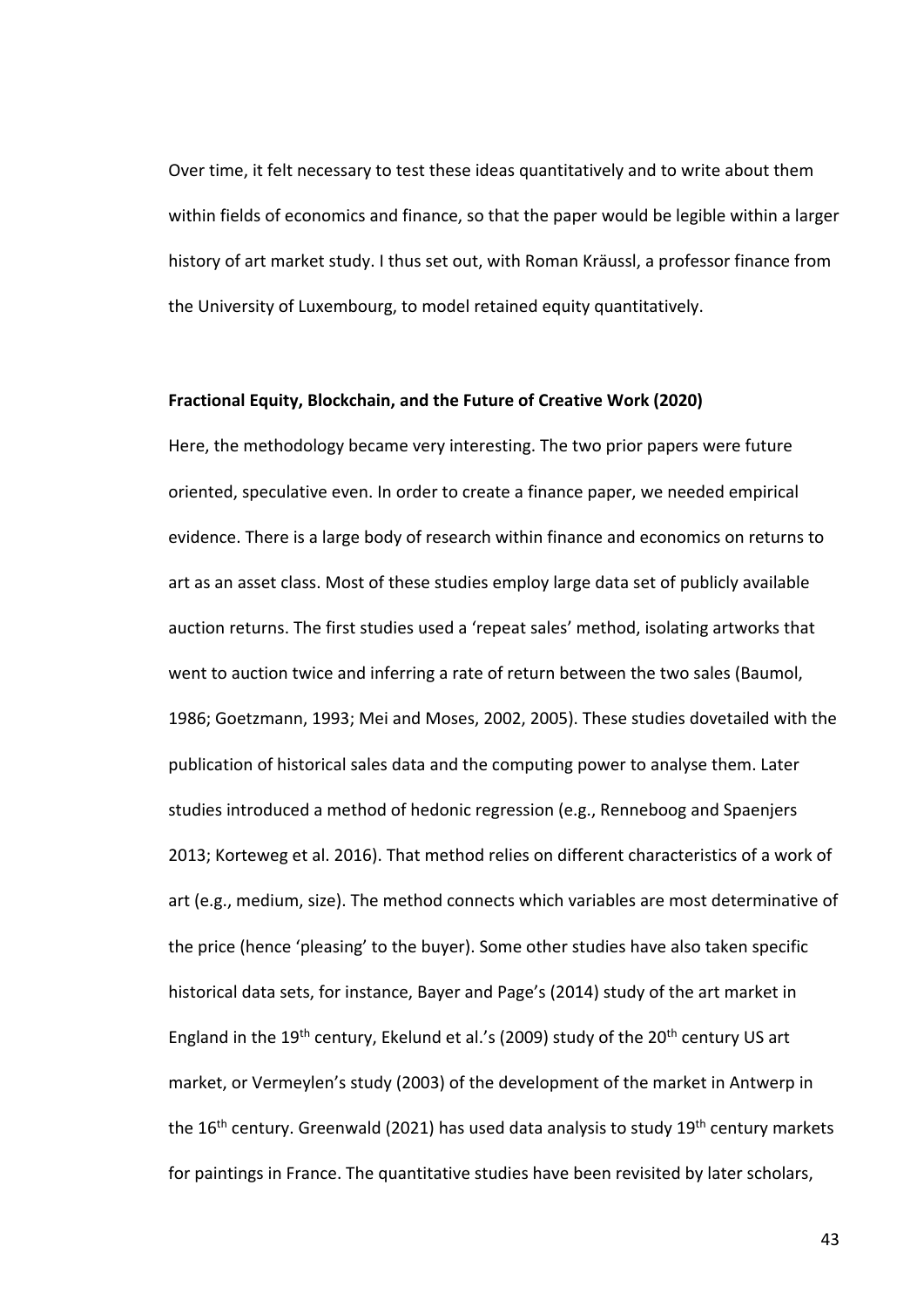e.g., Buelens and Ginsburgh (1993), confirming the findings that there is a positive return on investments in art, though at a relatively low rate of return (on par with corporate bonds) and a relatively high level of risk or volatility. Other papers have shown that there is substantial variation or heterogeneity in returns among different works of art. In financial terms, art markets tend to have a winner-take-all superstar effect (Rosen, 1981). More theoretically, art is very difficult to value, including because of its inherent singularity (Karpik 2010).

The innovation of the 'Fractional Equity' paper was to combine data from primary market gallery sales with data from public auction results. It is worth discussing briefly the difficulty of obtaining data and the reliance on trust ties or on idiosyncratic reasons for data publication. The initial data came from correspondence files because the invoices were embargoed from the archive. Other datasets were available because the dealers had had no heirs who wanted to control access. Matching the data from archival records to auction results involved comparison of date, dimensions, medium, and provenance from a variety of sources including catalogues raisonnés.

Bearing in mind we did not know what the analysis would bring, it was actually sort of embarrassing when we realised how much those artworks outperformed other investment markets. We found that Jasper Johns outperformed U.S. equities markets by up to 1000 times, and that Johns and Rauschenberg tended to return an average of 20 to 40% every year from the early 1960s to the mid 2000s. We expanded the study to include all of the artists from the Green Gallery and Betty Parsons Galleries which ran in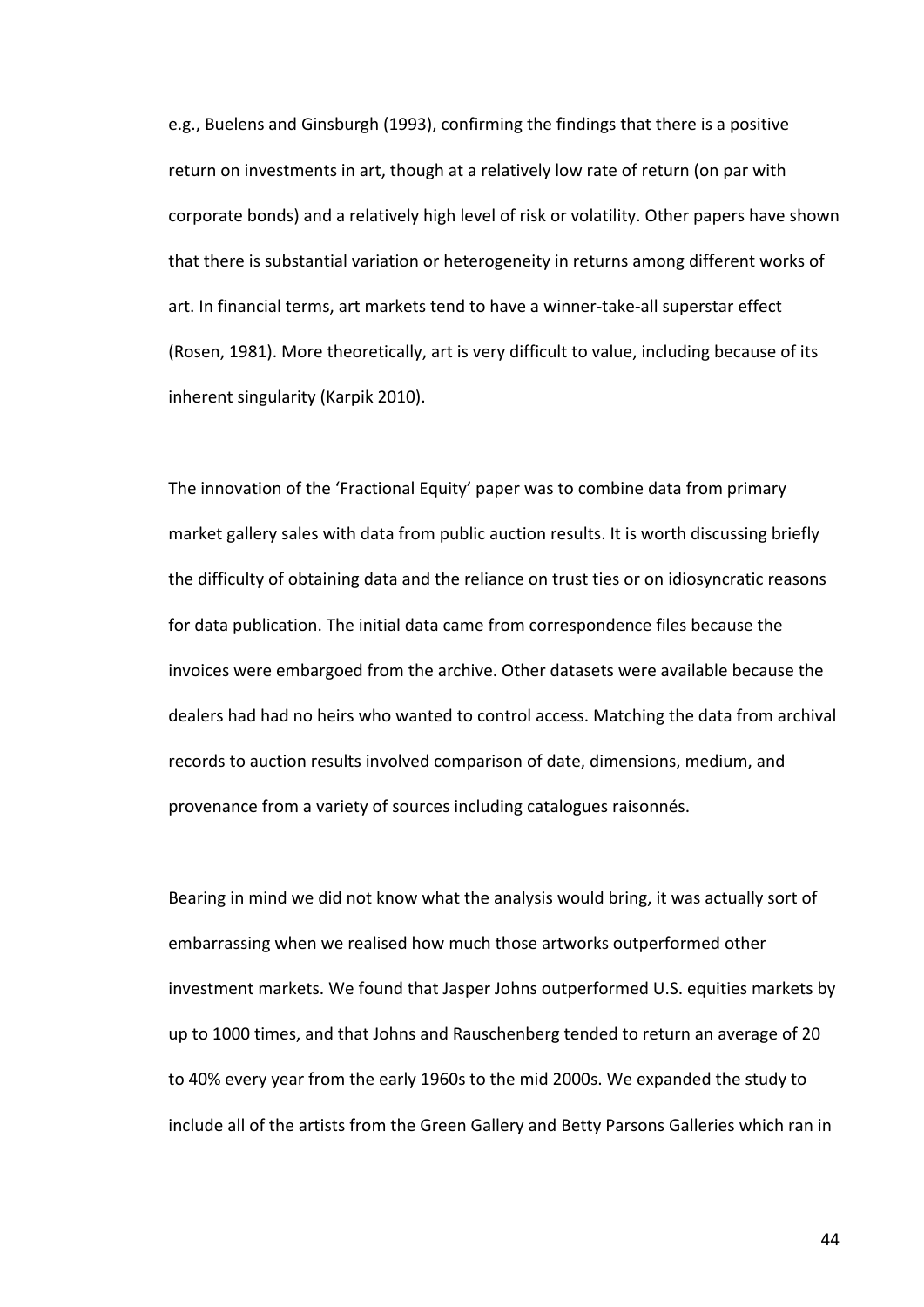New York in the mid-twentieth century.<sup>14</sup> For the main analysis, we modeled the galleries as if they were investment funds that had bought all of the works they sold, or rather bought 10% equity in all of the works they sold. There is a method in finance, Public Market Equivalent (PME) (p. 4601), that it was suggested we use, but that method requires a short and finite time frame of investment, for instance a seven-year private equity fund. We were looking at a long time horizon of gallery operations, and so every time an artwork sold at auction, we reinvested the proceeds in the US S&P 500. The 'fund' substantially outperformed US equities as represented by the US S&P 500 index.

The analysis also allowed observations about the other methods of art market analysis and about patterns of racial and gender inclusion in art markets. Regarding methodology, we were able to see that in our sample, only about 2% of works sold in the primary market went to auction. Thus, although the repeat sales method has been important foundationally to financial studies of art markets, it is also likely true that a small percentage of overall sales—those that go to auction twice—is generalised to describe the overall art market. Secondly, we also saw how few women and BIPOC (Black, indigenous, people of color) artists were included in that group whose work went from primary market to auction market.

<sup>14</sup> Robert Scull, the apparent villain of the Rauschenberg *Thaw* story, was actually the silent financial backer of Bellamy's Green Gallery. See Betty Parsons Papers, Archives of American Art, Smithsonian, Washington, D.C.; Richard Bellamy Papers, Archives of the Museum of Modern Art, New York, and Leo Castelli Gallery Papers, Archives of American Art, Smithsonian, Washington D.C..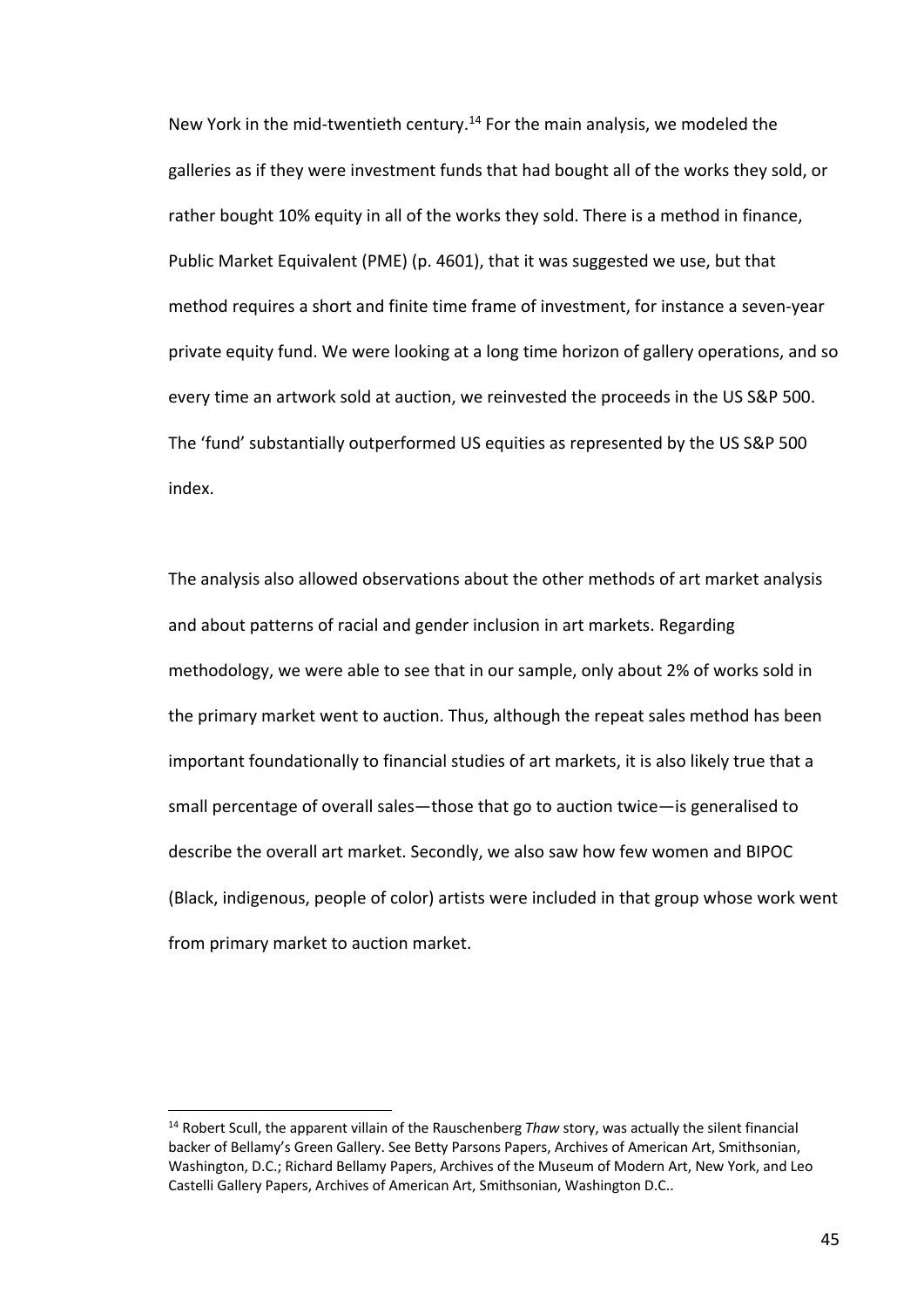Even if auctions were hypothetically a more objective reflection of the works circulating in the art market, auctions are themselves subjective and performative events. What appears to be a neutral price clearing mechanism (Klemperer 2004; Ashenfelter and Graddy 2003) is deeply embedded in specific social interactions (Heath 2012), types of underlying contracts that can skew price, and bidding behaviours including bidders who have a broader interest in propping up the prices of an artist's work. That is to say, some sociological studies of markets pertain to the arts in that there are calculative devices (Callon and Muniesa 2005) comingled with judgment devices (Kharchenkova and Velthuis 2017) arriving at valuations that are taken to create the price themselves, in that way becoming performative.

The paper ended with a human story:

*…[T]he starting point of the data in this study…was a handwritten notebook. In cursive handwriting, in a small personal notebook, Leo Castelli recorded \$300 sales that would go on to become multimillion-dollar auction results. Before that, in poorly heated studios, the artists developed the work itself. That moment of value creation is, in its idiosyncrasy, markedly different from the moment of value capture as the artwork is later resold. The fractional equity model bridges the idiosyncratic starting point and the possible stratospheric returns while offering tools for diversified investment and democratised access to markets for art* (p. 4608).

In its way and within a very different disciplinary and relational context, this paper ended where 'Ownership for Artists' began, attempting to hold space for dignity of artistic labour and for a perhaps quixotic idea of market democratization and artistic support.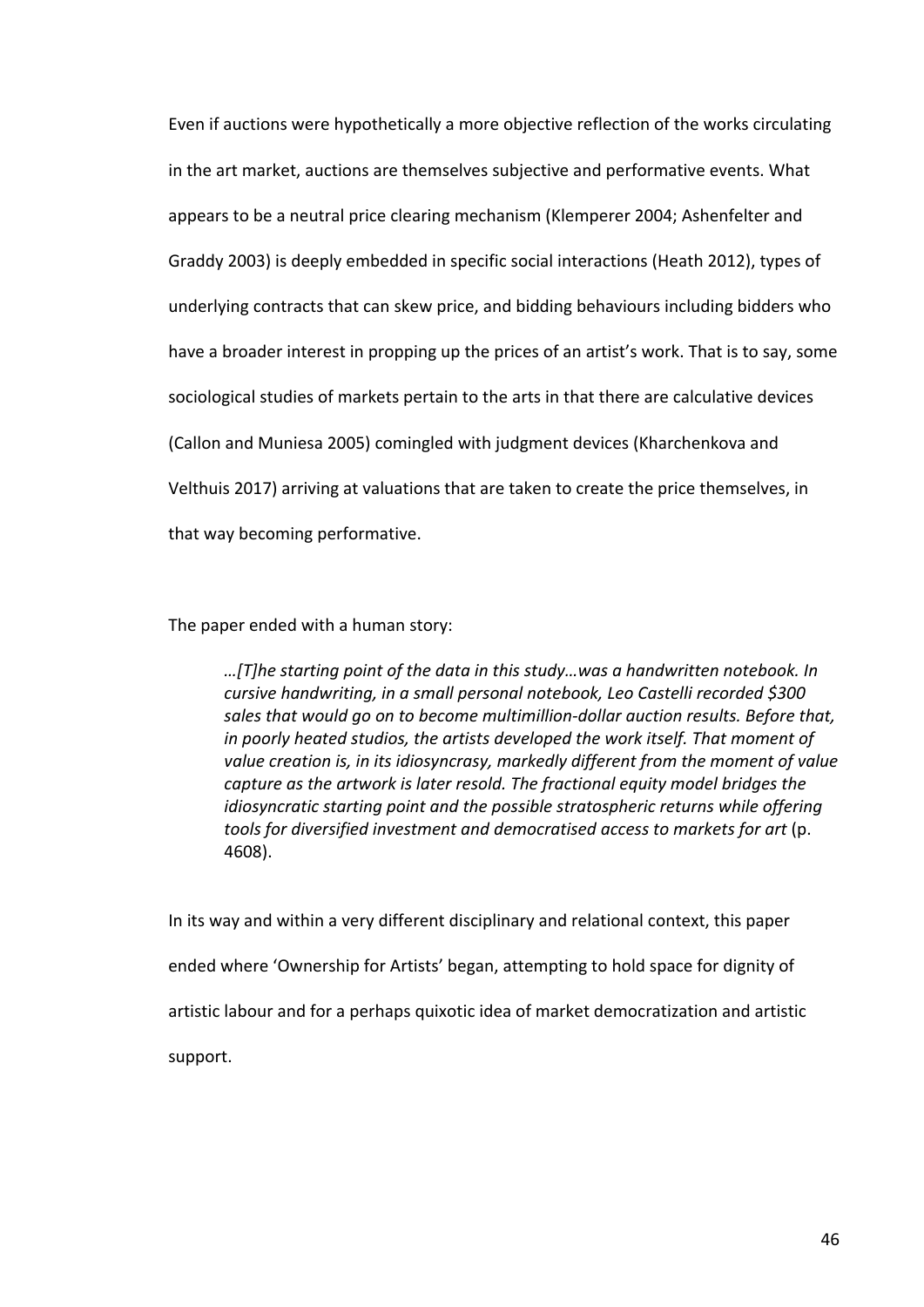As a coda to the presentation of these core papers, this work in fractional equity touched on different disciplines—law and technology—in application to copyright law and heritage restitution, papers described below.

## *Shared Value over Fair Use*

Published in the *Cardozo Arts & Entertainment Law Journal* (2019), this analysis of copyright forms a conceptual and practical application of fractional equity in terms of shared ownership stakes in copyrighted work. Intellectual property shares some of the characteristics of emergent value, while also having added complexities of the collaborative—or additive—nature of much creative work. In the United States, fair use—the term for acceptable repurposing of a copyright-protected image, comparable to 'fair dealing' in the UK—is typically evaluated by a 'four factor' test which was defined in the case *Folsom v. Marsh* (1841) and codified in the U.S. Copyright Act of 1976. The four factors are: the purpose and character of the use (e.g., commercial or educational), the nature of the copyrighted work (e.g., satire or political commentary), the amount of the work used, and the effect of the new work on the market for the original work (Whitaker 2018, *Shared Value:* 641).

The fourth factor is often referred to as a 'market' test. In the actual phrasing, it is 'the potential market for or value of' the original work (p. 641). In this paper, I proposed that fair use could be reconsidered using a 'value' test. The importance of this argument was with regard to scholarship on fair use at the time. A prominent art law professor Amy Adler (2016) had argued that fair use should be dismantled and copyright should cease to exist. In a general argument espoused by Adler and others, the digital age had made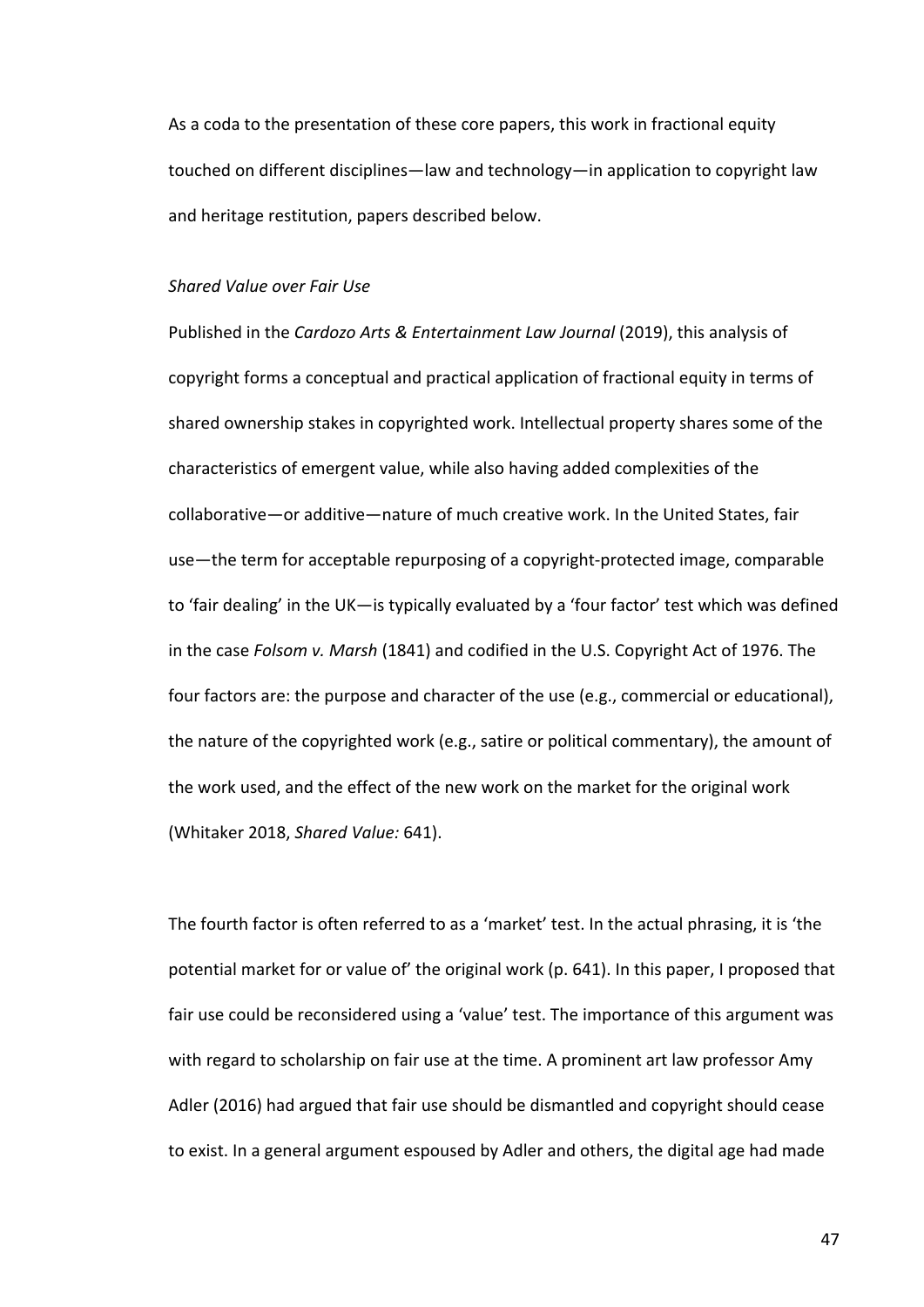copyright messy, and it seemed that cleaning up the application of fair use was tempting from the perspective of legal clarity yet deeply unfair to artists, in the same way that fractional equity sought to be fairer in reflecting change in value of artists' work.

Much of the interpretation of fair use drew on a highly influential 1990 article 'Toward a Fair Use Standard,' written by the judge Pierre N. Leval in the *Harvard Law Review.* Leval put forward a concept of 'transformative use.' While influential, the definition of transformative had become a moving target. Many copyright cases began to depend on statements artists made about their intention or the cases were settled. I became interested in two art-related cases: that of Shepard Fairey, the graphic artist who designed the Obama 'Hope' poster and Richard Prince, the appropriation artist who made large-scale canvas prints of other people's Instagram posts to which he had added minor comments.

The 'Shared Value' paper begins with the story of Fairey. The artist wanted to help the Obama presidential campaign and, upon receiving the campaign's blessing in early 2008 (p. 637), set to work making the image. Fairey used an underlying Associated Press photo and then volunteered two days of his own time making the poster. At the time that Fairey made the work (in a point A world), no one knew whether it would have any value. It was only later, once the artist had earned \$1 million in revenue, that the Associated Press sued him for using the photo. There were complexities to the case, namely that Fairey lied under oath because he realised partway through that the photo in question was different from the one he thought. It would be hard to win any ambiguous case in which one had lied. The two sides ultimately settled. The settlement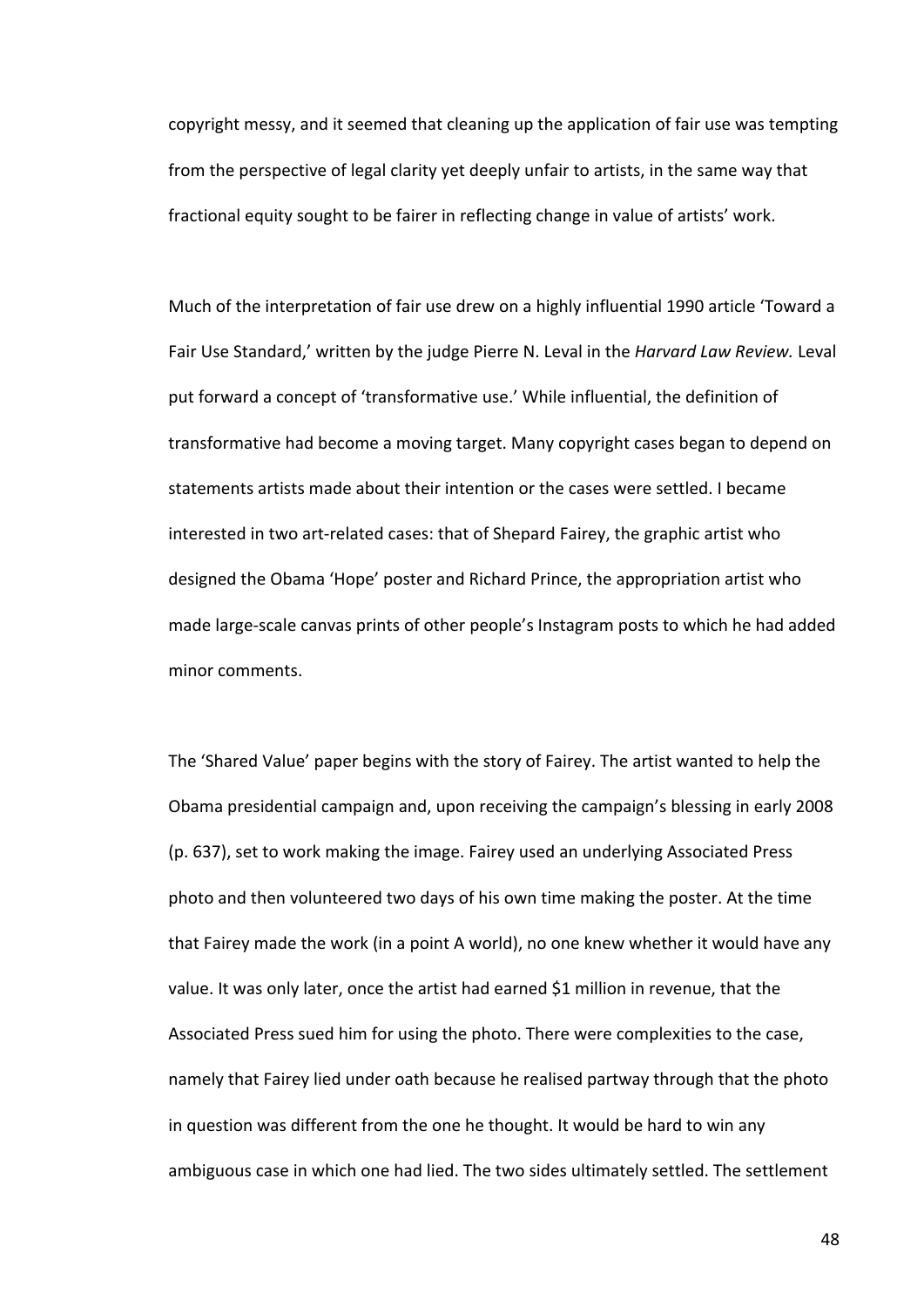seemed a suboptimal outcome: Lawyers were paid, and everyone else spent a lot of time and anguish.

In the other case, the artist Richard Prince saw Instagram posts by the Suicide Girls, 'alt pin-up' photos of women in intentionally sexualised poses. Prince would add comments and then print the images on large scale—roughly four-by-six foot—canvases. These works sold for \$90,000. (The Suicide Girls did not sue Prince but instead printed replicas of his work and sold them for \$90.) Within the series were Instagram posts by two artists, Donald Graham and Eric McNatt. Graham had taken a photo of a Rastafarian man. McNatt had taken a picture of Kim Gordon, the lead singer of Sonic Youth. Both Graham and McNatt sued Prince for infringement. Represented by preeminent intellectual property attorneys pro bono after discovering the case via a university legal clinic, Graham and McNatt sued Prince and his dealer Gagosian.<sup>15</sup>

The core argument of *Shared Value over Fair Use* spoke to both the Fairey and Prince cases. I argued that the reality of creative work is some degree of collaboration, some degree of reliance on work that has come before, and some degree of using input material before value is known. In the case of Fairey, I imagined that if there had been a blockchain registry of the AP photos, Fairey could have known the source and also, speculatively if such a system existed, been able to clear rights beforehand. What I mean by clearing rights is different from the way rights are currently cleared. He would not have paid a fixed amount but paid nothing out of pocket and agreed to give the AP a

 $15$  I served as an expert, pro bono, in the litigation, writing a rebuttal report with some similarities to the 'Shared Value' argument.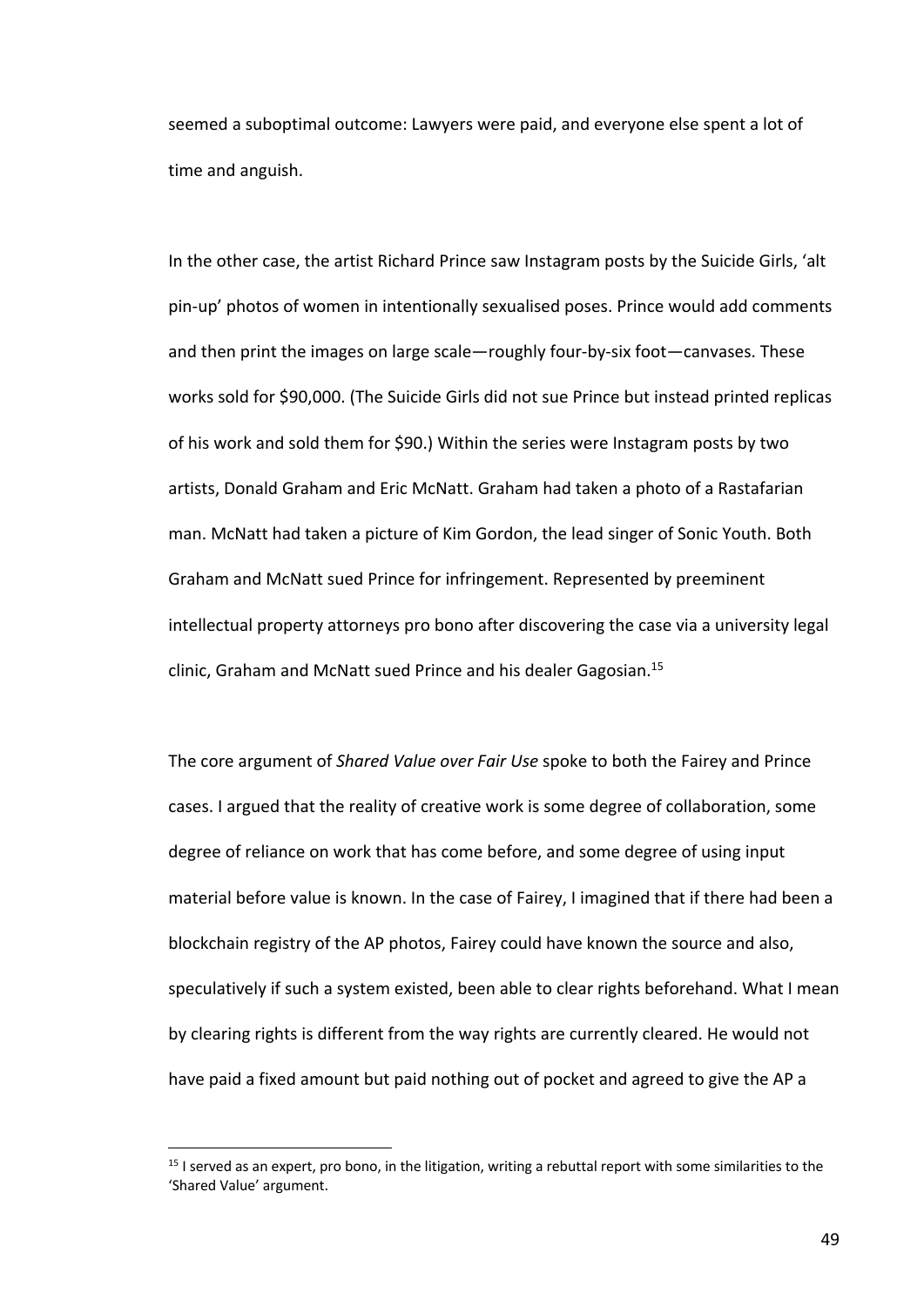share of future proceeds, should they come to exist. The agreement over fractional shares in future proceeds would be made a moment in time when those proceeds were hypothetical. It would even be possible to automate such a trade-matching system. In this ideal world, the underlying AP photographer would have received a percentage of the upside too.<sup>16</sup> The thread to the argument was one of added value, the game theory concept of subtracting oneself out to see what changes in a situation. The AP and Garcia had added value, but Fairey had most of it. The photo contributed to Fairey's work but without Fairey the poster would clearly not exist.

In the case of Prince's work, the artist had added value in that he had an established market for his work. Yet this take could be applied in a way that was somewhat cynical, arguing that Prince had added value by sheer fact of being able to mint art into money. In writing an expert rebuttal report (pro bono) on the case, I argued that McNatt and Graham were also artists, and that their current realised market was not determinative of the 'potential market' and 'value.' I also argued that one could look at the labour input and the investment of the first artist and the cost savings to the appropriator or borrowing artist. Graham and McNatt had saved Prince a lot of time and effort. I did not think that the current market price could automatically be taken to prove the value of the work. This was because value of art becomes known over time and because art has many forms of unquantifiable value. As I will cover in the next chapter, I am now able to place these observations in a sturdier context of commensurability, as put forward particularly by Fourcade (2011).

<sup>&</sup>lt;sup>16</sup> Mannie Garcia, who had taken the AP photo, was not originally hired to photograph Obama himself but to document a press conference with him, another senator, and the actor George Clooney concerning humanitarian crises in Darfur (p. 636).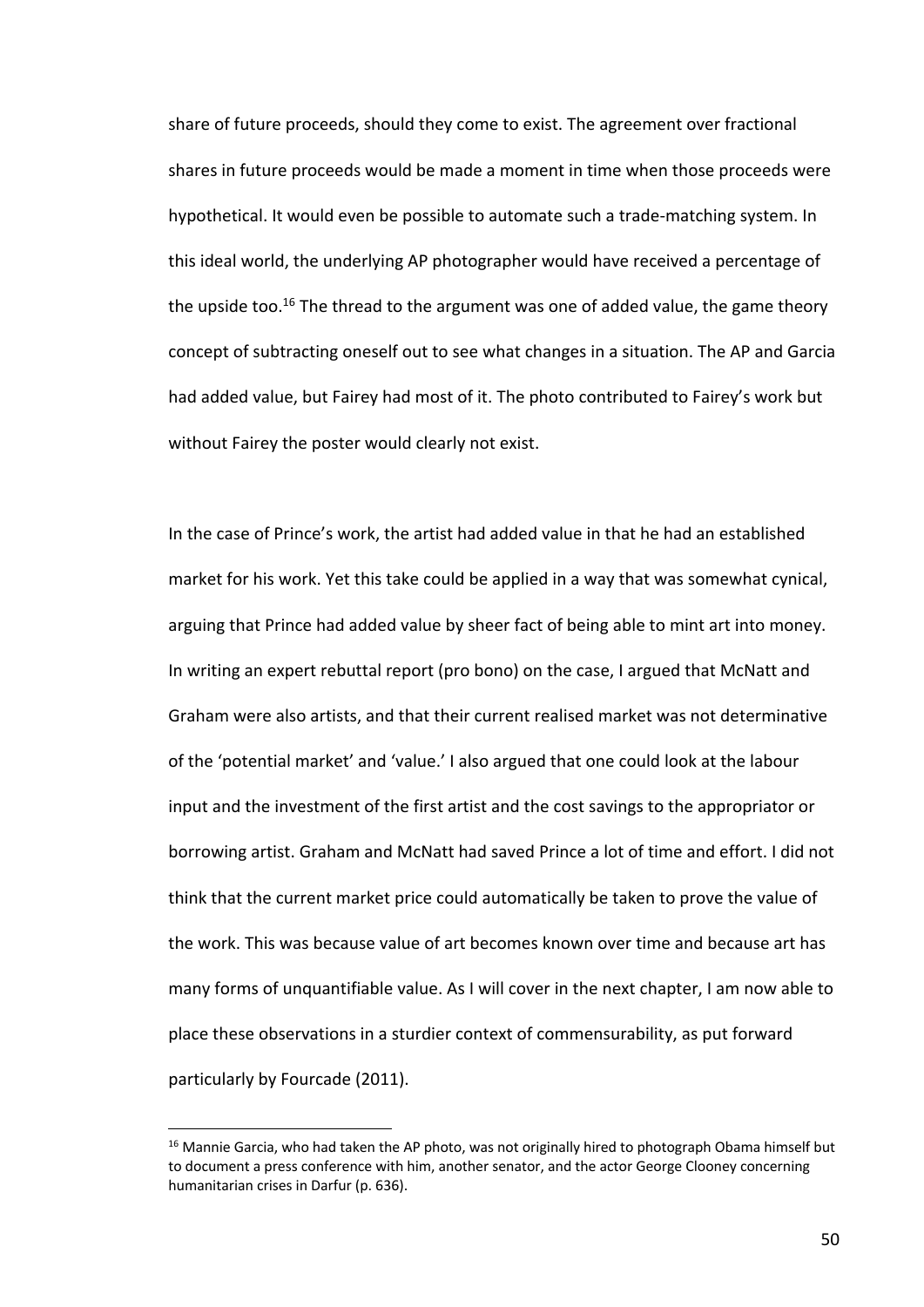#### *Antiquities and Restitution*

In a separate paper, I explored the applications of blockchain to the issue of restitution of cultural objects. In 2018, the French prime minister Emmanuel Macron had commissioned Felwine Sarr and Bénédicte Savoy to write a report on the enormous number of African cultural objects in French museums. Hundreds of thousands of objects reside in museums across Europe, with more than 90% of African cultural objects residing outside of Africa (Sarr and Savoy 2018: 3). Writing with a group of practitioners (and taking the role of lead author and main drafter), I explored the nature of art and cultural objects as bundles of rights. Only in an artist's studio is a work fully intact and bundled. Once sold, the rights stack 'splits' with copyright retained by the artist. Looking at cases of restitution, some were zero-sum: the Elgin Marbles reside in London or Athens. But others could be split apart into ownership, exhibition, cash flows, and so on.

We took inspiration from a case from the 1980s in which the art collector Domenique de Menil was offered frescoes that had been stolen from a chapel in Turkish occupied Cyprus. In an elaborately interesting story—shown work by candlelight in a Munich apartment not for ambiance but lack of electricity, pretending not to know they were stolen and expressing interest before turning around and hiring the former US attorney general to research the rightful owner, fictional drawings of the frescoes in situ—Mrs. de Menil had entered into an unprecedented contract with the Church of Cyprus.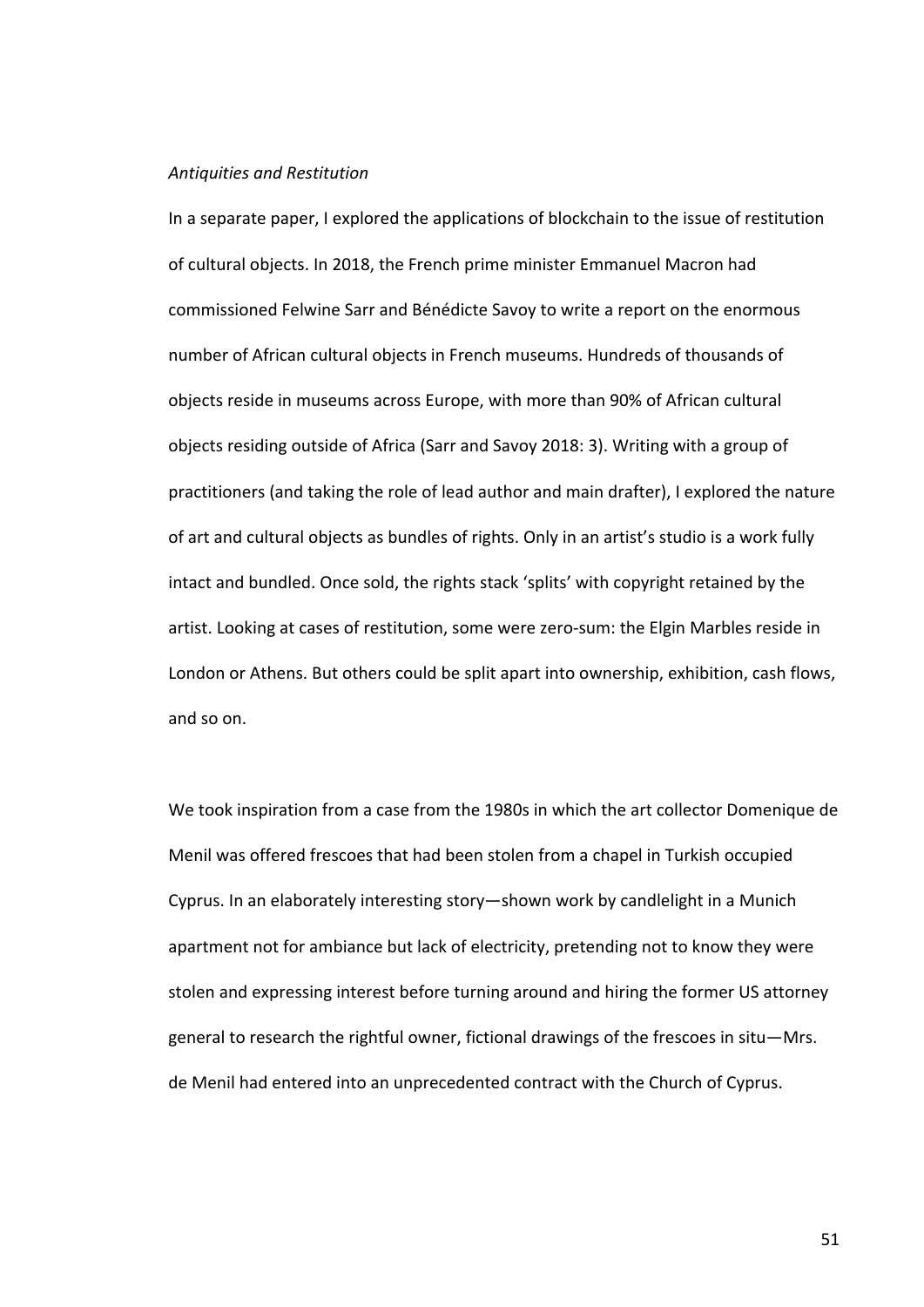The two parties—the Church of Cyprus and a newly formed Byzantine Fresco Foundation—agreed that the Menil Collection could display the frescoes for fifteen years and then they would be returned to Cyprus. By clarifying the ownership rights, the exhibition rights could be negotiated. The circumstances were not directly replicable: Mrs. de Menil had funded the restoration and purchase of the frescoes, a kind of *deus ex machina* to the negotiated outcome. Still, we imagined scenarios in which ownership and exhibition could be split so that objects could be returned, cash flows could be returned, and importantly governance over the decisions could include a broader set of participants. Blockchain's distributed governance structure seemed to enable still imperfect but somewhat more egalitarian negotiating platforms.

# **Chapter Conclusions**

The thread across these papers is the idea of property rights. Property is unusual in the arts because of the different kinds of rights. In addition, value is unusual in the arts because it is so subjectively held yet sometimes objectively studied. Art is an unusual asset class in that it does not have cash flows—just purchase price and sales price. Equity seemed to create a protective membrane. The value existed within that membrane without having to be priced.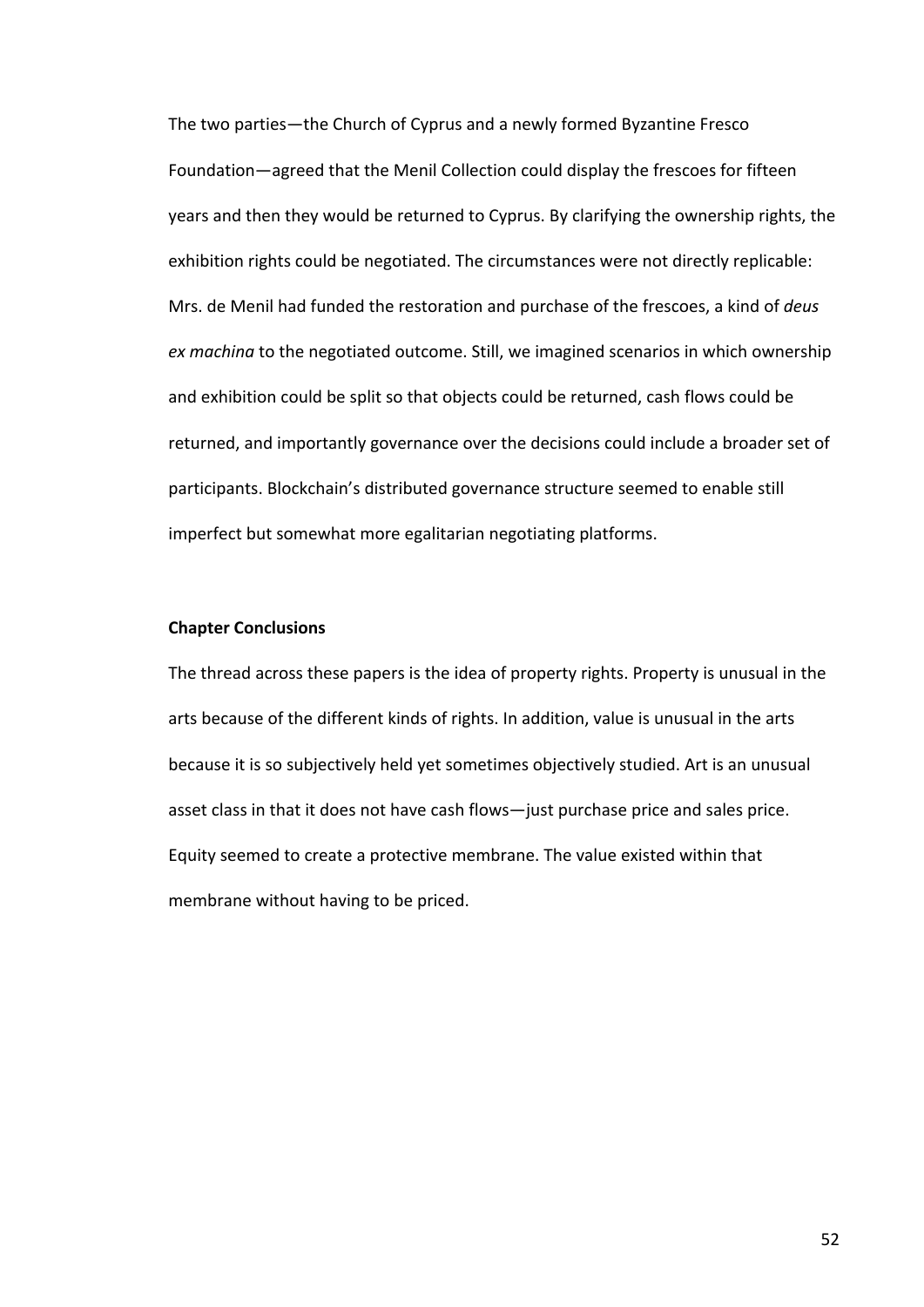### **Chapter 3: Art Through a Lens of Valuation Studies**

In this chapter, I have the opportunity to place the submitted works in the context of the readings I have undertaken, predominantly in economic sociology, at the suggestion of my advisor and in the general process of undertaking the PhD. The readings that have most reframed my work concern value—especially the difficulties of valuation, the processes of commensuration, and the performativity of financial markets. I focus primarily on the financial value or price of art, recognizing the many other forms of valuation described in the literature.

This chapter is organised first as a reflection on texts in economics sociology and the ways in which these readings contextualise my work on emergent value, art's lack of cash flows, and the idea that economics itself as an emergent discipline. In particular, I consider limitations of my prior work in sometimes collapsing a broad conception of value into the single application of value to price and the ways in which economic sociology offers a broader conceptual scaffolding. I then consider some of the ways in which the relationship of these texts and my work has also led me to consider broader themes of interdisciplinary research, what constitutes knowledge formation, and what new directions of research emerge—in particular exploring science fictions to extrapolate from equity for art to societal redistribution and repair.

Economic sociology has offered extremely helpful frameworks of thought around the social and performative situation of art markets. Granovetter's idea of embedded markets (1985) and Polanyi's work on the specific historical and political context of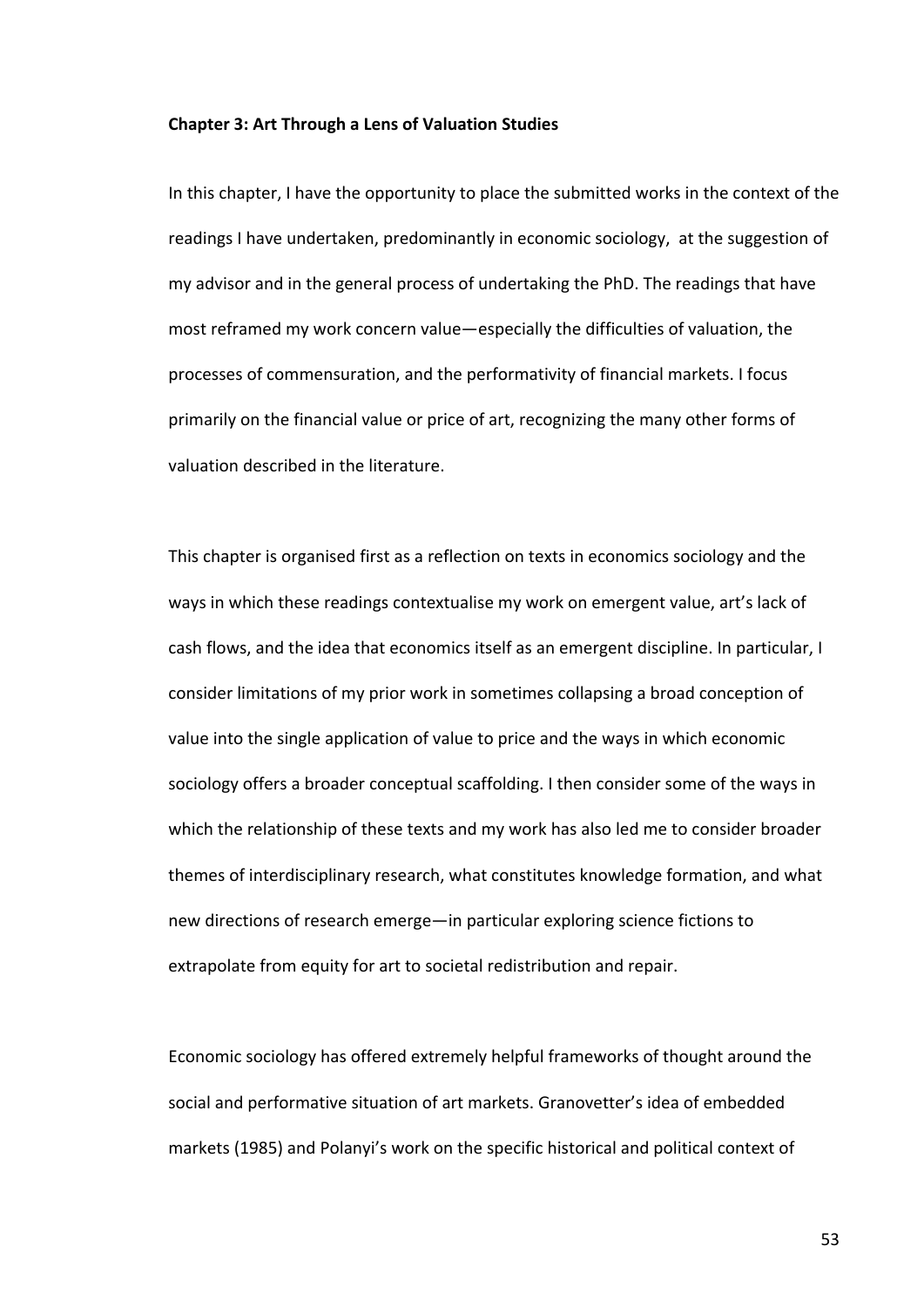markets (2001 [1944]) have been particularly influential, as has the treatment of this work by later scholars (e.g., Townley, Roscoe and Searle 2019: 8). The entire body of literature in valuation studies, particularly works on performativity (e.g., Callon 1998; Callon and Muniesa 2005; Muniesa 2014; MacKenzie 2006a, 2006b) has wholly recast my understanding of valuation within financial markets. Valuation studies enlivens the landscape of financial research with a sense of constantly moving plate tectonics that move in accordance with performativity and embedded social structures as much as any natural science of efficient markets. Velthuis and Coslor (2012) and Coslor and Spaenjers (2016) have particularly complicated readings of valuation with regard to art markets.

Art presents interesting challenges to valuation studies because art is such a peculiar asset class, one that lacks cash flows. Leyshon and Thrift (2007) isolate cash flows as the source of the widespread 'capitalisation of almost everything' based on the securitisation of anything with an income stream. Interestingly, both art and crypotokens lack this cash flow and are instead effectively valued as collectibles or currencies, though this is debated (see, e.g., Yermack 2013). Art and cryptocurrencies still undergo what Doganova and Muniesa (2015: 120) called the 'asset-becoming process' becoming invested with value if not a constantly knowable or reliable price.

In some ways, art represents a paradoxical kind of valuation process. Already, numerous forms of valuation exist in the arts including critical praise, prizes, and scholarly regard (Stark 2010). From a narrowly financial or pricing lens, art's valuation is not easily knowable because it continues to emerge over time. At the same time art's insularity from cash-flow analysis using financial theories insulates it from the kinds of calculative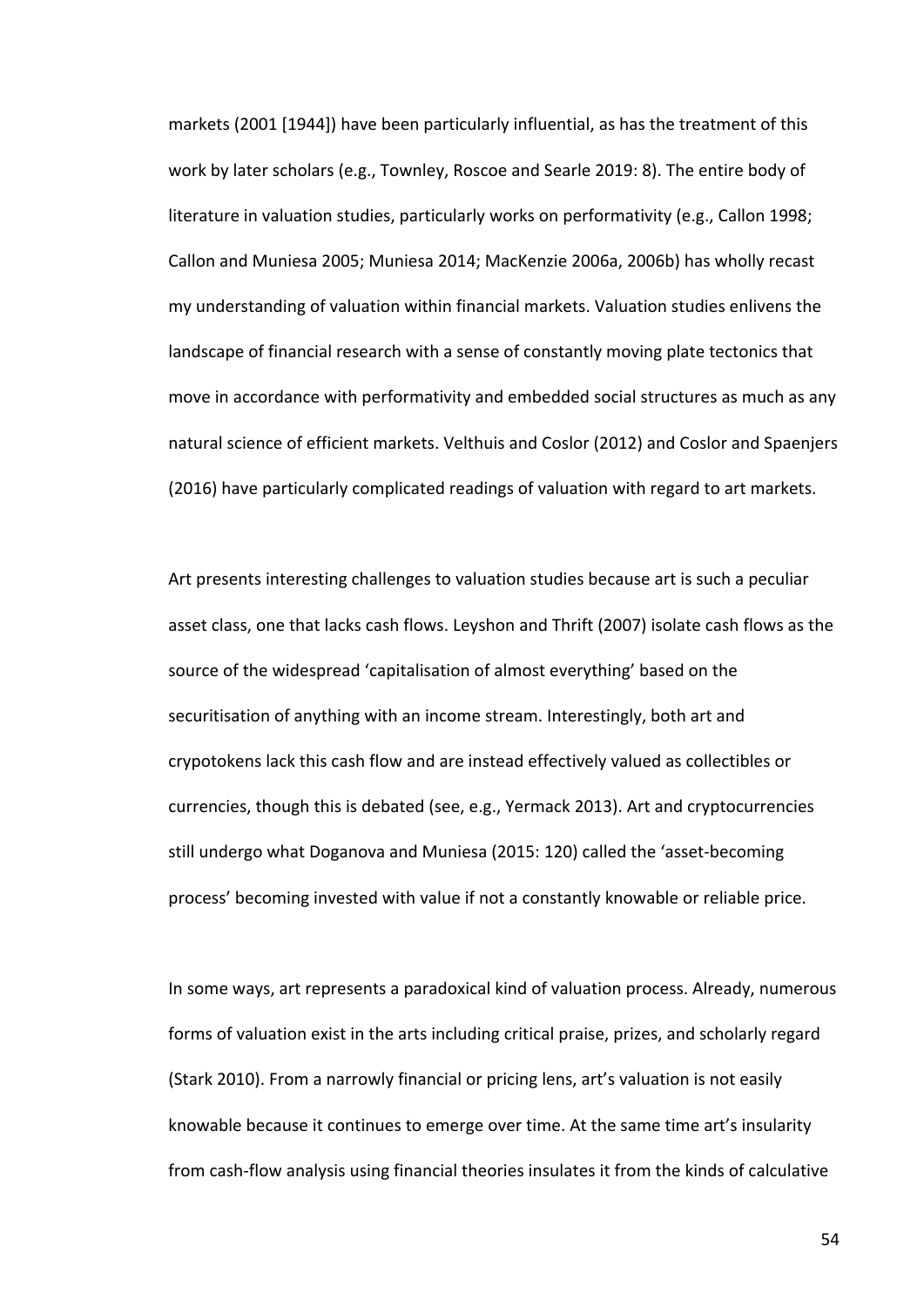performativity described by scholars such as Callon (1998), MacKenzie (2006a), Muniesa (2014). Instead, the lack of cash flows opens more complicated readings of art markets as deeply socially embedded market constructions (Coslor and Spaenjers 2016). In Callon and Muniesa's (2005) work, calculative devices are performative, and whole economic markets are collective calculative devices. Even Nobel-Prize-winning financial theories can serve as choreography whose rightness is established by followers, reified by enactment of theories not fixed as natural law (MacKenzie, 2006b). As MacKenzie has shown, the Black-Scholes options pricing model is an example of an equation that did not work initially but then did over time as market actors started to follow its choreography, making the equation performative in Muniesa's sense of enacting the its own logic (Muniesa, 2014; MacKenzie, 2006b). The equation was influential without necessarily mapping a truth. One indication of the equation's social embeddedness and its importance to individual market actors—is that although Fischer Black never received the Nobel Prize because he died before it could be awarded (and the Nobel is not given posthumously), when Black was alive, if he and Scholes ever went on the floor of the Chicago Board Options Exchange, all of the traders stopped what they were doing to give them a standing ovation (Henriques, 1995).

Although art is not generally seen to be valued performatively in the enactment of an equation, from a pricing or financial standpoint, it could be said to be valued performatively in the act of an art auction, in which a price is set in a room (Klemperer, 2004; Heath, 2012).<sup>17</sup> The theatricality of art auctions is distinct from the role of

<sup>&</sup>lt;sup>17</sup> There are attempts in the literature to apply equations to the valuation of art, but these equations tend to include a holdall term for an 'irrational premium' (Skaterschikov, 2006: 92).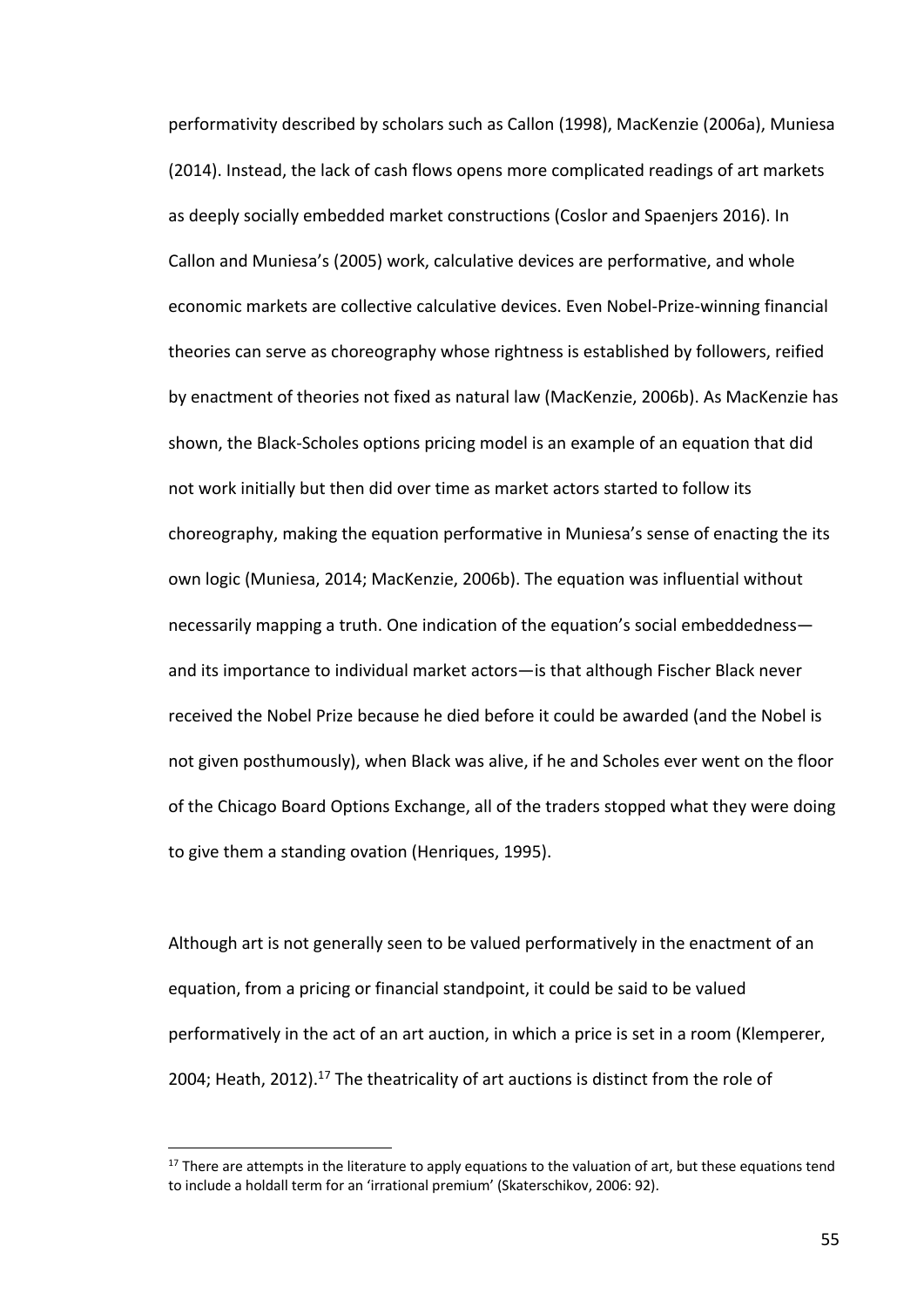retained equity in art, which is not intended to calculate value but simply to maintain a connection to the property itself so that changes in value ascribed to the artwork at the various times still flow back to the artist. That is to say, the artist has property rights to benefit in upside of art's valuation in markets, whether that process of commensuration is accurate in calculated value at any point in time.

Commensuration may be the concept in economic sociology with the biggest impact on my work. Espeland and Stevens (1998: 315) define commensuration as 'the expression or measurement of characteristics normally represented by different units according to a common metric.' Fourcade (2011: 1731) writes of 'money as a yardstick'. In many areas, something—land, people, privilege—it is easier to label as having value categorically than to peg that value quantitatively. Ancestral land joins other peculiar and intangible objects that for moral, cultural, or other reasons are hard to value. In this category, Zelizer (2000) has notably studied children, and Fourcade (2011) human organs as uncomfortable to think of as owned or made commensurate.

Something may become financially knowable or tradeable through the aforementioned process of 'asset-becoming' (Doganova and Muniesa, 2015: 120), or it may exist in a liminal or inchoate state of known but incalculable value. Harris (1993) argues that Whiteness is a form of property because of its advantages within structurally racist societies. Espeland and Stevens (1998) consider land ownership among the Yavapai community. The ancestral lands are owned but not in ways that are made commensurable with money. The land is claimed and stewarded but not commodified. Even to contemplate valuation is, as Zelizer writes in her pioneering study of life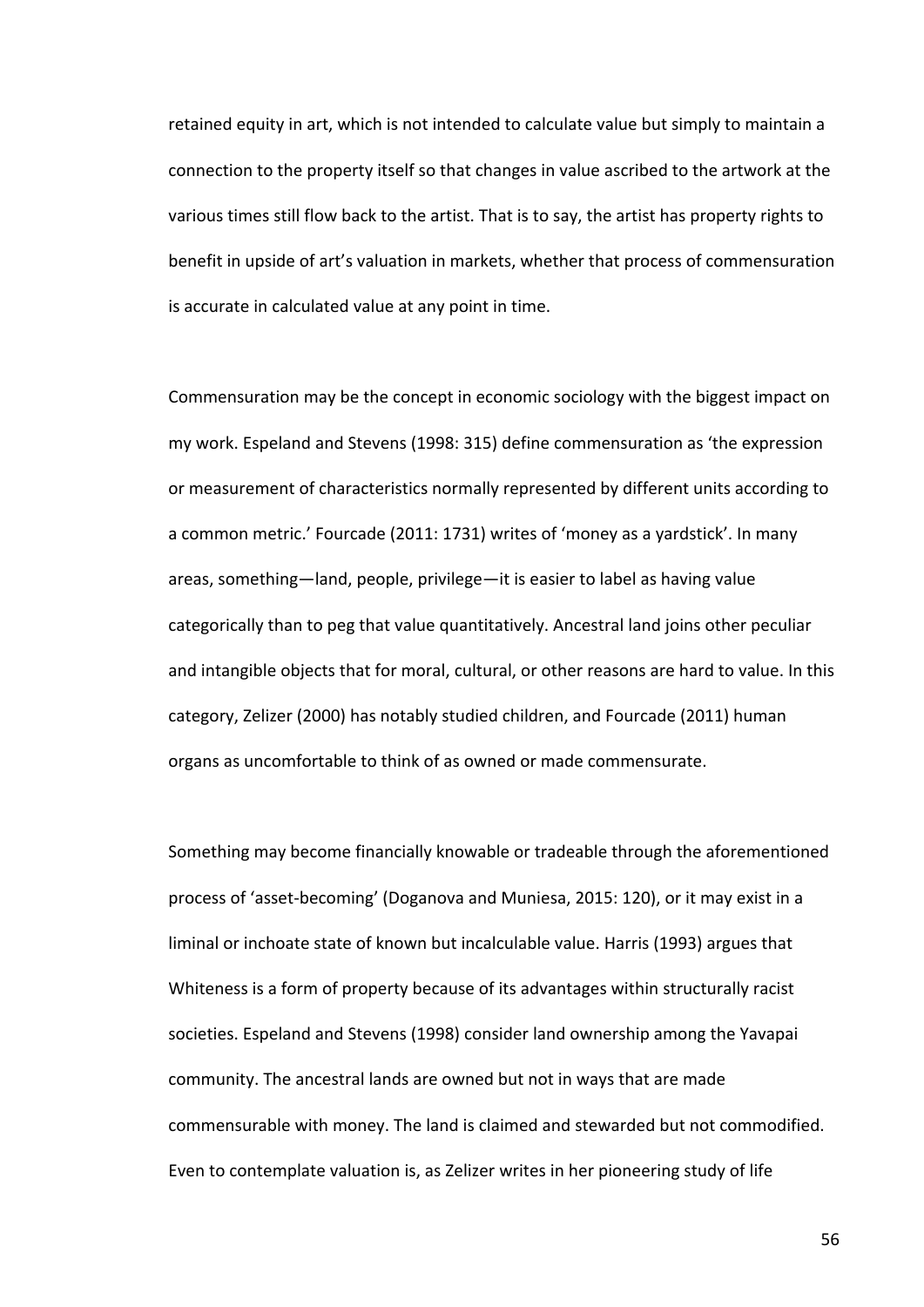insurance policies in the nineteenth century, representative of a core problem of 'establishing monetary equivalence for sacred things' (Zelizer 1978: 593). These 'assets' seem to function with a shell of commodification—Polayni's 'fictitious' commodities that is, using the protective membrane of commodification without necessarily having been produced with the intention to be sold or priced by supply and demand (Polanyi 2001 [1944]: 72).

These ideas interestingly contextualize the art historical area of deaccessioning, the sale of art from museum collections, a topic on which I completed a book chapter in 2020 ('Object Impermanence', with Glick, 2021). Art museums have very strict policies around deaccessioning—selling artworks. Typically, museums are only allowed to sell artworks in order to acquire other artworks. That is, artworks are never allowed to be made commensurate with operating expenses. In addition, artworks are held on museum balance sheets at acquisition cost. This marking of artworks at book value—in some cases works acquired for \$1,000 now worth \$100 million—also separates artistic from commensurable financial value. During the coronavirus pandemic, the rules around deaccessioning have been temporarily loosened, and museums are, for the next two years, allowed to sell artworks to use money for overhead expenses (Gold and Jandl, 2020). Museums were already beginning to sell artworks in order to diversify representation by BIPOC artists in their collections. Now museums can sell artworks to, for example, endow funds to pay living wages so that their workforces can also be more representative (Whitaker and Glick, 2021, Object Impermanence). At stake is having to treat an artwork as an artistic *and* a financial object simultaneously. This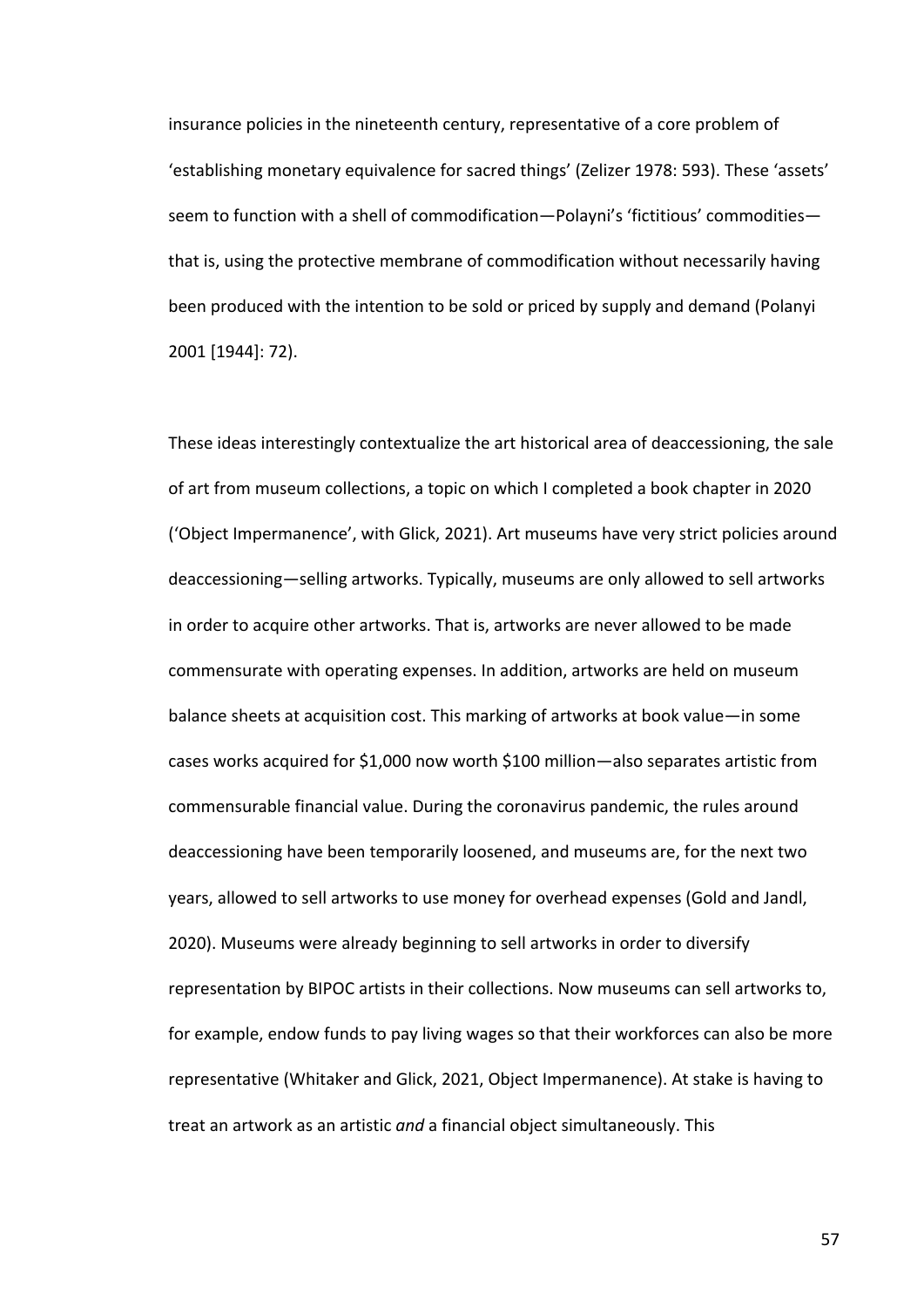commensurability of artworks radically expands the complexity of museums' ethical responsibilities—and powers—to make decisions around equity and inclusion.

If commensuration, in a financial context, is the process of or threshold across which things of value come to be legible in markets not just comparable one to another, then commensuration becomes that much more complicated not only for works that are difficult to value at a point in time but those, like art, whose value becomes known *over*  time. If, as I have argued in Chapter 2, fractional equity can offer an interesting intervention into commensuration by providing a share that does not need to be priced, then it follows that equity shares can be explored as speculative, even science-fiction based tools to reconsider the financial life of value. Equity could be used to address misallocations of value or extractions of or violence and injustice toward labour over time. For instance, the U.S. economy is built on slave labour that occurred in the founding centuries and which remains un-repaid and of continuing consequence in the line drawn from slavery to mass incarceration and in ongoing legacies of radically unequal wealth distribution among Black and White families (Oliver and Shapiro 1995). When these costs and foregone payments are valued, estimates hover in the trillions of dollars (Coates 2014).<sup>18</sup> To make these costs commensurate with flows of money in the present is analytically and politically difficult.

 $18$  One could arrive at more inclusive and speculative numbers that are higher by quantifying the more difficult and incommensurable costs in life expectancy, in poorer maternal outcomes for Black mothers, and in opportunity costs that are nearly impossible to engineer in the imagination without toppling societal superstructures (Villarosa, 2018).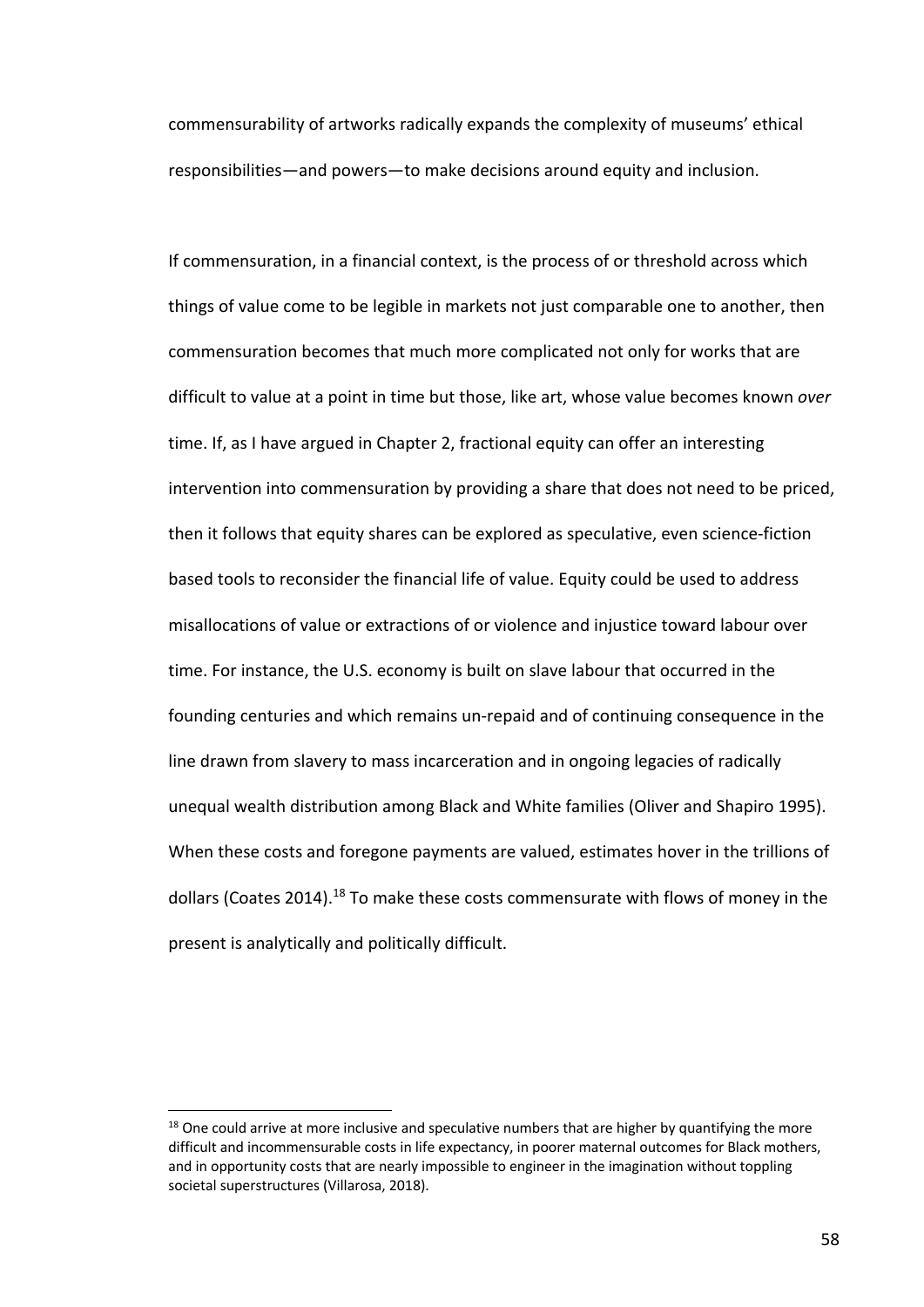Although strongly speculative as a thought process and essayistic as a method, the writing of science fictions offers an interesting path to consider these ideas more radically. As Davies writes (quoted in part in the introduction) (2018: 16), '[s]cience fiction…is…a political resource, as it empowers the critic and the radical to see the present as amenable to conscious transformation.' With regard to fractional equity, proposing equity-based systems of societal redistribution may be possible by using an 'economic science fictions' approach to past examples of lack of ownership and equity.

One can particularly consider the case of Henrietta Lacks (Skloot, 2010), a Black woman in Baltimore, Maryland, whose cancer cells were cultured without her permission and then used without compensation in research leading to such a wide array of worldchanging scientific discovery that it would be interesting—and from a commensurability standpoint interestingly impossible—to value. After Lacks's death from cervical cancer in 1951 (Skloot 2010: 3), her cells continued to grow so robustly in petri dishes that they were sold to other research labs. Seventy years later, literally trillions of her cells—called HeLa cells—are stored in medical research facilities all over the world. By one estimate, all of the HeLa cells ever cultured would together weigh 50 million metric tons even though a single cell is essentially weightless. By another estimate, if placed in a line those cells would extend 350 million feet, or more than three circumferences of the Earth (Skloot 2010: 2). Those cells have been used materially in the processes of curing and treating diseases (polio vaccine, chemotherapy), in fertility treatments (in vitro fertilisation), and in various still experimental but potentially revolutionary areas of exploration (gene mapping, cloning) (Skloot 2010: 2). One could value the economic impact of those treatments and then the non-economic impact—for instance children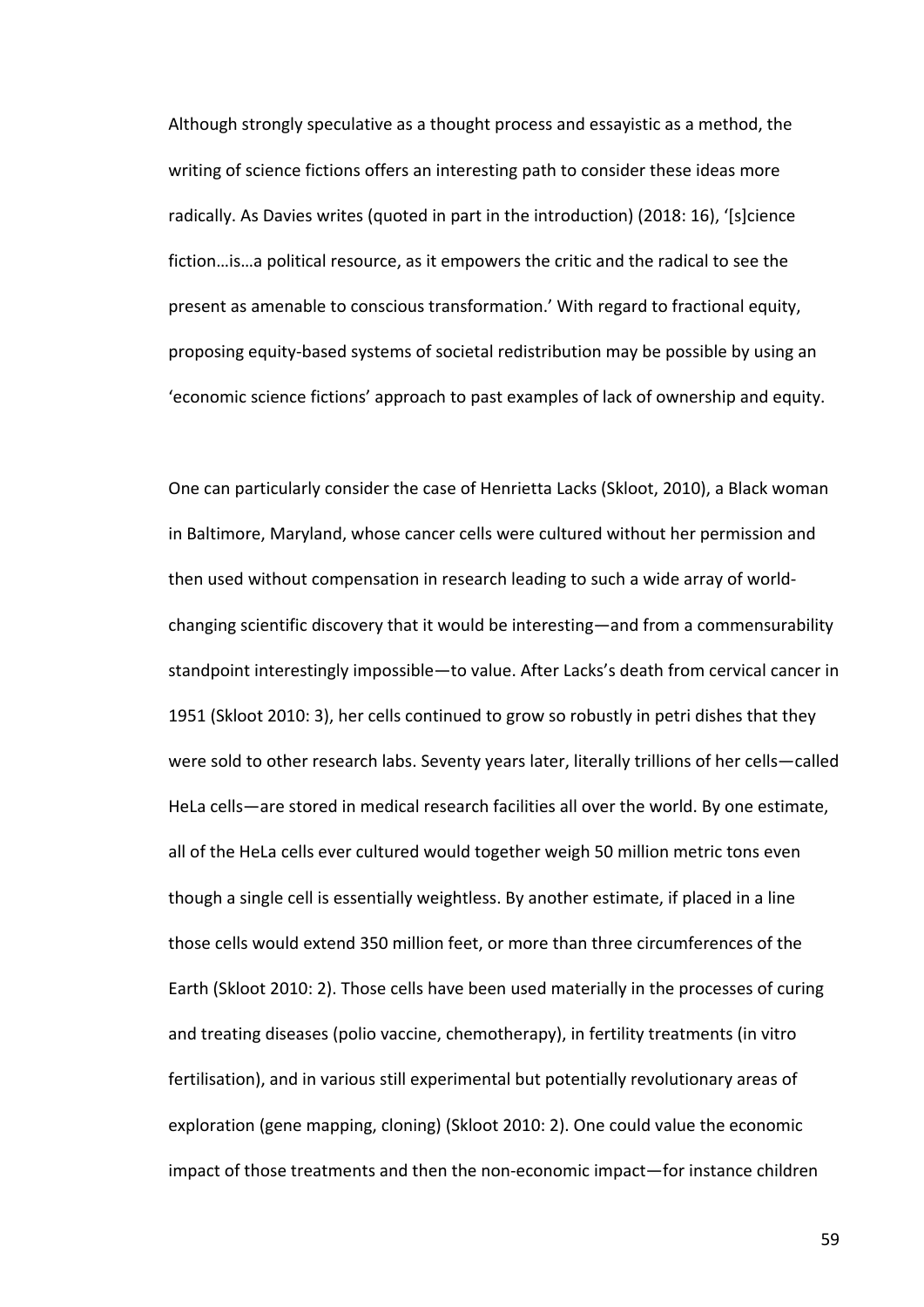who would not exist but for in vitro fertilization or lives saved from cancer. If Lacks were to own even a small percentage of the value her cells had created she, or her heirs, would, reduced to dollar terms, potentially surpass Jeff Bezos, the Amazon founder, in wealth.

Within a lens of commensuration, this science-fiction approach to equity-based redistributive repair offers the opportunity to think about value in nonquantifiable and quantifiable terms simultaneously. The reduction to dollar wealth itself reifies a neoliberal project. Or as Davies writes (2018: 18), 'The grim achievement of neoliberalism is to produce an overarching calculative infrastructure—namely finance to harness and channel these hopes and dreams for the future, and to render them mathematical and computational in the process'. Even though markets offer such calculative devices, and therefore offer the appearance of true computation of price, markets do not easily recognise and reward this kind of value. It is easier to know the calculated residuals from pharmaceuticals than the value of the life saved through cancer treatment. The spreadsheet calculation of price gives way to the Clarence Oddbody—the angel from *It's a Wonderful Life—*revelation of alternate universes.

The conceptual grounding of economic sociology, in tandem with an enlarged ranged of methodological tools, creates the opportunity to apply imagination and analysis simultaneously to specific problems of representing value in the economic determination of price. These equity-based proposals might be considered in the context of current policy proposals in the US for debt-based systems of reparations for slavery. Hamilton and Darity (2010) have proposed the issuance of baby bonds to Black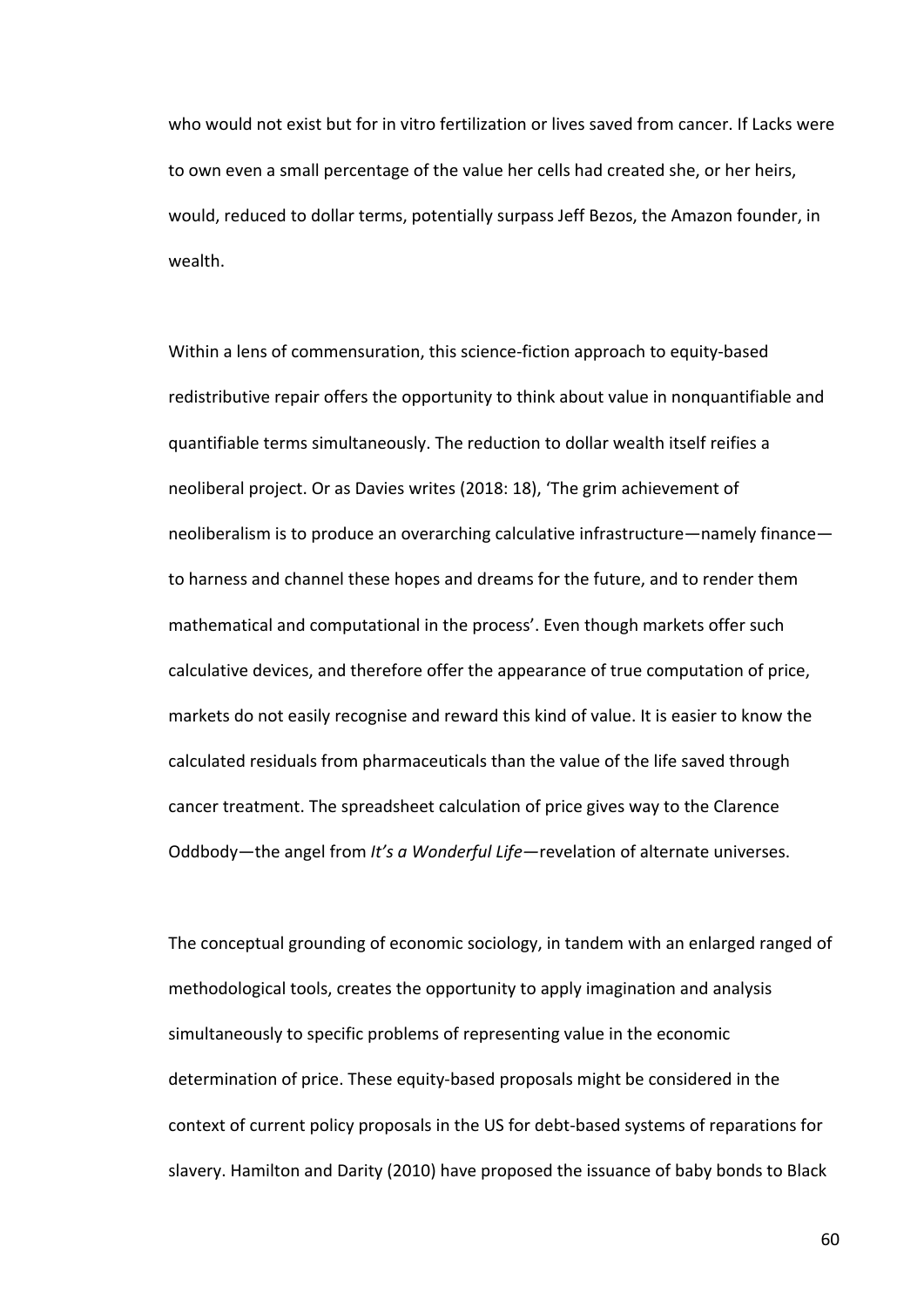children upon birth. Equity-driven proposals, developed through systems in the arts and pay for creative labour, may complement debt-based systems of redistribution and reparation, or broadly, creative repair.

Critically with regard to the relationship of economics and politics, redistribution via equity can be designed to rely on the democratic processes of counting people and not on the economic processes of counting how much. A property right—such as an equity share in HeLa cells or in reparations—can be identified by census or understood as akin to a vote. It is only the original assignment of the property right that relies on equality or equity or, more generally, care (Knight, 1923). That is, we need to know Lacks' percentage share or, if reparations are paid pro rata or by person. But the distribution of share has more in common with a membership in a body politic than the distribution of an amount.

Distribution via a census mechanism still encounters problems of commensuration. In the case of reparations for slavery, the total number of shares need to be able to grow to a size that is comparable to the scale of the foregone value, including everything from enslavement itself to lack of wealth accumulation from housing discrimination (Coates 2014) to lack of economic gains from innovation owing to racial terrorism (Cook 2014). The distribution itself then faces issues of apportionment—who is included, whether everyone receives equal numbers of shares. These questions are not uncomplicated to answer, but they may potentially benefit from the structural nature of equity or property right as a protective membrane that can hold forms of emergent or buried value. That membrane can arguably be subjected to pricing while also still holding a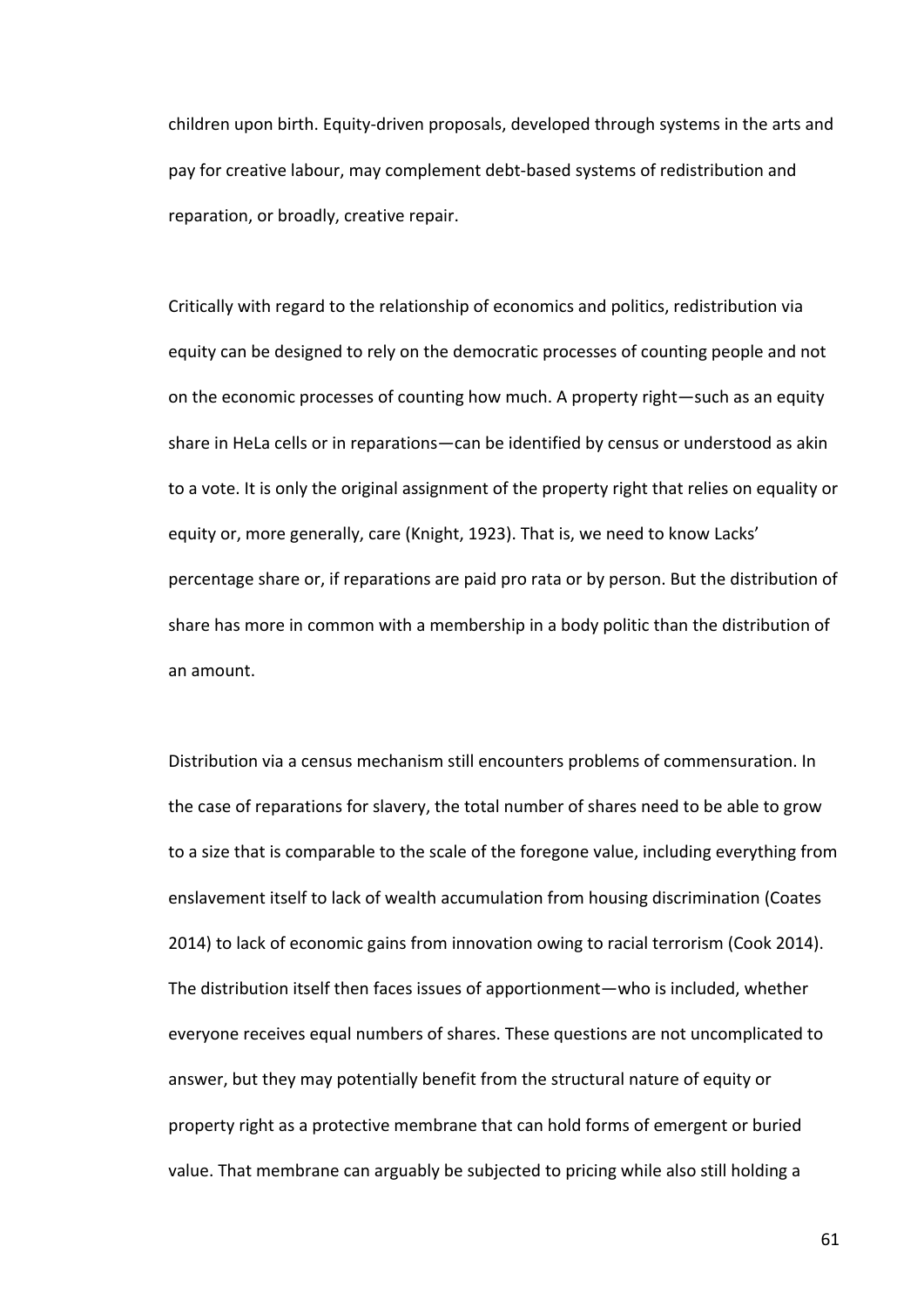structural integrity as property whether the owner chooses to make them commensurable with price in general or for purposes of sale. Distribution by census can, if not completely then more easily, be made to be agnostic to questions of value and evaluation (Lamont, 2012; Muniesa, 2019). In this sense, with care, systems of property rights open up the possibility of reverse engineering what Davies has called the disenchantment of politics by economics (Davies 2014).

From a policy realism standpoint, because equity is an assignment of upside not an expenditure of a pool of funds, it is a tool that can make policies of redistribution more politically palatable by avoiding the behavioural finance problem of loss aversion (Kahneman and Twersky, 1979). In Kahneman and Twersky's work, loss aversion describes the tendency for people to derive more disutility from a loss than utility from a gain. That is, losing feels proportionately worse than winning. Thus, policies that take money and give it to others can invoke disproportionate feelings of loss. While that is not reason to avoid those policies wholesale, equity can avoid loss aversion because it is a distribution of gain—or option toward the future not subtracting from the present. Regardless of how policies are eventually formulated and enacted, the key point is that equity can depend on counting not commensuration or valuation, thus invoking structures of democracy more than those of markets. The speculative fiction of Henrietta Lacks as richer than Bezos holds to the idea that '[f]ictions…can counter capitalist realism by rendering alternatives to capitalism thinkable' (Fisher, 2018: xiv).

Whether we continue to use market structures, abandon them, or follow from Polanyi (2001 [1944]) and Feher (2009) to use tools of markets without becoming *of* markets, it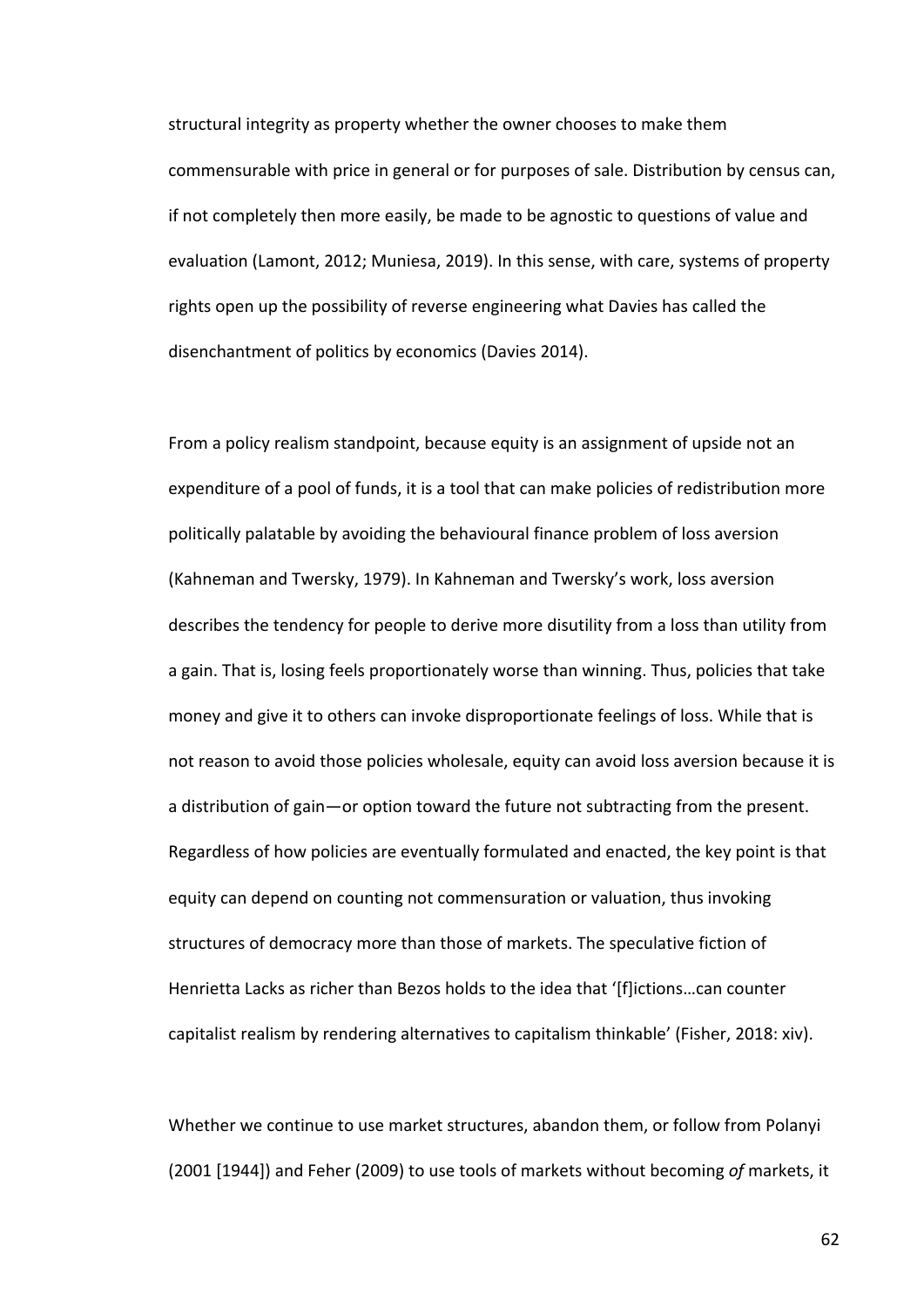seems difficult without market education to move beyond the impasse of the creep of neoliberalism over society and the relegation of market critique to a sideline area of commentary that is symbolic rather than structural in its outcomes. One can win a symbolic argument about the nature of markets without changing markets at all. Those critiques inform this research into the design of equity-based systems as itself an art project concerning the design of markets and the political and societal systems around them.

I find it hopeful to see economics and finance as artistic disciplines in formation. This idea of economics or finance as an emergent discipline is arguably reinforced by seeing the relative recency of theoretical advances: Markowitz's (1952) portfolio diversification and abstract expressionism of the 1950s, the efficient market frontier (Sharpe 1964) and 1960s pop art, and Black and Scholes's (1973) options pricing framework and conceptual art of the 1970s. Those works appear true within finance but they are as newly formed as those works of art. Sharpe's 1964 paper of the efficient market frontier, the ideas are so new to the author that he has flipped the axes. The way the diagram is canonically drawn inverts the X-Y axes from the original paper (Sharpe 1964: 426).

This newness of research is noticeable in other fields. For example, Daniel Bernstein, the person who invented Curve25519, the elliptical curve that Apple's cryptography is based on (Bernstein 2016) once presented at a conference the original comments he received when he first submitted the paper for peer review. One reviewer said, What's the big deal? It's just a curve. Another reviewer commended the paper on its relative lack of grammatical error. In another instance, the co-inventors of the blockchain, Stuart Haber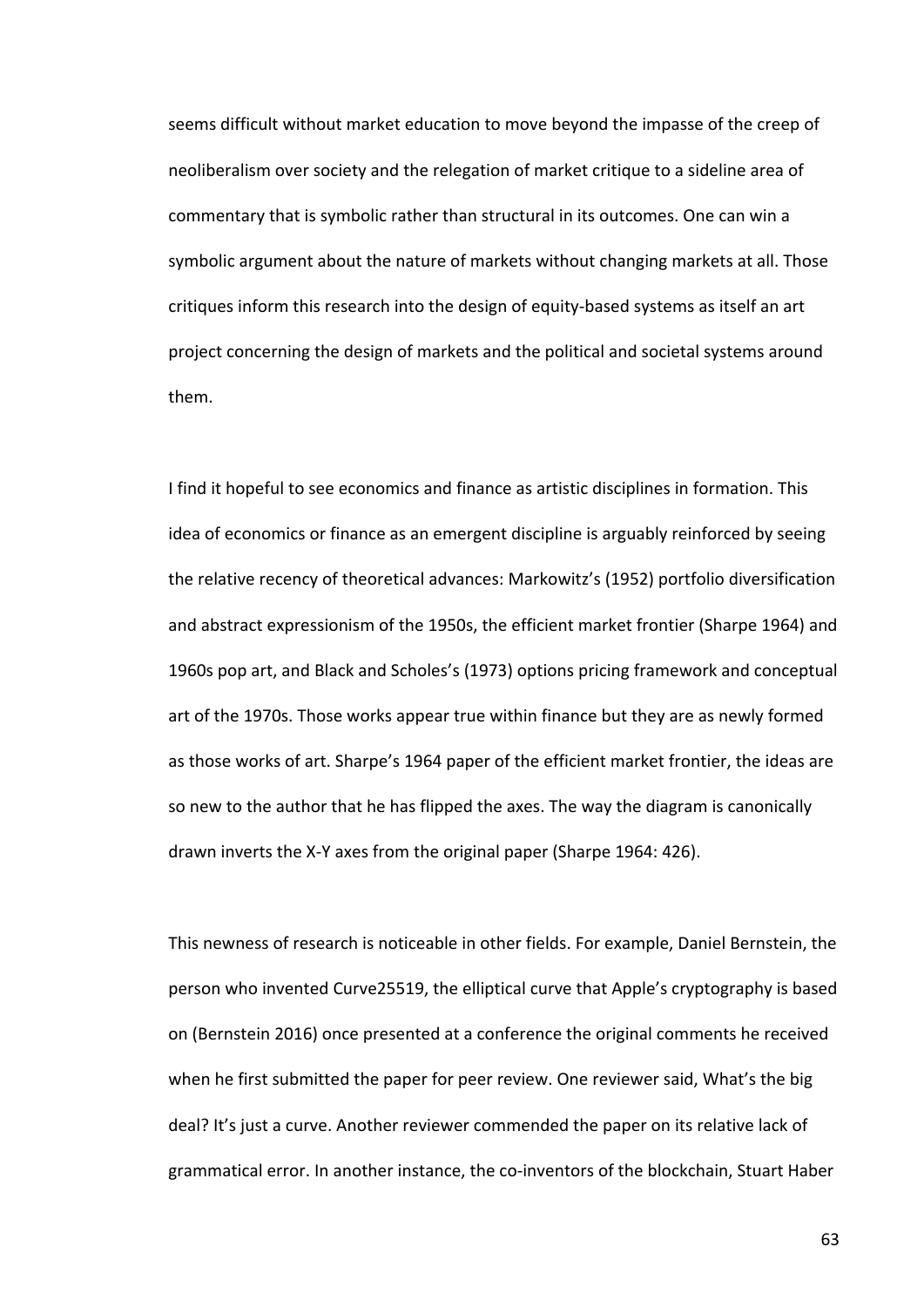and Scott Stornetta (whose work is cited in three of eight footnotes in the Satoshi Nakamoto Bitcoin white paper), developed a time stamping tool for digital documents in 1990, published in 1991. They were far enough ahead of their time that, if only for a lapsed patent maintenance payment, the entire underlying structure of blockchain would have been under U.S. patent during the first year of the Bitcoin blockchain.<sup>19</sup>

These intersections of practical research, academic knowledge formation, and market footprint of creative work themselves benefit from reframing within theoretical ideas of valuation, commensuration, and performatively. These examples might constitute an academic equivalent to market performativity while perhaps also falling into an interdisciplinary illegibility between fields.

To return the original question of equity for artists, property arguably offers a means of protecting what is ultimately the definitional incommensurability of early-stage creativity work. Perhaps these same tools will offer inroads to new economic systems for redistribution and repair. By generalising from shared equity structures around artworks, new answers appear to vital questions of democracy: how can everyone be equitably included? By framing equity in the sense of inclusion and fairness as well as in the sense of ownership, one can imagine shared economic structures and political participation, recognising democracy itself as an art project.

<sup>&</sup>lt;sup>19</sup> Whitaker 2018, The Eureka Moment That Made Bitcoin Possible.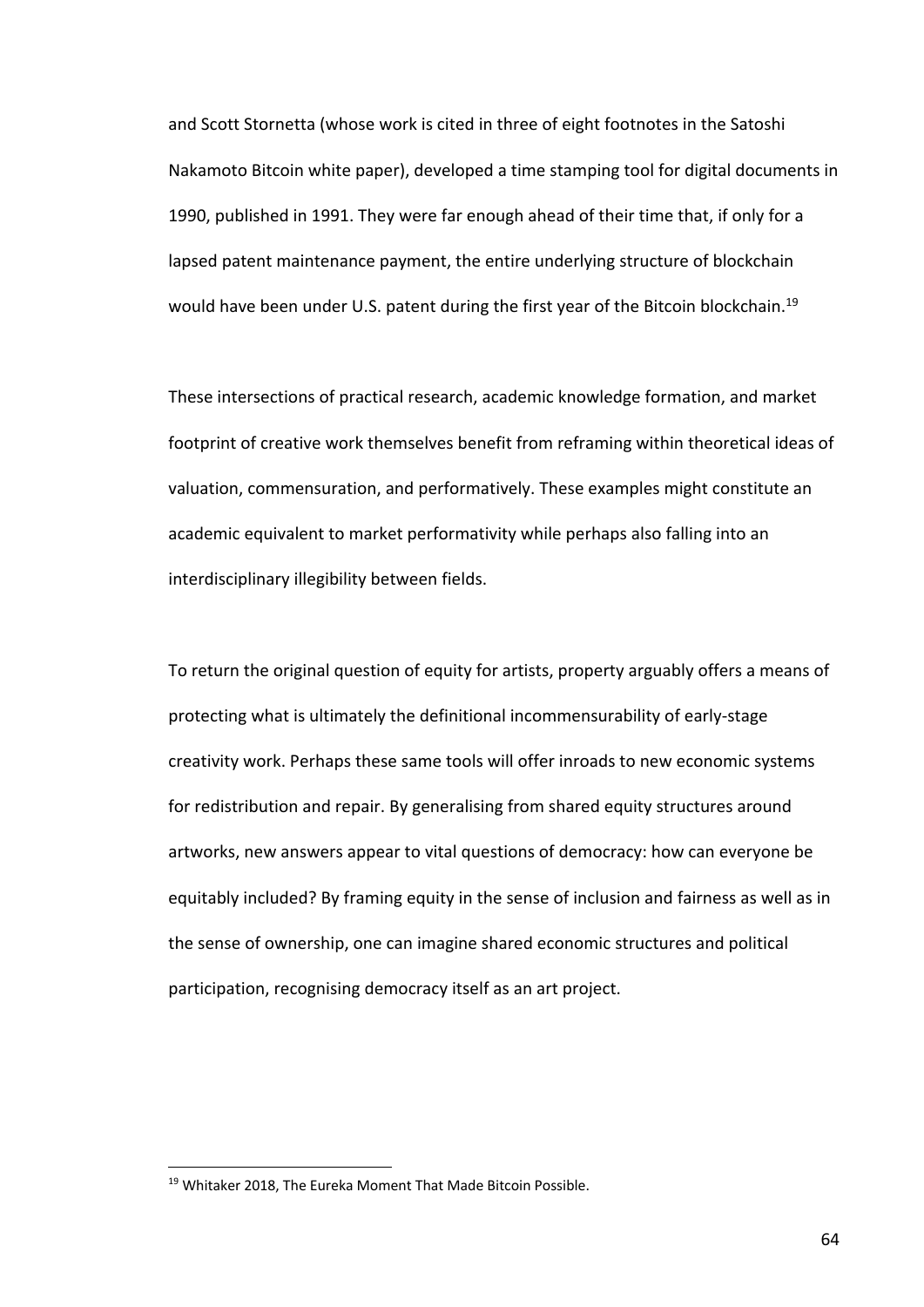Throughout that process of considering equity for artists writ large, some of economic theory's core neoliberal assumptions of motivation toward profit as an organising principle are called into question. Art offers endless examples of a decoupling of motivation from work—artistic resourcefulness, willful inefficiency, and commitment to the questions of the work itself. In effect, artists strip economics down to its underlying structures. Without visibility into a point B world in which value is known, one is reduced to a more basic resourcefulness which is perhaps a first principle underneath economics' assumptions toward profit or efficiency. From a standpoint of resourcefulness, economics is not a vector toward profit but a structural algebra. In that context, the assumption of profit-seeking is normative and casts a shadow in which empirical and quantitative methods are normatively embraced as ways of knowing. Instead, efficiency is a choice and a tool not a normative assumption of goodness.

Leigh Claire La Berge writes (as cited in Chapter 1), 'It will not do to read only from economics to art. We must be able to read from art to economics as well' (La Berge, 2019: 3). Perhaps her statement identifies the political project underneath this work. This project is not to engage in economics or in art but to make visible the power dynamic between the two, particularly in regard to who constructs a definition of value, who benefits from it, and how we might all benefit from it collectively. To bend economics to support artists through the designation of equity or property is also to bend a profit motive to a more idealistic notion of progress as a pursuit not of growth per se but of betterment. By contributing to systems of equity, individually and collectively owned, creators are structurally entitled to personal and public benefit in the design of a world, with equity used not to represent profit but value.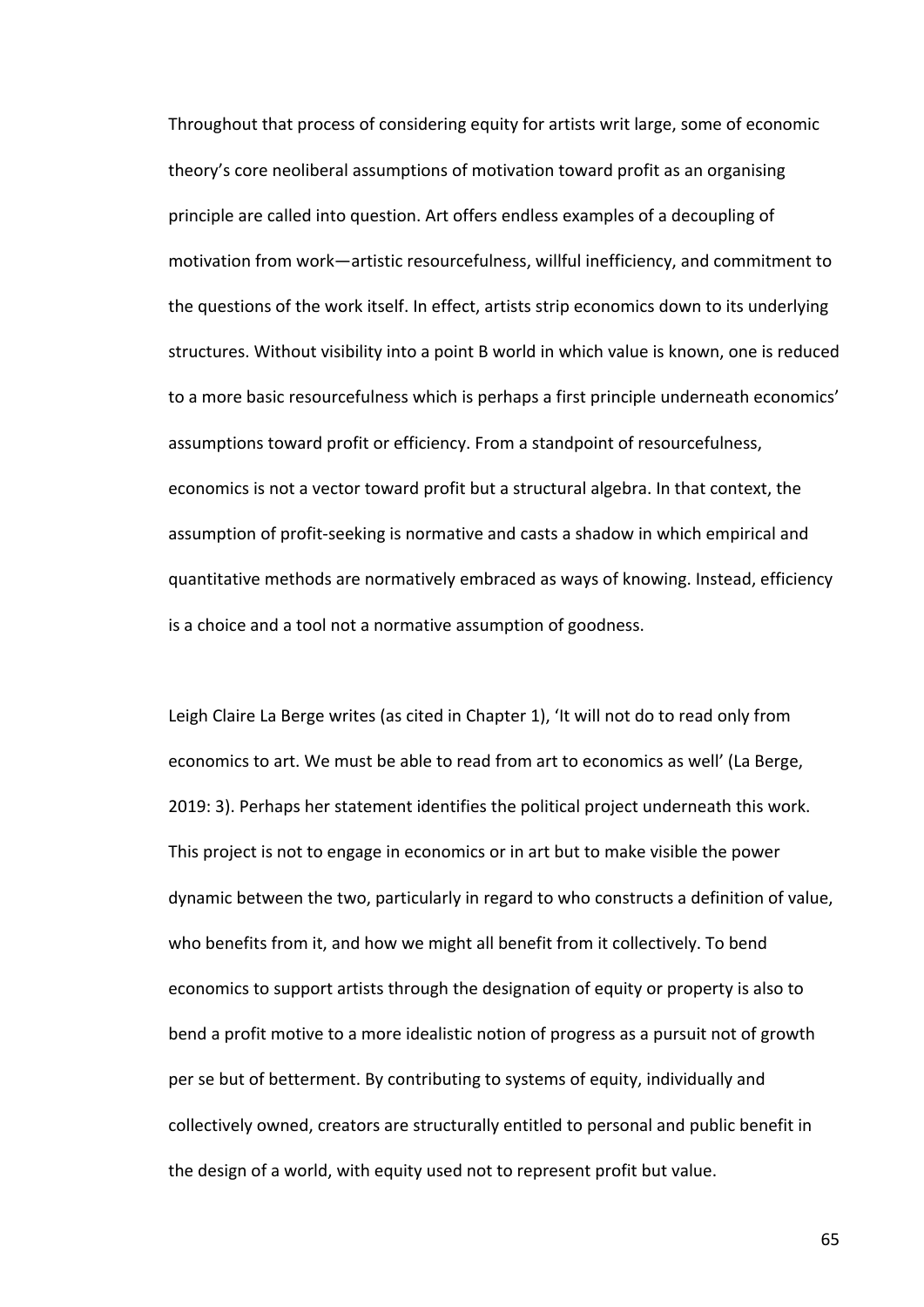# **References**

- Abbing, H. (2002). *Why Are Artists Poor?: The Exceptional Economy of the Arts.*  Amsterdam: Amsterdam University Press.
- (ACEI, n.d.). *History.* http://www.culturaleconomics.org/about/history/
- Adler, A. (2016). Fair Use and the Future of Art. *NYU Law Review,* 91(3): 559–626.
- Akerlof, G. A. (2020). Sins of Omission and the Practice of Economics. *Journal of Economic Literature,* 58(2): 405–418.
- Alper, N. et. al. (1996). *Artists in the Work Force: Employment and Earnings, 1970 to 1990.* Washington, D.C.: Seven Locks Press. https://credo.library.umass.edu/view/full/mums686-b001-i044.
- Ansari, A. (2020). Design's missing others and their incommensurate worlds [draft, in press for Design in Crisis, Eds. Adan Nocek and Tony Fry.]
- Ansari, A. (2019). Decolonizing design through the perspectives of cosmological others. *XRDS*.
- Arts Council England (n.d.). Our history. https://www.artscouncil.org.uk/ourorganisation/our-history.
- Arts Council England, TBR Creative and Cultural Team. (2018, December 14). *Livelihoods of Visual Artists: 2016 Data Report.* London: Arts Council England. https://www.artscouncil.org.uk/sites/default/files/downloadfile/Livelihoods%20of%20Visual%20Artists%202016%20Data%20Report.pdf.
- Ashenfelter, O. and Graddy, K. (2003). Auctions and the Price of Art. *Journal of Economic Literature,* 41(3): 763–786.
- Aspers, P. and Beckert, P. (2011). Value in markets, in Jens Beckert and Patrik Aspers, eds., *The Worth of Goods: Valuation and Pricing in the Economy* (Oxford, UK: Oxford University Press) pp. 3–38.
- Bagehot, W. (1899). Adam Smith as a Person. In *Biographical Studies*. London: Henry Holt, pp. 267–69.
- Bakhshi, H., Freeman, A., and Higgs, P. (2013). *A Dynamic Mapping of the UK's Creative Industries.*
- Bakhshi, H., Freeman, A. and Hitchen, G. (2009). Measuring intrinsic value: How to stop worrying and love economics. MPRA working paper. University Library of Munich, Germany. https://mpra.ub.unimuenchen.de/14902/1/MPRA\_paper\_14902.pdf
- Banks, M. and Oakley, K. (2016). The dance goes on forever? Art schools, class and UK higher education. *International Journal of Cultural Policy*, 22:1, 41–57.
- Baumol, W. J. (1986). Unnatural Value: Or Art Investment as Floating Crap Game. *American Economic Review*, 76(2): 10–14.
- Bayer, T. M. and Page, J. R. (2014). *The Development of the Art Market in England: Money as Muse 1730-1900.* London: Pickering & Chatto.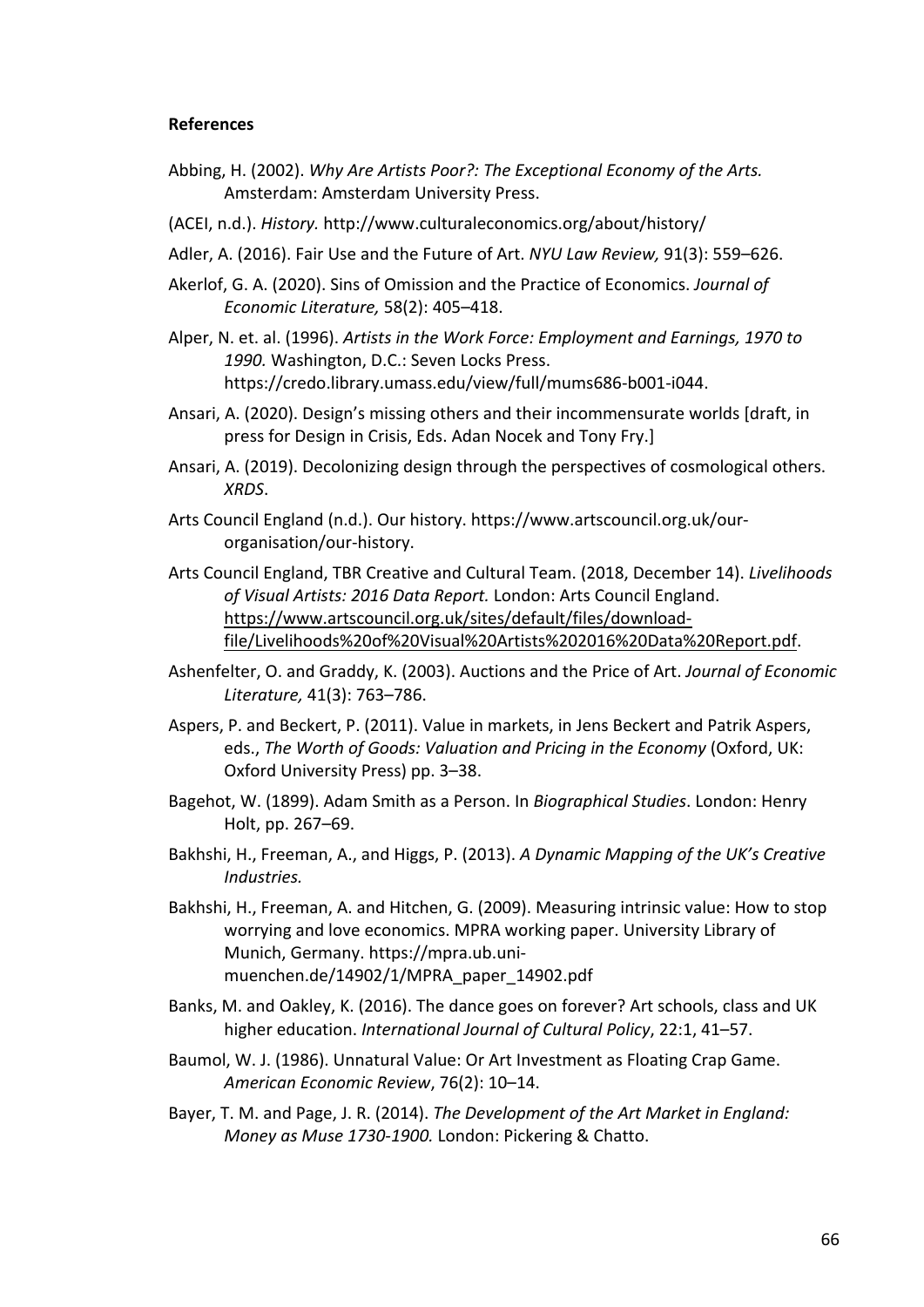- Beckert, J. and Aspers, P. (2011). *The Worth of Goods: Valuation and Pricing in the Economy.* Oxford, UK: Oxford University Press.
- Becker, H. (2008) *Art Worlds*, 25th Anniversary Edition, Berkeley: University of California **Press**
- Bernstein, D. J. (2016). The first ten year of Curve25519. [presentation], PKC (The International Conference on the Theory and Practice of Public-Key Cryptography) 2016, Academia Sinica, Taipei, Taiwan. https://troll.iis.sinica.edu.tw/pkc16/slides/Invited\_Talk\_3-- The first 10 years of Curve25519.pdf
- Betty Parsons Gallery records and personal papers, circa 1920-1991, bulk 1946-1983. Archives of American Art, Smithsonian Institution.
- Black, F. and Scholes, M. (1973). The pricing of options and corporate liabilities. *Journal of Political Economy,* 81(3): 637-654.
- Bourdieu, P. (1984). *Distinction: A Social Critique of the Judgment of Taste* (trans. Richard Nice)*.* Cambridge, MA: Harvard University Press.
- Bourdieu, P. (1993). The field of cultural production, or: The economic world reversed, in Randal Johnson, ed., *The Field of Cultural Production* (New York: Polity) pp. 29- 73.
- Buelens, N. and Ginsburgh, V. A. (1993). Revisiting Baumol's 'Art as Floating Crap Game.' *European Economic Review,* 37(7): 1351-1371.
- Callon, M. (ed.) (1998). *The Law of the Markets.* Oxford: Blackwell.
- Callon, M. and Muniesa, F. (2005). Peripheral vision: Economic markets as calculative collective devices. *Organization Studies*, 26(8): 1229-1250.

Caves, R. E. (2000), *Creative industries: Contracts Between Art and Commerce*. Cambridge: Harvard University Press.

- Churchill, W. S. (1947, November 11). Speech in the House of Commons.
- Coase, R. H. (1960). The problem of social cost. *Journal of Law and Economics,* 56(4): 837-877.
- Coates, T.-N. (2014, June). The case for reparations. *The Atlantic.*  https://www.theatlantic.com/magazine/archive/2014/06/the-case-forreparations/361631/
- Cohen-Solal, A. (2009). *Leo and His Circle: The Life of Leo Castelli.* New York: Knopf.
- Cook, L. D. (2014). Violence and economic activity: Evidence from African American patents, 1870-1940. *Journal of Economic Growth* 19(2): 221-257.
- Coslor, E. and Spaenjers, C. (2016). Organizational and epistemic change: The growth of the art investment field. *Accounting, Organizations and Society,* 55(C): 48-62.
- Creative Independent. (2018). *A Study on the Financial State of Visual Artists Today.*  https://thecreativeindependent.com/artist-survey/.
- Csikszentmihalyi, M. (1996). *Creativity: Flow and the Psychology of Discovery and Invention.* New York: HarperCollins.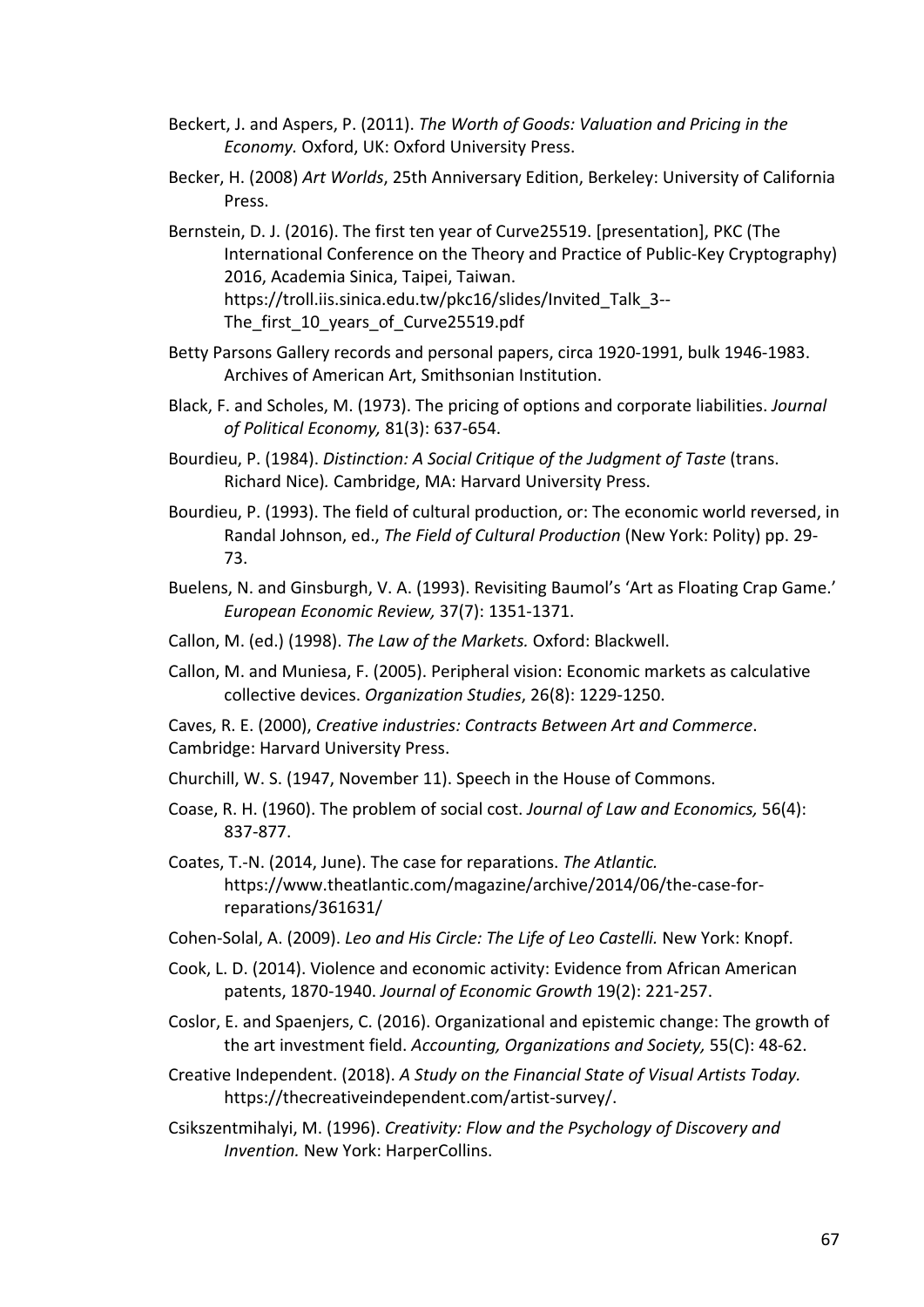- DACS. (2019). *Annual Review 2018*. https://www.dacs.org.uk/about-us/corporateresources/annual-reports.
- Davies, W. (2018). Introduction, in William Davies, ed., *Economic Science Fictions* (London: Goldsmiths Press), pp. xi–xiv.
- Davies, W. (2014). *The limits of neoliberalism: Authority, sovereignty and the logic of competition*. London: SAGE.
- DCMS. (1998). *Creative Industries Mapping Document 1998*. https://webarchive.nationalarchives.gov.uk/+/http://www.culture.gov.uk/refere nce\_library/publications/4740.aspx
- Deveaux, M. (1994). Feminism and empowerment: A critical reading of Foucault. *Feminist Studies*, 20(2): 223–247.

Doganova, L. and Muniesa, F. (2015). Capitalization devices: Business models and the renewal of markets, in Martin Kornberger, Lise Justesen, Anders Koed Madsen, and Jan Mouritsen, eds. *Making things valuable* (Oxford, UK: Oxford University Press) pp. 109– 125.

- Ekelund, R. B., Jr., Jackson, J. D., and Tollison, R. D. (2017). *The Economics of American Art: Issues, Artists and Market Institutions*. New York: Oxford University Press.
- Espeland, W. N. and Stevens, M. L. (1998) Commensuration as a social process. *Annual Review of Sociology,* 24(1): 313–343.
- Fisher, M. (2018). Foreword, in William Davies, ed., *Economic Science Fictions* (London: Goldsmiths Press) pp. xi–xiv.
- Folsom v. Marsh (1841). 9 F. Cas. 342, 345 (D. Mass. 1841).
- Fourcade, M. (2011). Cents and sensibility: Economic valuation and the nature of 'nature'. *American Journal of Sociology*, 116(6), 1721–1777.
- Fourcade, M., Ollion, E. & Algan, Y. (2015). The superiority of economists. *The Journal of Economic Perspectives*, *29*(1): 89.
- Fraser, A. (2018). Artist writes no. 2 toward a reflexive resistance. *X-Tra,* 20(2), https://www.x-traonline.org/article/artist-writes-no-2-toward-a-reflexiveresistance/
- Gerber, A. (2017). *The Work of Art: Value in Creative Careers.* Palo Alto, CA: Stanford University Press.
- Ginsburgh, V. A. and Throsby, D. (Eds.) (2006). *Handbook of the Economics of Art and Culture*, Vol. 1*.* Boston, MA: North Holland (Elsevier).
- Ginsburgh, V. A. and Throsby, D. (Eds.) (2013). *Handbook of the Economics of Art and Culture*, Vol. 2*.* Boston, MA: North Holland (Elsevier).
- Gold, M. S. and Jandl, S. S. (2020, May 18). Why the Association of Art Museum Directors's move on deaccessioning matters so much. *The Art Newspaper.*  https://www.theartnewspaper.com/comment/why-the-aamd-s-move-ondeaccessioning-matters-so-much.
- Goetzmann, W. N. (1993) Accounting for taste: Art and the financial markets over three centuries. *American Economic Review* 83(5): 1370–1376.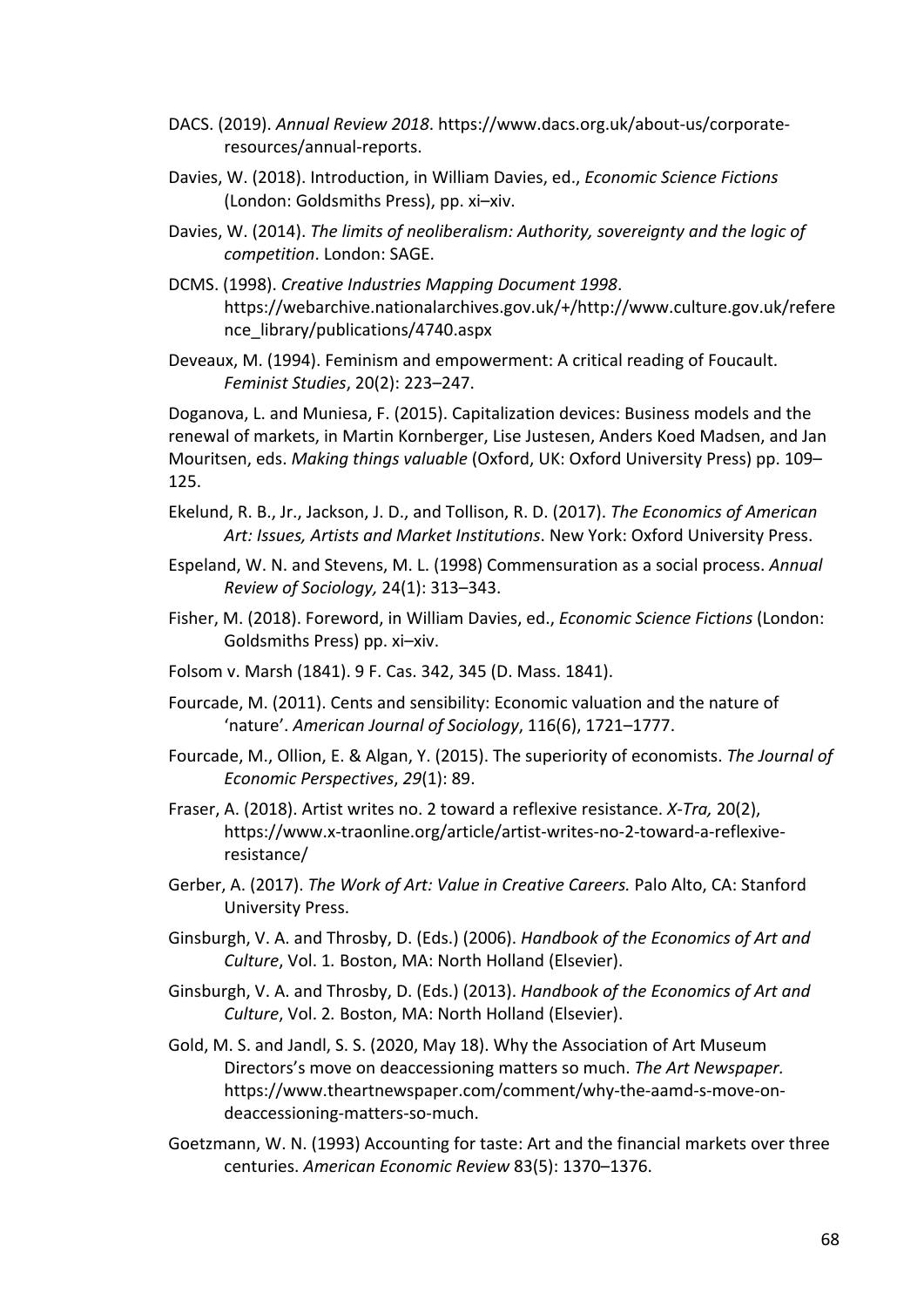- Goodwin, C. (2006). Art and culture in the history of economic thought. In Victor A. Ginsburgh and David Throsby, eds., *Handbook of the Economics of Art and Culture,* vol. 1, Amsterdam: Elsevier North Holland, pp. 25-68.
- Greffe, X. (2002). *Art and Artists from an Economic Perspective* (trans. Latika Saghal). Paris: UNESCO.
- Granovetter, M. (1985). Economic actions and social structure: The problem of embeddedness. *The American Journal of Sociology,* (91)3: 481–510.
- Grampp, W. D. (1989) *Pricing the Priceless.* New York: Basic Books.
- Greenwald, D. S. (2021). *Painting by Numbers: Data-Driven Histories of Nineteenth Century Art.* Princeton, NJ: Princeton University Press.
- Haber, S. and Stornetta, W. S. (1991). How to timestamp a digital document. *Journal of Cryptography,* 3(2): 99–111.
- Hamilton, D., & Darity, W. (2010). Can 'baby bonds' Eliminate the racial wealth gap in putative post-racial America? *The Review of Black Political Economy*, *37*(3–4): 207–216. https://doi.org/10.1007/s12114-010-9063-1
- Harris, C. I. (1993). Whiteness as property. *Harvard Law Review*, 106(8), 1710–1791. https://doi.org/10.2307/1341787
- Heath, C. (2012) *The Dynamics of Auctions: Social Interaction and the Sale*. Cambridge, UK: Cambridge University Press.
- Heidegger, M. (1947). The origin of the work of art, in David Farrell Krell, ed., *Martin Heidegger: Basic Writings* (New York: HarperPerennial) pp. 143-206.
- Heilbrun, J. and Gray, C. M. (2001). *The Economics of Art and Culture, 2nd Ed.* Cambridge: Cambridge University Press.
- Howkins, J. (2013). *The Creative Economy: How People Make Money from Ideas,* (2<sup>nd</sup> Ed.) London: Penguin.
- Hyde, L. (1983) *The Gift: Imagination and the Erotic Life of Property*. New York: Vintage.
- Jevons, W. S. (1965 [1871]). Preface to the first edition. In *The Theory of Political Economy,* 5th edn., New York: Augustus M. Kelly.
- Jevons, W. S. (1965 [1879]). Preface to the second edition, in *The Theory of Political Economy,* 5th edn. New York: Augustus M. Kelly.
- Johnson, R. (1993). Introduction, in R. Johnson ed., *The Field of Cultural Production.* New York: Polity.
- Jung, Y. (2017). Threading and mapping theories in the field of arts administration: Thematic discussion of theories and their interdisciplinarity. *Journal of Arts Management, Law, and Society,* 47(1): 3-16.
- Kahneman, D. & Tversky, A. (1979). Prospect theory: An analysis of decision under risk. *Econometrica*, 47 (4): 263–291.
- Karpik, L. (2010) *Valuing the Unique: The Economics of Singularities*. Princeton: Princeton University Press.
- Khaire, M. (2017) *Culture and Commerce: The Value of Entrepreneurship in Creative Industries*. Stanford, CA: Stanford University Press.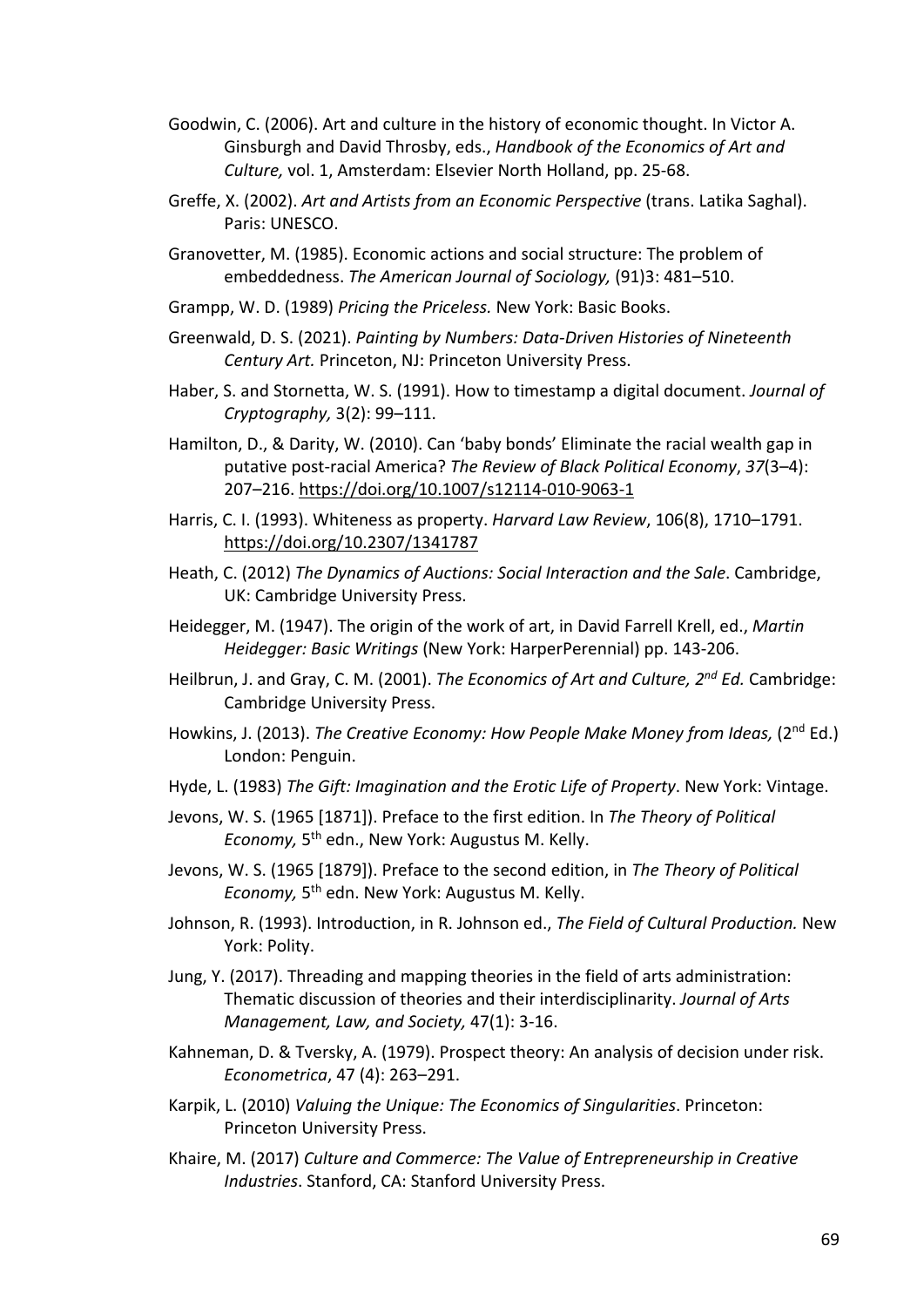- Kharchenkova, S. and Velthuis, O. (2017). How to Become a Judgment Device: Valuation Practices and the Role of Auctions in the Emerging Chinese Art Market. *Socio-Economic Review* 16(3):459-477.
- Klamer, A. (2009). The Lives of Cultural Goods. In Jack Amariglio and Joseph W. Childers, Eds., *Sublime Economy: On the Intersection of Art and Economics*. London: Routledge.
- Klemperer, P. (2004) *Auctions: Theory and Practice*. Princeton, NJ: Princeton University Press.
- Knight, F. H. (1923). The ethics of competition. *Quarterly Journal of Economics,* 37(4): 579-624.
- Korteweg, A., Kräussl, R., and Verwijmeren, P. (2016). Does it pay to invest in art? A selection-corrected returns perspective. *Review of Financial Studies* 29(4): 1007– 1038.
- La Berge, L. C. (2019). *Wages Against Artwork: Decommodified Labor and the Claims of Socially Engaged Art.* Durham, NC: Duke University Press.
- Lamont, M. (2012). Toward a comparative sociology of valuation and evaluation. *Annual Review of Sociology*, 38(1): 201–221.
- Lamont, M., & Pierson, P. (2019). Inequality generation and persistence as multidimensional processes: An Interdisciplinary Agenda. *Daedalus*, 148(3): 5– 18. https://doi.org/10.1162/daed\_a\_01748
- Langworth, R. (2008). *Churchill by Himself: The Definitive Collection of Quotations.* New York: PublicAffairs.
- Leo Castelli Gallery records, circa 1880-2000, bulk 1957-1999. Archives of American Art, Smithsonian Institution.
- Leval, P. N. (1990). Toward a Fair Use Standard. *Harvard Law Review,* 103(5): 1105– 1136.
- Leyshon, A. and Thrift, N. (2007). The capitalization of almost everything: The future of finance and capitalism. *Theory, Culture & Society*, 24(7–8): 97–115. https://doi.org/10.1177/0263276407084699
- MacKenzie, D. (2006a). *An Engine, Not a Camera*. Cambridge, MA: MIT Press.
- MacKenzie, D. (2006b). Is economics performative: Option theory and the construction of derivatives markets. *Journal of the History of Economic Thought,* 28(1): 29–55.
- Markowitz, H. M. (1952). Portfolio selection. *The Journal of Finance*, 7(1): 77–91.
- McNulty, T. (2013) *Art Market Research: A Guide to Methods and Sources*. Jefferson, NC: McFarland and Company.
- Meadows, D. H. (2008). *Thinking in Systems: A Primer*. White River Junction, VT: Chelsea Green.
- Mei, J. and Moses, M. (2005) Vested interest and biased price estimates: Evidence from an auction market. *Journal of Finance,* 60(5): 2409–2435.
- Mei, J. and Moses, M. (2002) Art as an investment and the underperformance of masterpieces. *American Economic Review,* 92(5): 1656–68.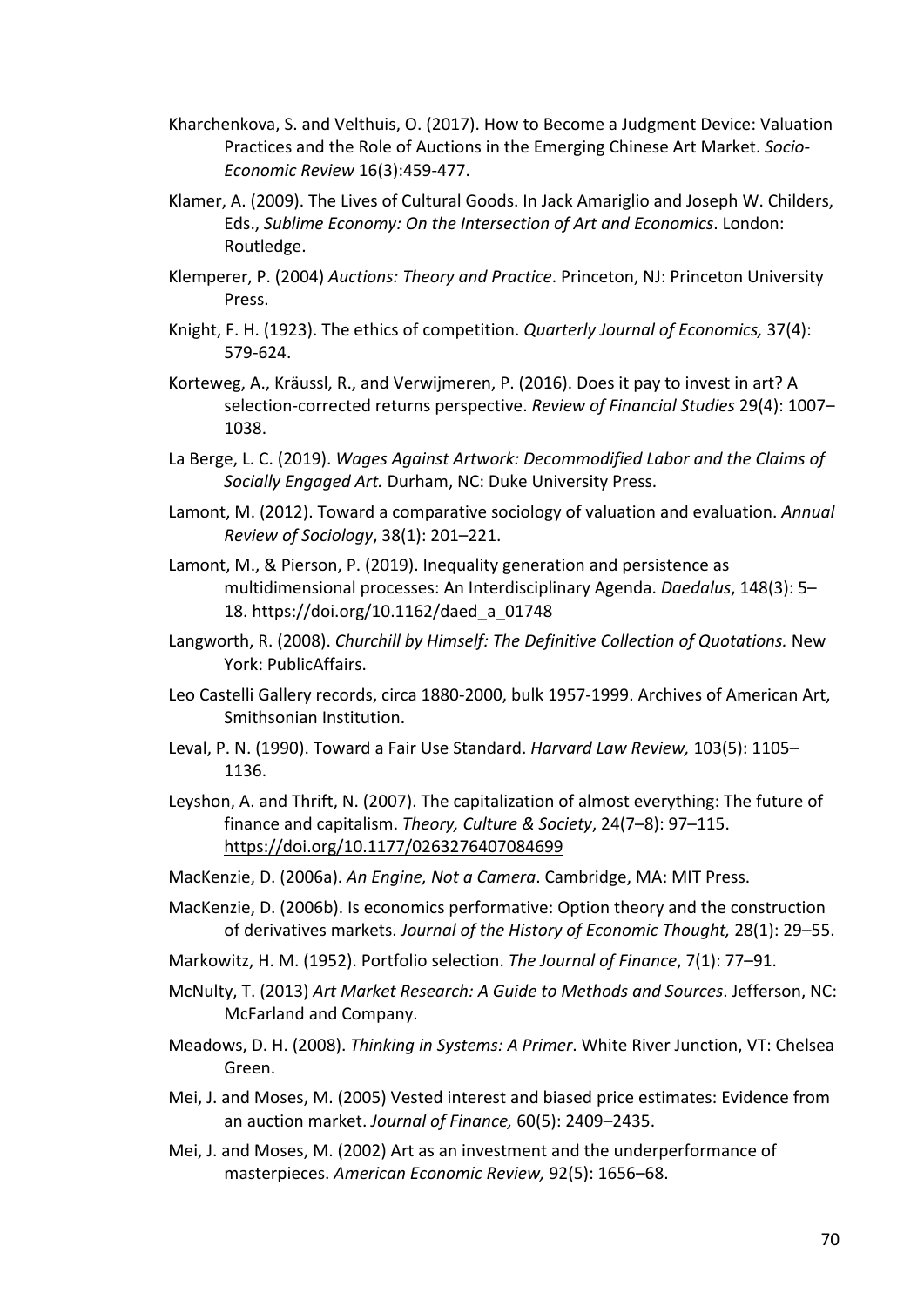- Moureau, N. (2000). *Analyse Économique de la Valeur des Biens d'Art: La Peinture Contemporaine.* Paris: Economica
- Muniesa, F. (2019). Cheers to the friends (of the enemies) of value. *Valuation Studies*, 6(1): 1–4. https://doi.org/10.3384/VS.2001-5992.19611
- Muniesa, F. (2014). *The Provoked Economy: Economic Reality and the Performative Turn.*  London: Routledge.
- Noonan, D. S. (2003). Contingent valuation and cultural resources: A meta-analytic review of the literature, *Journal of Cultural Economics* 27(3-4): 159-176.
- Oakley, K. (2009). The disappearing arts: Creativity and innovation after the creative industries. *International Journal of Cultural Policy,* 15(4): 403–413.
- Oliver, M. L. and Shapiro, T. (1995). *Black Wealth / White Wealth: A New Perspective on Racial Inequality.* New York and Milton Park, UK: Routledge.
- Petty, M. E. (2014). Rauschenberg, royalties, and artists' rights: Potential droit de suite legislation in the United States. *William and Mary Bill of Rights Journal,* 22(3): 977–1009.
- Renneboog, L. and Spaenjers, C. (2013) Buying beauty: On prices and returns in the art market. *Management Science,* 59(1): 36–53.
- Rub, G. A. (2014). The unconvincing case for resale royalties. *Yale Law Journal Forum*. https://www.yalelawjournal.org/forum/the-unconvincing-case-for-resaleroyalties.
- Rushton, M. (2003). Cultural diversity and public funding of the arts: A view from cultural economics. *Journal of Arts Management, Law, and Society,* 33: 85-97.
- Sarasvathy, S. D. (2001). Causation and effectuation: Toward a theoretical shift from economic inevitability to entrepreneurial contingency. *Academy of Management Review*, 26(2): 243–263. https://doi.org/10.2307/259121
- Sarr, F. and Savoy, B. (2018). *The Restitution of African Cultural Heritage: Toward a New Relational Ethics* (trans. Drue S. Burk). Retrieved from https://www.aboutafrica.de/images/sonstiges/2018/sarr\_savoy\_en.pdf.
- Sharpe, W. F. (1964). Capital asset prices: A theory of market equilibrium under conditions of risk. *The Journal of Finance*, 19(3): 425-442.
- Simon, H. A. (1996 [1969]). *The Sciences of the Artificial*, 3<sup>rd</sup> edn. Cambridge, MA: MIT Press.
- Skaterschikov, S. (2006). *Skate's Art Investment Handbook*, 2nd edn. New York: Kunst AM and Skate Press.
- Skloot, R. (2010). *The Immortal Life of Henrietta Lacks.* New York: Crown.
- Smith, A. (1999 [1776]). *An Inquiry into the Nature and Causes of the Wealth of Nations, Books I–III*, ed. Andrew Skinner (New York and London: Penguin Classics).
- Smith, A. (2002 [1759]). *The Theory of Moral Sentiments*, ed., Knud Haakonssen (Cambridge: Cambridge University Press).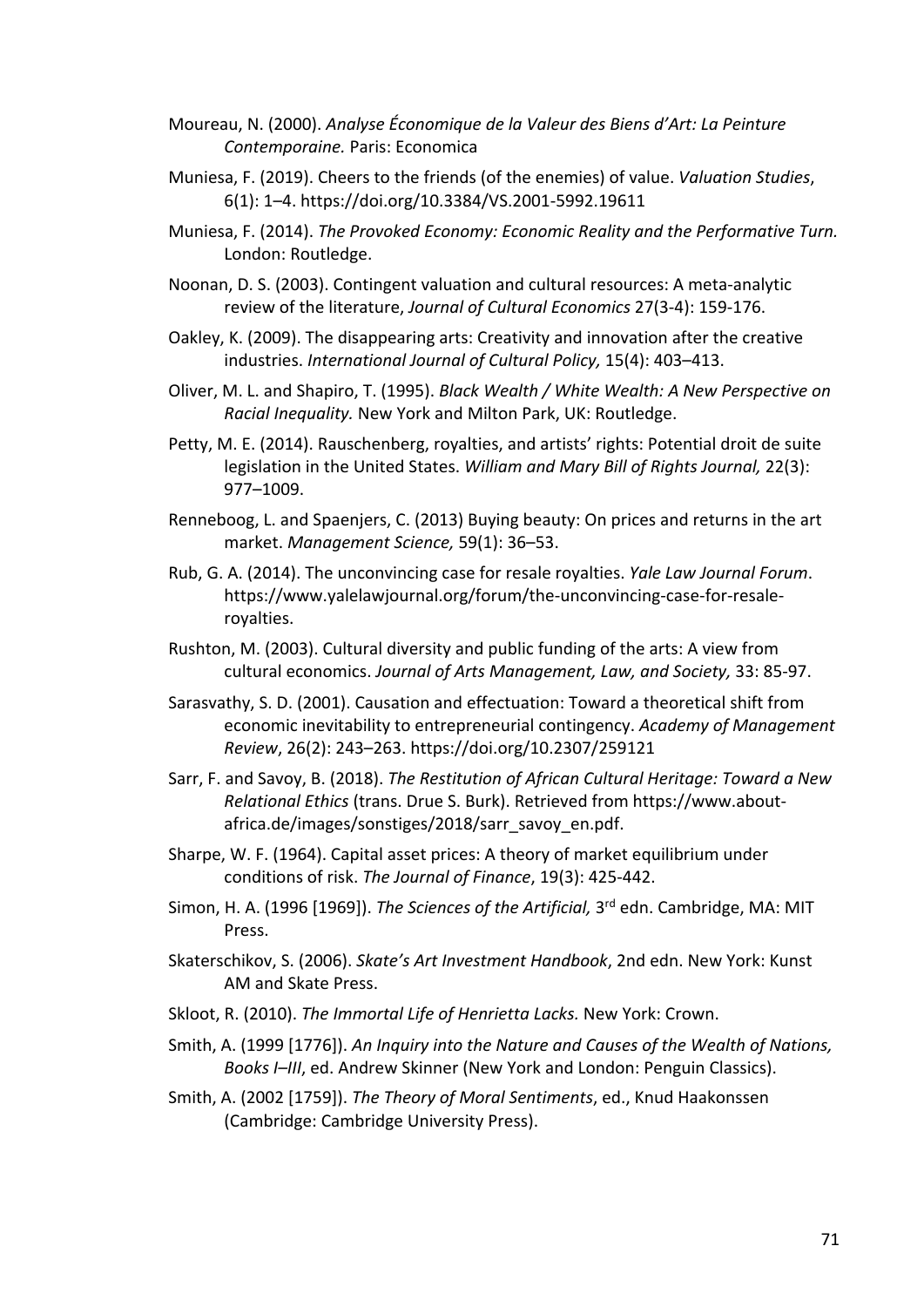- Sprigman, C. and Rub, G. A. (2018, August 8). Resale Royalties Would Hurt Emerging Artists. *Artsy.* https://www.artsy.net/article/artsy-editorial-resale-royalties-hurtemerging-artists.
- Stark, D. (2011). What's valuable, in Jens Beckert and Patrik Aspers, eds., *The Worth of Goods: Valuation and Pricing in the Economy* (Oxford, UK: Oxford University Press) pp. 319–338.
- Stoneman, P. (2010). *Soft innovation: Economics, product aesthetics, and the creative industries.* Oxford, UK: Oxford University Press.
- Throsby, D. (1994). The production and consumption of the arts. A view of cultural economics. *Journal of Economic Literature,* 32: 1-29.
- Throsby, D. (2001). *Economics and Culture.* Cambridge University Press.
- Throsby, D. (2004). Assessing the impacts of a cultural industry. *Journal of Arts Management, Law, and Society,* 34(3): 188-204.
- Townley, B., Roscoe. P and Searle, N. (2019). *Creating Economy: Enterprise, Intellectual Property, and the Valuation of Goods.* Oxford, UK: Oxford University Press.
- Towse, R. (2010). *A Textbook of Cultural Economics.* Cambridge, UK: Cambridge University Press.
- Towse, R. (Ed.) (2011). *A Handbook of Cultural Economics* (2nd Ed.). Cheltenham, UK: Edward Elgar.
- Velthuis, O. (2005) *Talking Prices: Symbolic Meanings of Prices on the Market for Contemporary Art*. Princeton: Princeton University Press.
- Velthuis, O. (2011) The Venice effect. *The Art Newspaper* 20(225): 21-24.
- Velthuis, O. and Coslor, E. (2012). The financialization of art, in K.Knorr-Cetina and A. Preda, eds., *The Oxford Handbook of the Sociology of Finance* (Oxford UK: Oxford University Press), pp. 471-490.
- Vermeylen, F. (2003). *Painting for the Market: Commercialization of Art in Antwerp's Golden Age.* Turnhout, Belgium: Brepols.
- Villarosa, L. (2018, April 11). Why America's Black mothers and babies are in a life-ordeath crisis. *New York Times,* https://www.nytimes.com/2018/04/11/magazine/black-mothers-babies-deathmaternal-mortality.html.
- Whitaker, A. (2018, May 25). The eureka moment that made Bitcoin possible. *Wall Street Journal.* https://www.wsj.com/articles/the-eureka-moment-that-madebitcoin-possible-1527268025
- Whitaker, A. and Grannemann, H. (2019). Artists' royalties and performers' equity: A ground-up approach to social impact investment in creative fields. *Cultural Management,* 3(2): 33–51.
- Whitaker, A., van Haaften-Schick, L. & Pietrobono, K. (2020). Redistribution is the repair work of democracy. *Redistribution* [audio recording]. New York: The Elizabeth Foundation for the Arts.
- Whitehead, A.N. and Johnson W. E. (1908). Dr. A. N. Whitehead's and Mr. W. E. Johnson's Reports on Mr. Keynes's Dissertation, 1908: The Principles of